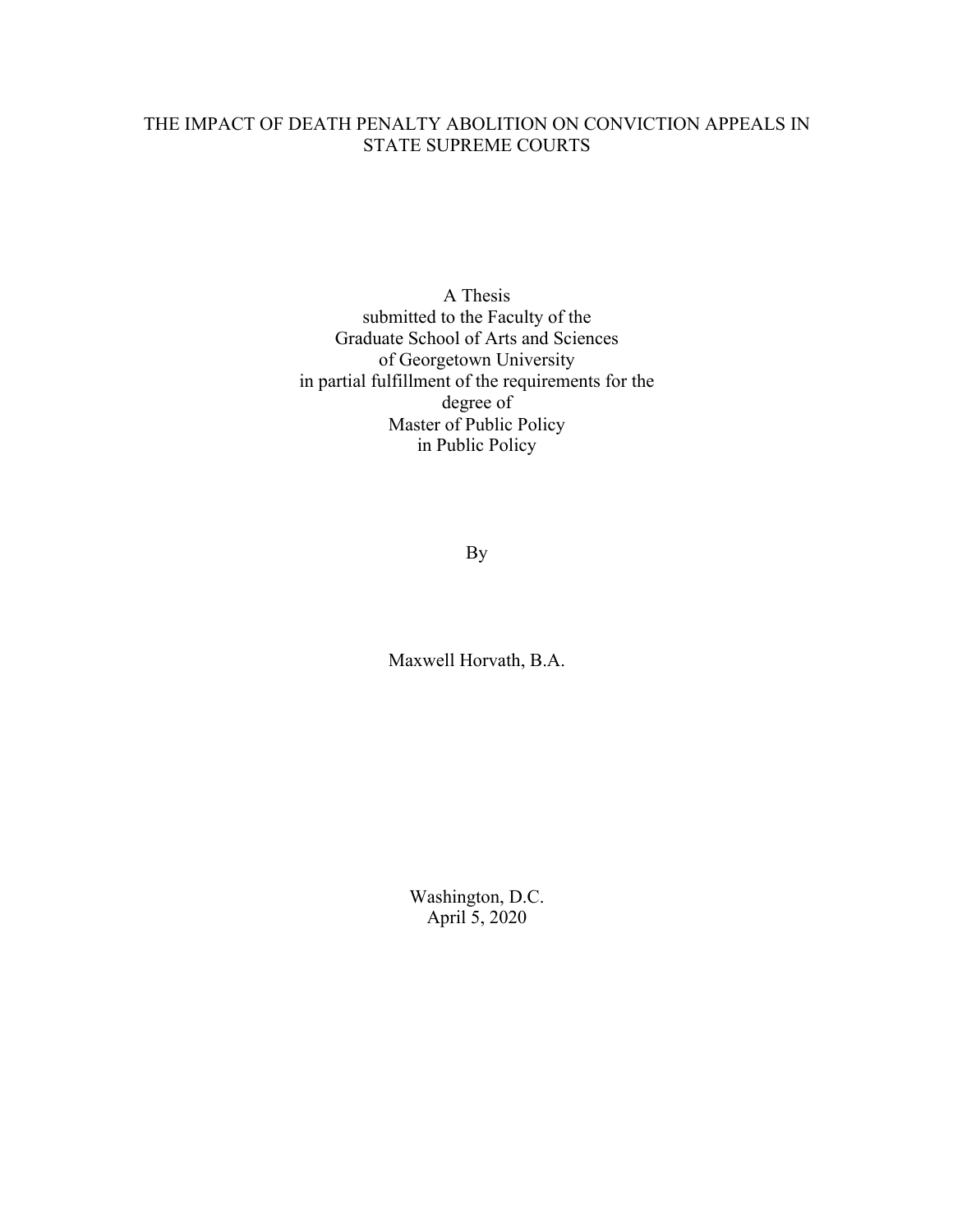Copyright 2020 by Maxwell Horvath All Rights Reserved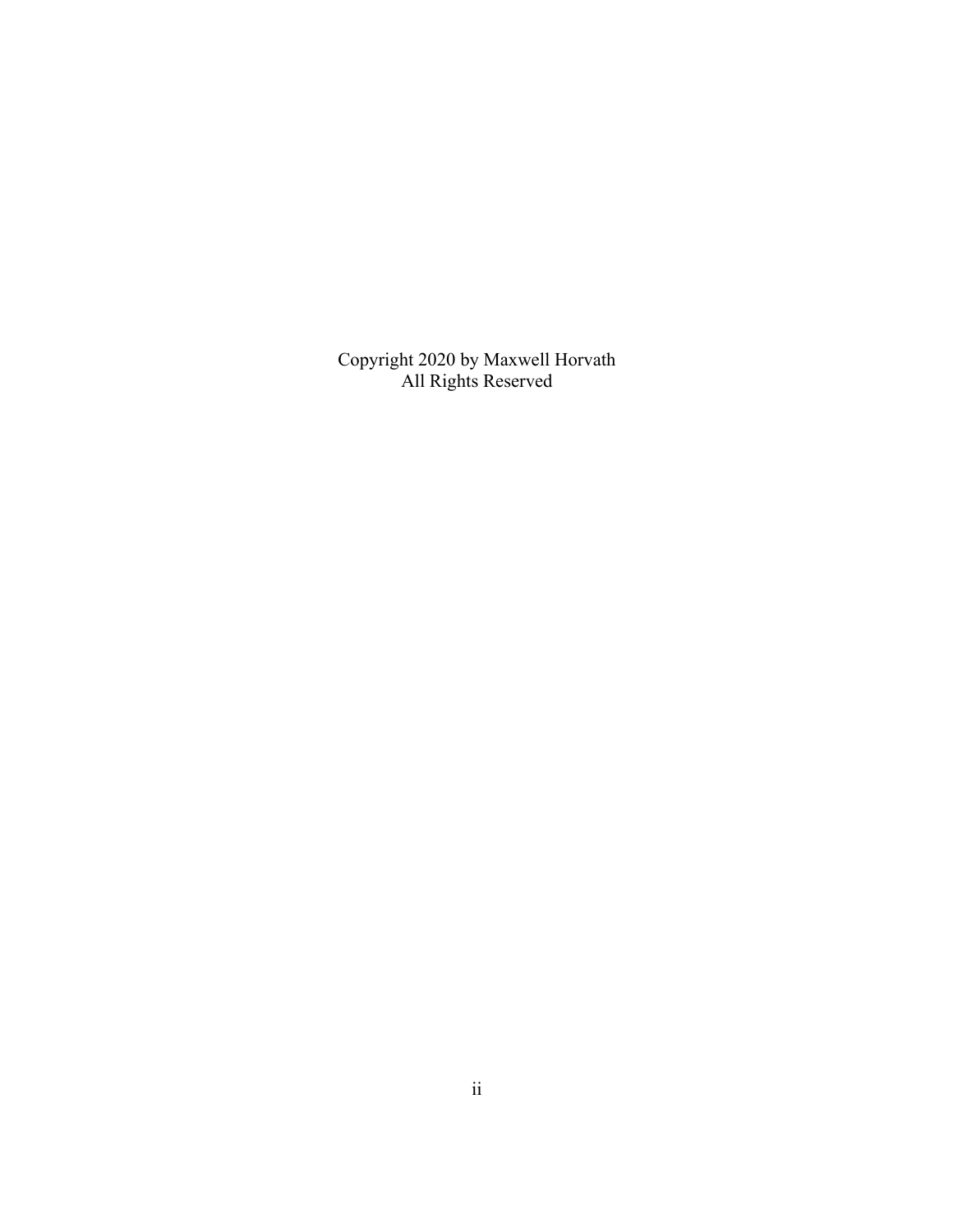# THE IMPACT OF DEATH PENALTY ABOLITION ON CONVICTION APPEALS IN STATE SUPREME COURTS

Maxwell Horvath, B.A.

Thesis Advisor:Andrew Wise*,* Ph.D.

# **ABSTRACT**

This paper explores the ways in which the politics and legality of capital punishment affect judicial outcomes in non-capital cases. Specifically, it analyzes the effect that state-level death penalty abolition has on the success of non-capital conviction appeals in state supreme courts. Using data from all 50 states on cases decided between 1995 and 1998, I employ linear probability estimation and logistical regression to analyze the factors affecting judicial outcomes in state supreme courts. These factors include, among others: the legality of the death penalty in the forum state; whether the case occurred pre or post-conviction; the relevance of certain legal issues; and the ultimate disposition of the case. The outcome of interest is a modified judicial outcome variable, which describes whether the party facing criminal liability – the party opposite the government – won or lost at the state supreme court. Several variables exerted statisticallysignificant effects. State-level death penalty abolition was found to decrease a defendant's likelihood of success by 11 percent. The ultimate disposition of the case – the extent to which the lower court ruling was reversed or affirmed – also played a prominent role in determining outcomes. Defendants were more than three times as likely to have won a case if the decision reversed the lower court, and defendants were about one-tenth as likely to have won a case if the decision affirmed the lower court. These results shed light on the complex web of factors that affect judicial outcomes and clarify the impact of death penalty abolition.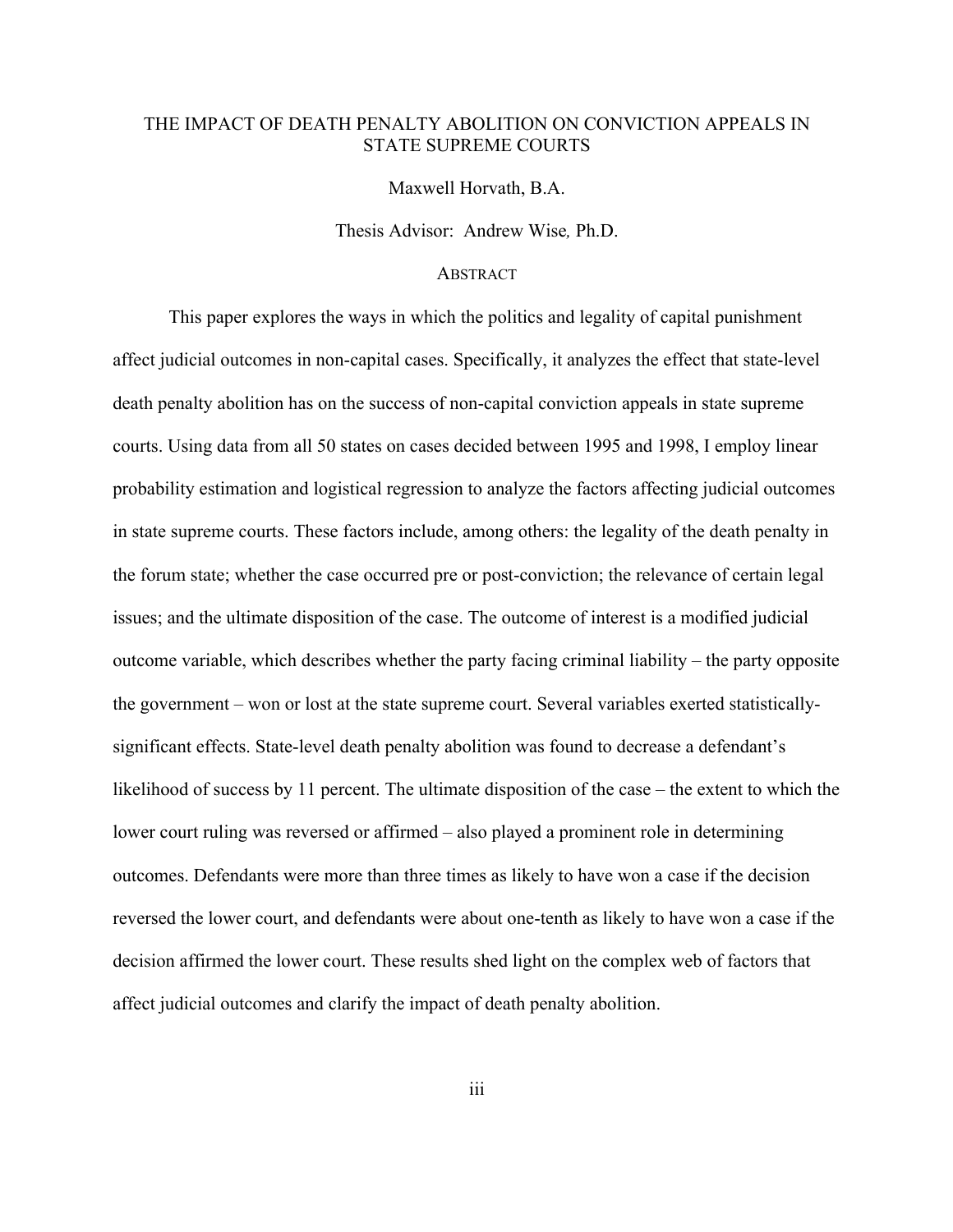### **ACKNOWLEDGEMENTS**

I owe thanks to many people who have supported me throughout the completion of this project. Chief among them are my family – I am grateful for their love and support. I am also particularly thankful for the guidance of Andrew Wise, whose expertise I relied on heavily and regularly. I would also like to thank my father, Joe Horvath, whose input improved the quality of the project considerably, and who taught me to love reading and writing.

> Many thanks, Maxwell Horvath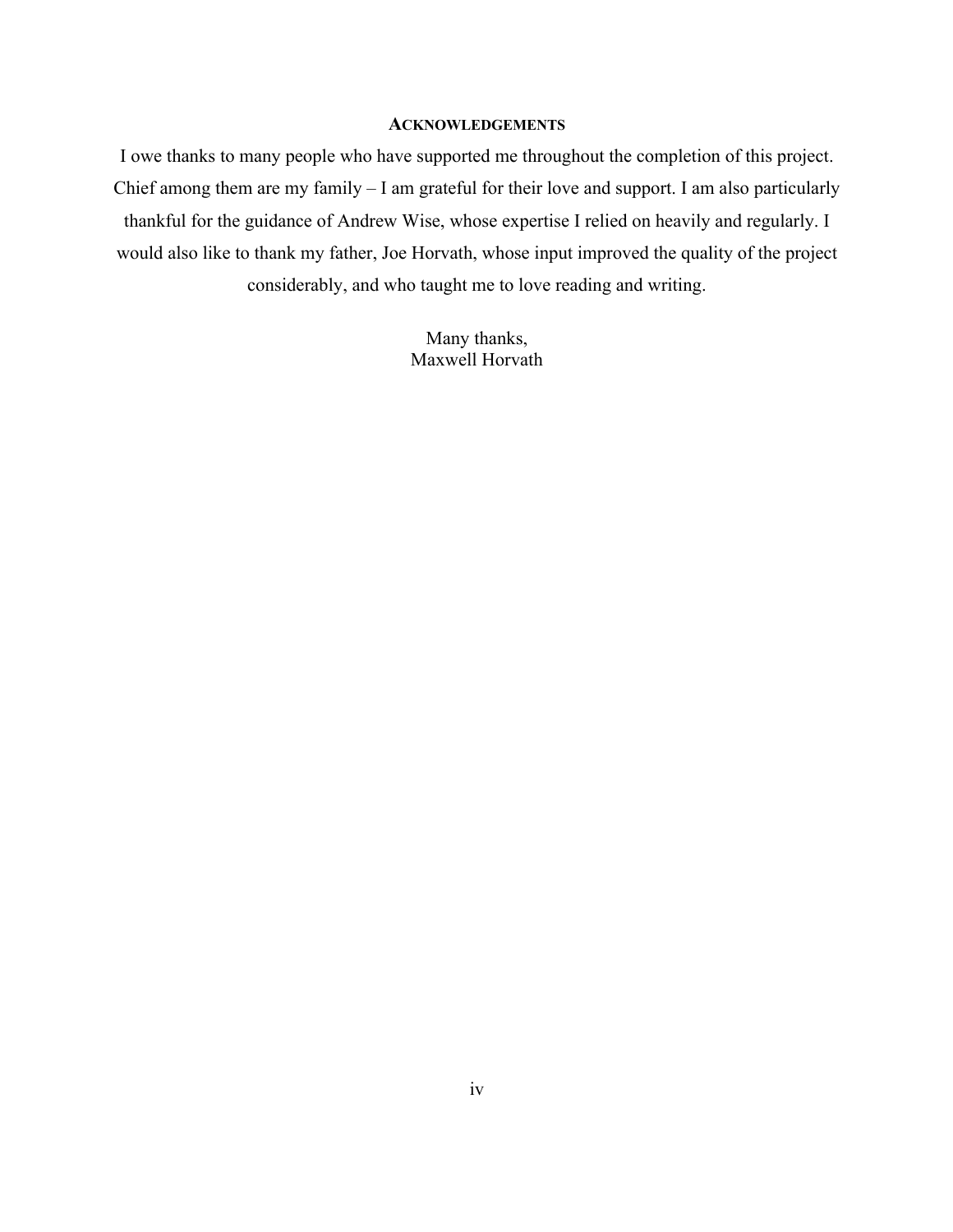# **TABLE OF CONTENTS**

| I.    |                                                                       |  |
|-------|-----------------------------------------------------------------------|--|
| II.   |                                                                       |  |
| Ш.    |                                                                       |  |
|       | THE POLITICS, LAW, AND MORALITY OF THE DEATH PENALTY  7<br>a.         |  |
|       | $\mathbf{b}$ .                                                        |  |
|       | JUDICIAL DECISION MAKING IN STATE SUPREME COURTS 11<br>$\mathbf{c}$ . |  |
|       | THE IMPACT OF JUDICIAL POLICIES ON DECISION MAKING 15<br>$d_{\cdot}$  |  |
|       | e.                                                                    |  |
| IV.   |                                                                       |  |
| V.    |                                                                       |  |
| VI.   |                                                                       |  |
|       | a.                                                                    |  |
|       | $h_{\cdot}$                                                           |  |
|       | $\mathbf{c}$ .                                                        |  |
| VII.  |                                                                       |  |
|       | a.                                                                    |  |
|       |                                                                       |  |
|       |                                                                       |  |
|       |                                                                       |  |
|       |                                                                       |  |
| VIII. |                                                                       |  |
|       | THE NEGATIVE IMPACT OF ABOLITION ON DEFENDANT SUCCESS 43<br>a.        |  |
|       | CONSIDERING STANDARDS OF REVIEW AND LOWER COURT RULINGS 45<br>b.      |  |
|       | $\mathbf{c}$ .                                                        |  |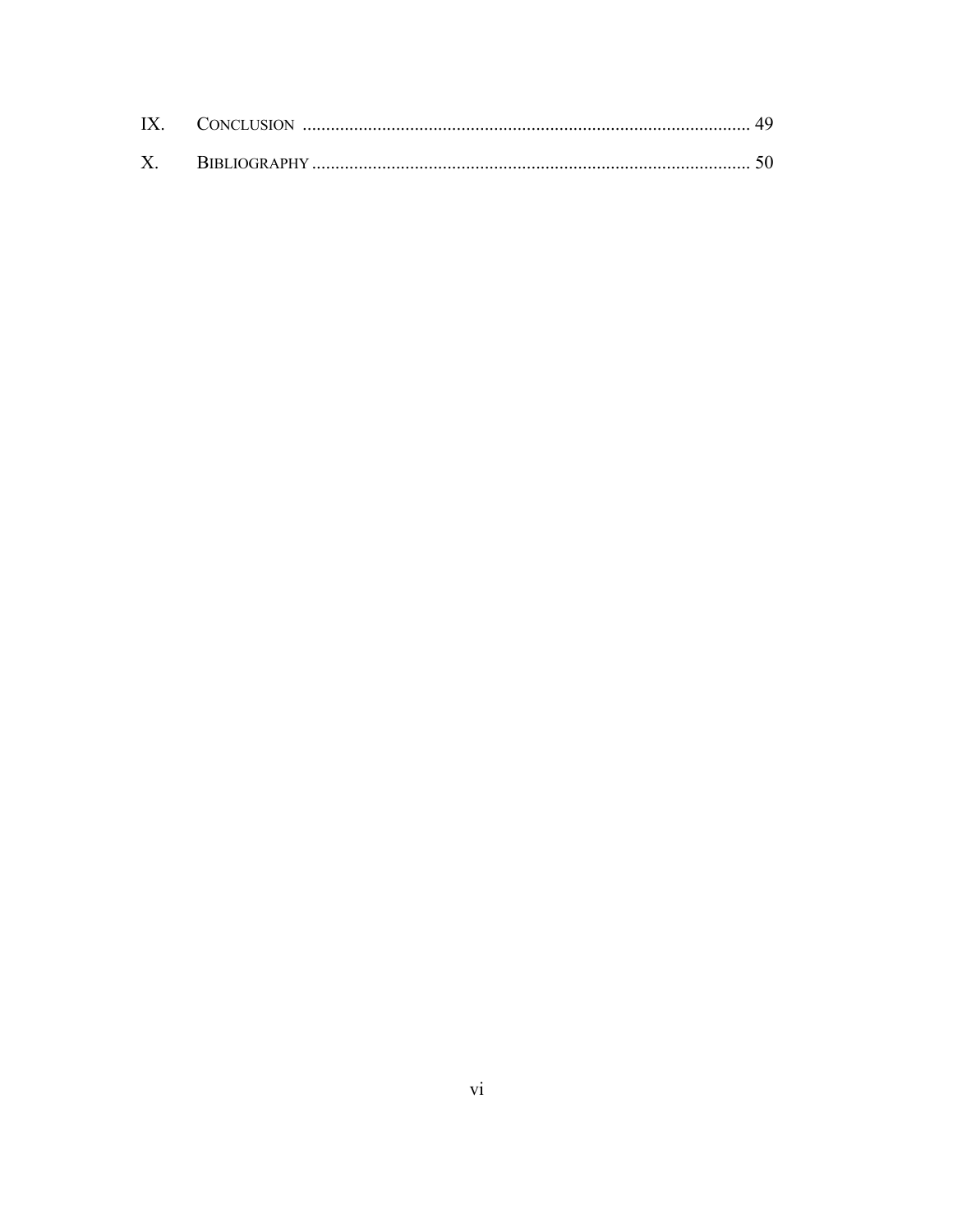# **LIST OF TABLES**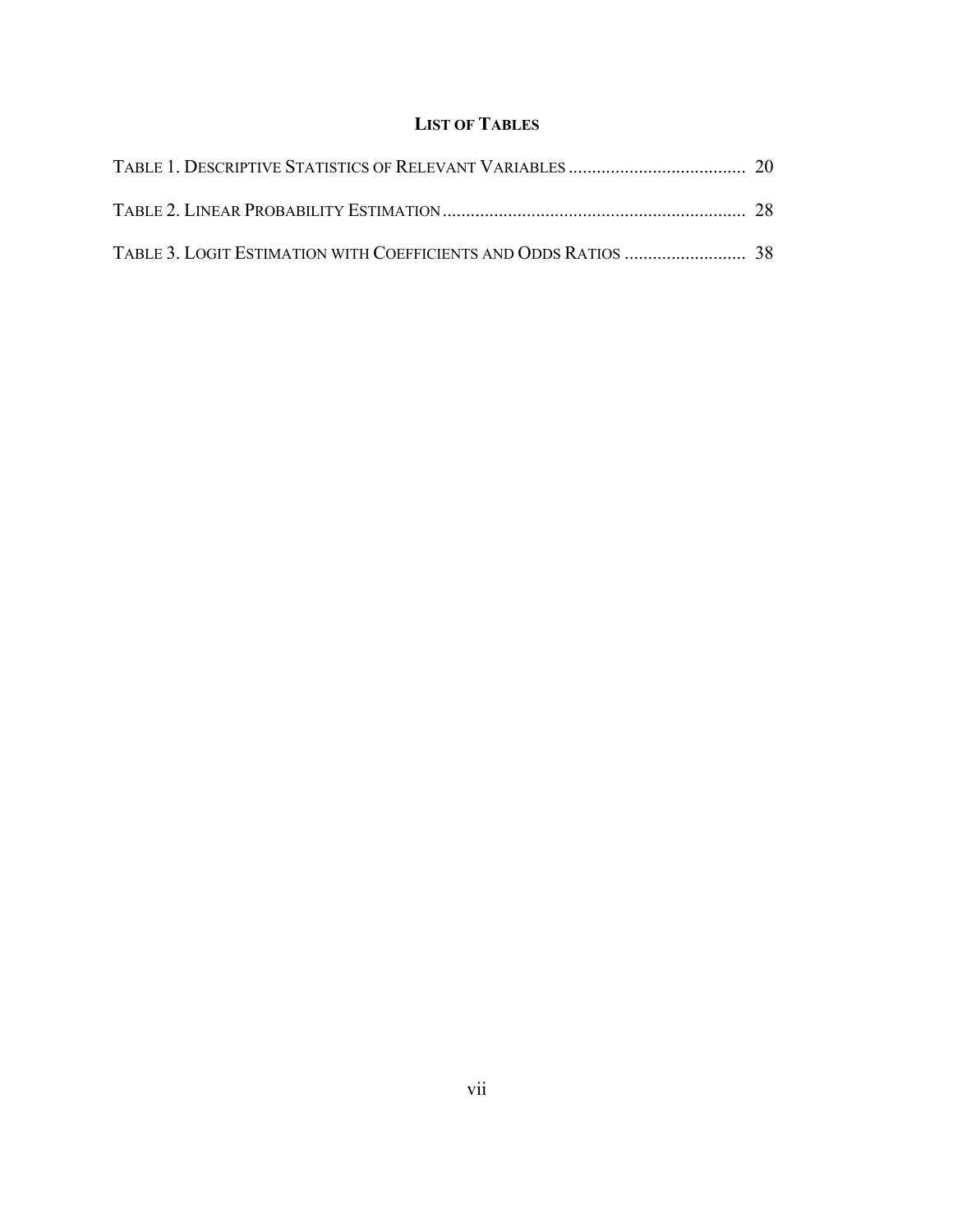### **I. INTRODUCTION**

In this study, I evaluate the impact of state-level death penalty abolition on criminal judicial outcomes in state supreme courts. I further examine a variety of legal, political, and personal factors that augment that relationship and exert effects of their own. I examine how these effects vary based on a collection of covariates, including the status of the defendant, the legal issues in the case, and the nature of the court's ultimate decision. I specifically focus on post-conviction cases in which defendants challenge the validity of their convictions. I enter this analysis with two conflicting hypotheses, each of which can be reasonably argued. On one hand, death penalty abolition could reflect an underlying judicial climate that is less punitive; such a judicial climate would produce more favorable judicial outcomes for criminal defendants in state supreme courts in abolition states. On the other hand, death penalty abolition could make judges more willing to uphold convictions by removing the possibility that such a ruling would result in that defendant's execution. In all, I seek to understand the factors, both discrete and diffuse, affecting judicial outcomes for criminal defendants challenging convictions in state supreme courts.

The law is not the same everywhere. Judicial fora – states, federal districts, and federal circuits – have distinct judicial ecosystems. Evidentiary rules, procedural rules, common-law doctrines, statutes, and judicial policies can vary between them. These differences can be compounded by extra-legal factors – the makeup of jury pools, the demographic composition of the judiciary, and the ideological and political climate – that affect how the law is applied and understood. Judicial ecosystems can vary greatly between fora, and judicial outcomes can vary as a result.

1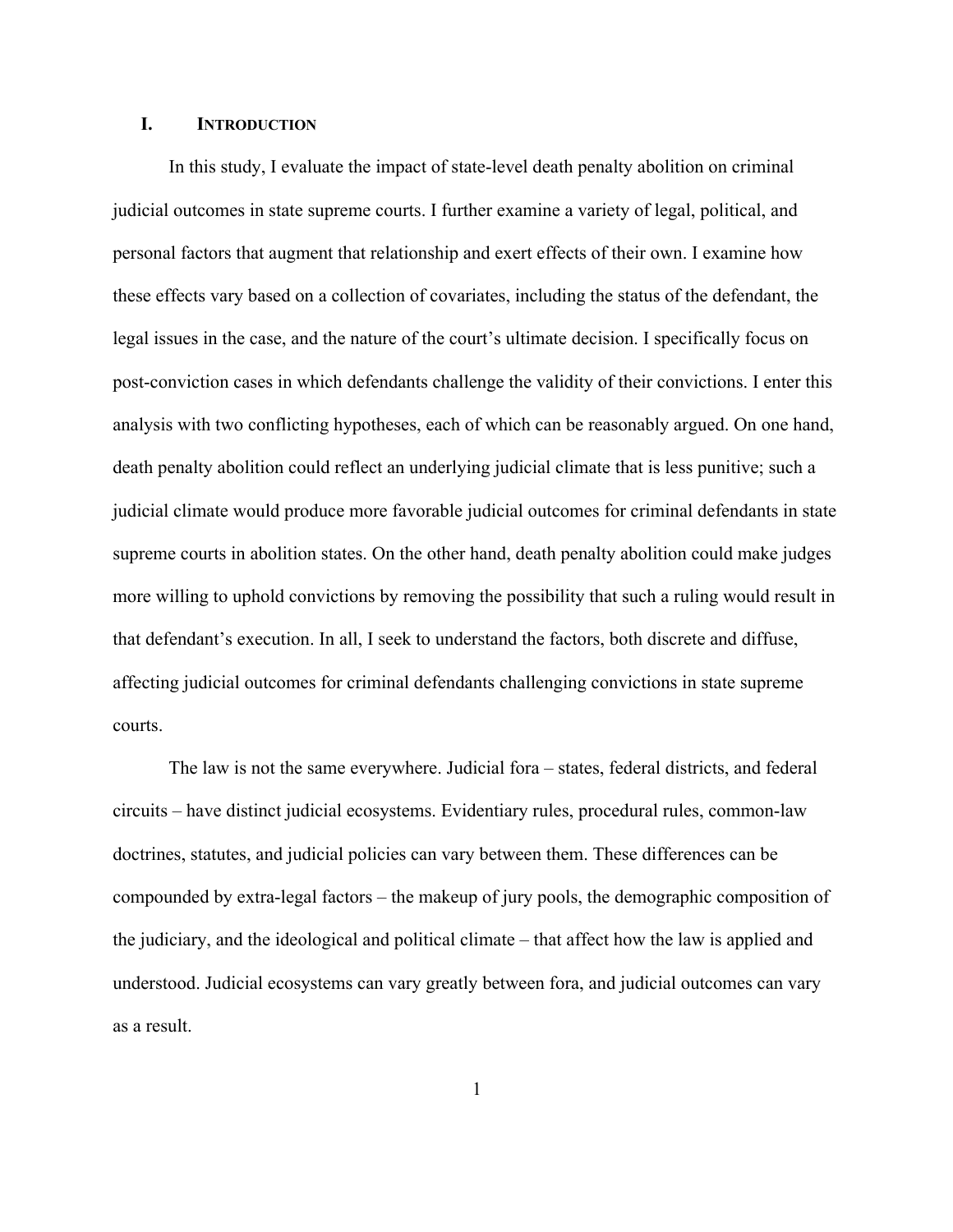Understanding variance in judicial outcomes is particularly important in the criminal context. In criminal cases, the constitutional rights, personal liberty, and even the life of the defendant may hang in the balance. When the stakes are that high, society has a responsibility to fully understand the factors that affect outcomes.

The federal judicial system is designed to ensure the homogeneity of the law and the consistency of legal outcomes across jurisdictions. To that end, the Supreme Court plays a critical role by resolving circuit splits – differences between federal circuits about certain provisions of law. The law can vary between circuits, but fundamental differences rarely escape Supreme Court clarification. By contrast, state court systems develop their laws independent of one another; the resulting differences between states' laws can be drastic. These differences range from minute and technical rules, such as notice requirements and the phrasing of evidentiary rules, to fundamental concepts such as the definition of personhood and the legality of the death penalty. In criminal cases governed by state law, a defendant's odds of success – and the range of possible outcomes – largely depend on the state in which they are prosecuted.

Within state court systems, state supreme courts are an ideal subject for analysis for two primary reasons. First, they are courts of last resort – effectively a defendant's last true chance to have an unfavorable ruling reversed.<sup>1</sup> State supreme court decisions are, for the most part, final. Second, state supreme courts have curated caseloads. They rarely deal with appeals as of right in criminal cases, as criminal defendants usually exhaust their right to appeal in intermediate

<sup>1</sup> Parties can file a petition for certiorari with the Supreme Court if they receive an unfavorable ruling in a state supreme court. However, only a tiny fraction of certiorari petitions are granted, and the Supreme Court only accepts cases that present novel questions. Further, the Supreme Court has begun to significantly decrease the number of state-court cases it hears each term. As a result, the state supreme court is, effectively, the final opportunity for most parties to plead their case.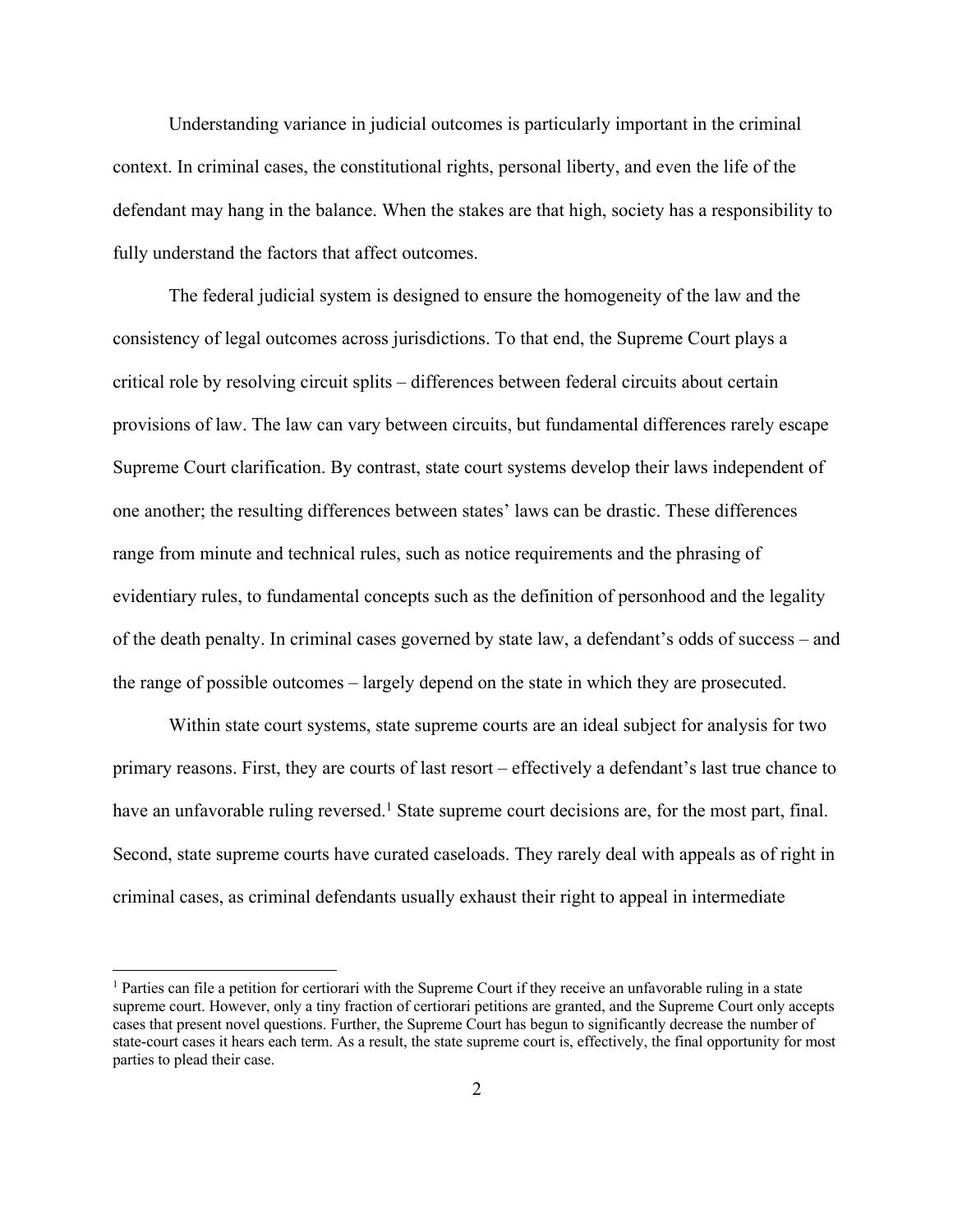appellate courts. As a result, meritless appeals are dealt with by intermediate appellate courts and rarely reach the high courts. State supreme courts select the cases they hear, often choosing cases that are closely contested, with legitimate arguments to be made on both sides of an important issue.

This study will proceed as follows. Section I offers background information on judicial decision making and death penalty abolition, and Section II surveys the critical literature in those areas. Section III describes the theoretical underpinnings of the model that I estimated. Section IV describes the data and methods I used in this analysis. Section V explains the model I estimated in empirical detail. Section VI details the empirical results of my analysis, and Section VII describes the conclusions drawn therefrom.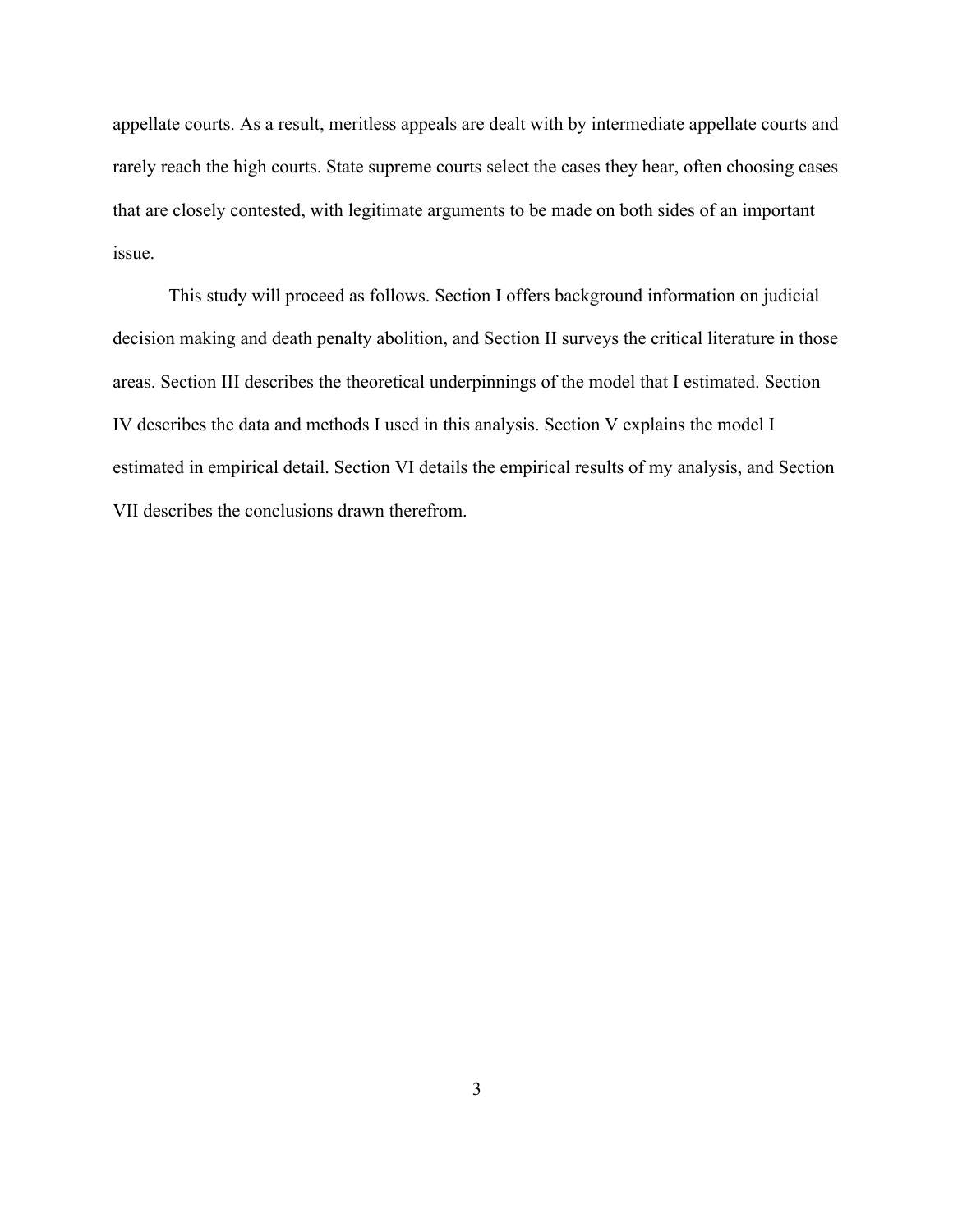# **II. BACKGROUND**

The legality of capital punishment in America is decided on a jurisdiction-by-jurisdiction basis. Each state and the federal government have the authority to abolish or maintain the use of the death penalty in cases brought under the laws of their jurisdiction. The legality of a federal death penalty does not preclude states from abolishing the death penalty, and the abolition of the death penalty in a given state does not preclude federal prosecutors from seeking a death sentence – nor federal judges from imposing one – in federal court in that state.<sup>2</sup> The death penalty is currently used by 29 states, the federal government, and the military; 21 states have abolished the death penalty.<sup>3</sup> As of 1998 – when the data used in this study were collected – 14 states had abolished the death penalty.4

The regulations and policies surrounding the death penalty differ between jurisdictions.<sup>5</sup> In each jurisdiction in which the death penalty is legal, there are strict rules determining which offenders are eligible for a death sentence, specifying the conditions under which a death sentence is permissible, and detailing state-prescribed methods of execution.<sup>6</sup> In 2005, the Supreme Court of the United States held that capital punishment of minors – and capital punishment for crimes committed when the defendant was a minor – is unconstitutional under the federal Constitution.7 At the time, the execution of minors had already been deemed

<sup>2</sup> *States and Capital Punishment,* NATIONAL CONFERENCE OF STATE LEGISLATURES, http://www.ncsl.org/research/civil-and-criminal-justice/death-penalty.aspx.

<sup>3</sup> *Id.*

<sup>4</sup> *Id.*

<sup>5</sup> *Id.*

<sup>6</sup> *Id.*

<sup>7</sup> *See* Roper v. Simmons, 543 U.S. 551 (2005) (holding that capital punishment for crimes committed by a person under the age of 18 violated the 8th Amendment ban on cruel and unusual punishment).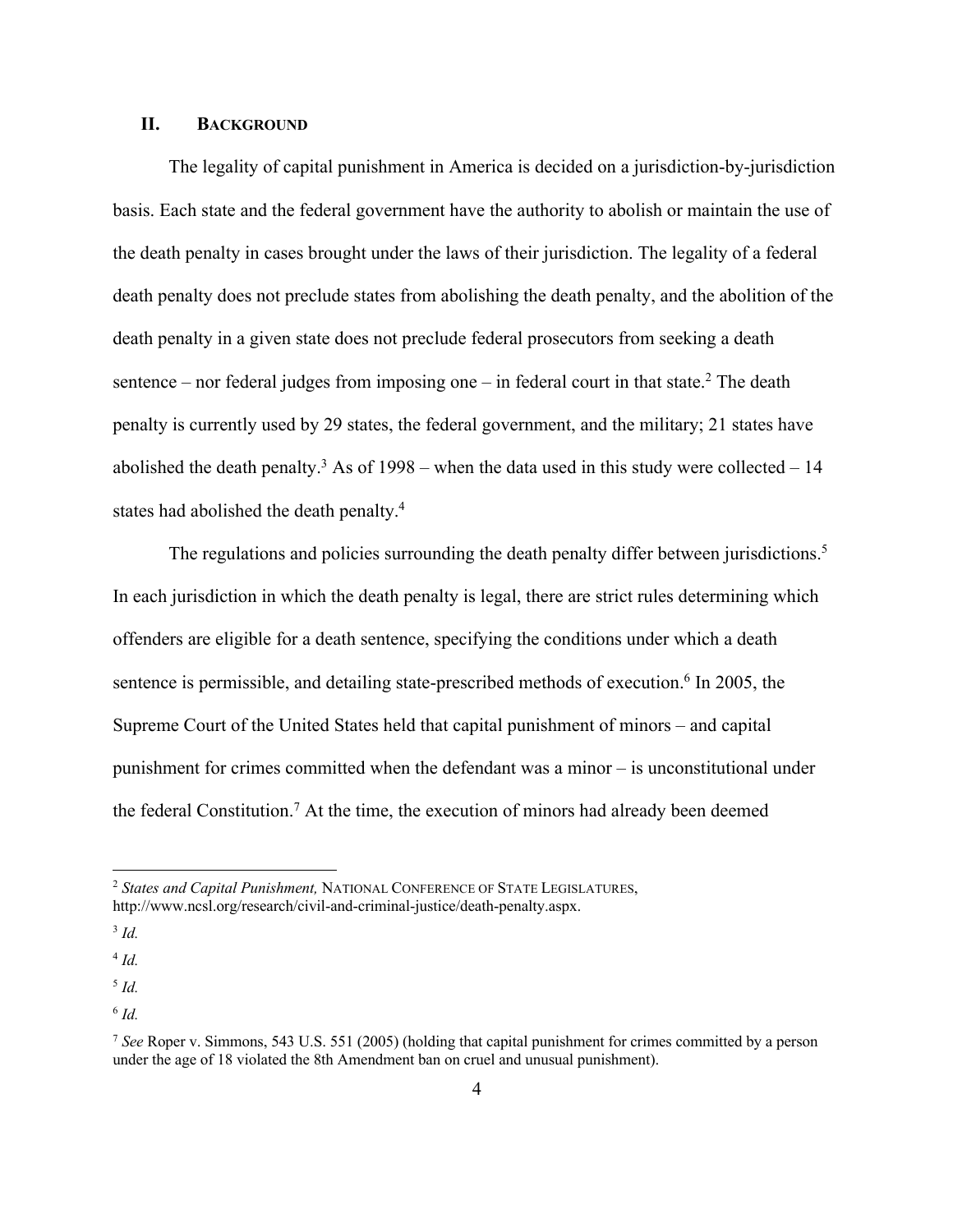unconstitutional under many state constitutions.<sup>8</sup> The death penalty can be abolished in a given jurisdiction by way of statute, constitutional amendment, or decree of the highest court in that jurisdiction.

41 of the 50 state judicial systems feature at least three levels of judicial review.<sup>9</sup> The names of the three levels of courts vary slightly between states, but for the most part their functions and responsibilities are the same. Each state has trial courts, often known as the "Circuit Courts" or "District Courts."10 These courts are litigants' points of entry into the judicial system – all lawsuits start in trial courts. The trial courts are finders of fact. Trial judges hear motions, gather and analyze evidence, and occasionally convene juries in order to determine what truly happened between the parties to a given case.<sup>11</sup> The trial courts are the only finders of fact; appellate courts may only consider the factual record developed by the trial court.

When litigants are unhappy with the trial court's decision, they appeal, usually to an intermediate appellate court known as the "Court of Appeals."12 These courts reconsider the trial court's ruling to determine whether it erred in applying the law to the facts. In almost all cases, trial litigants are guaranteed the right to appeal an unfavorable decision to an intermediate

<sup>8</sup> *See id.*

<sup>9</sup> Nine states only have two levels of courts – a trial court and an appellate court of last resort. In those states, the state supreme court handles all appeals from the trial court.

<sup>10</sup> *Comparing Federal and State Courts*, UNITED STATES COURTS, https://www.uscourts.gov/about-federalcourts/court-role-and-structure/comparing-federal-state-courts. Some states have different names for their trial courts. In New York, the trial court is known as the "Supreme Court."

<sup>11</sup> *Id.*

<sup>&</sup>lt;sup>12</sup> In Maryland and New York, the highest court in the state is known as the "Court of Appeals." In Maryland, the intermediate appellate court is known as the "Court of Special Appeals." In New York, the intermediate appellate court is the "Supreme Court, Appellate Division."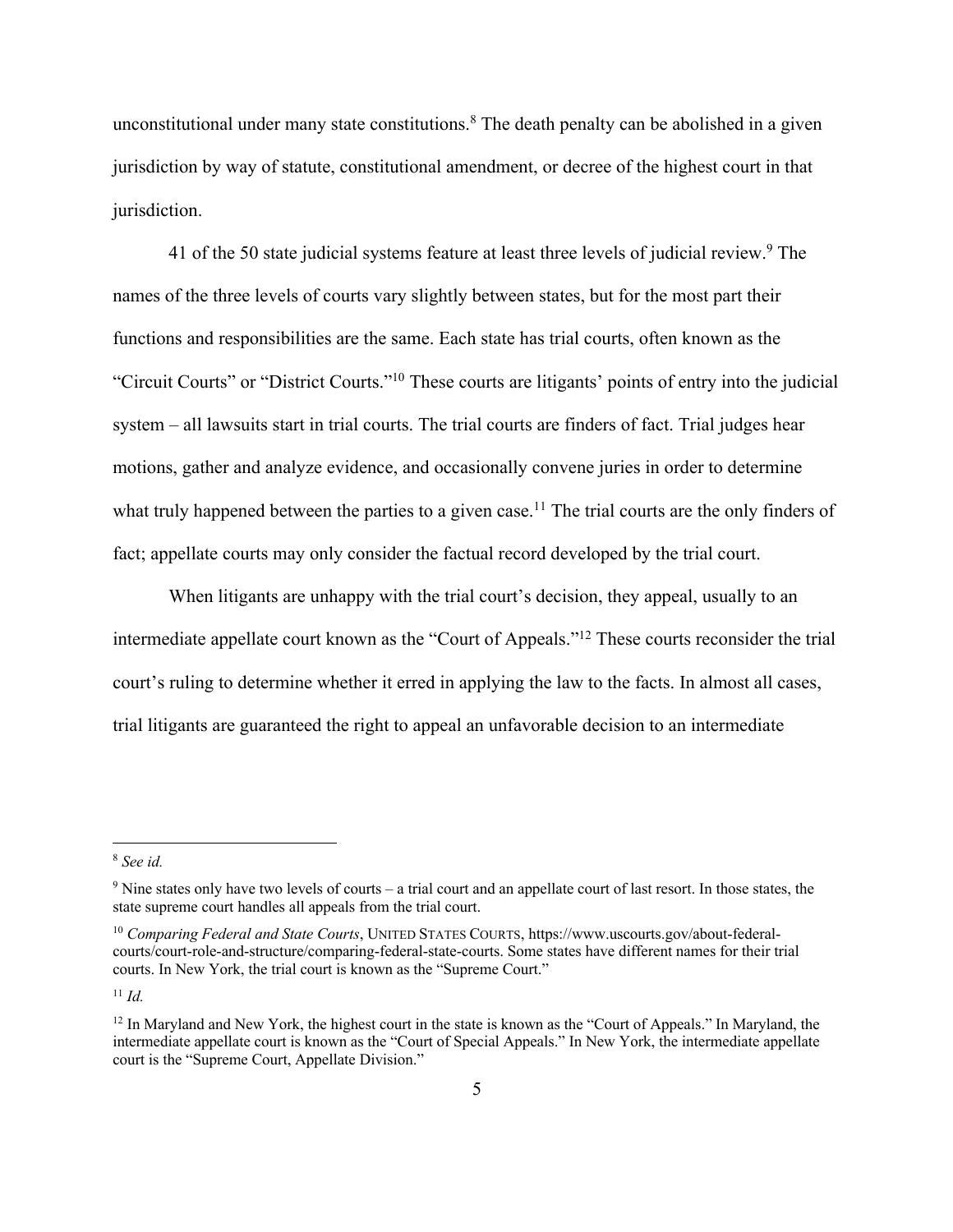appellate court; the intermediate appellate court must take all cases that come to it, and it does not have discretion to turn away appellants.<sup>13</sup>

Parties who receive unfavorable decisions in intermediate appellate courts may appeal those decisions to the state supreme court – the highest court in the state. State supreme courts have discretionary jurisdiction and are not required to take all of the cases presented to them. Generally, state supreme courts only take cases that present novel questions under the constitution of the forum state.<sup>14</sup> In those cases, the court steps in to resolve a previously unresolved constitutional issue. State supreme court decisions can be appealed to the United States Supreme Court; the United States Supreme Court can only hear a state court case if it poses some question of federal law.<sup>15</sup>

<sup>13</sup> *Comparing Federal and State Courts*, UNITED STATES COURTS, https://www.uscourts.gov/about-federalcourts/court-role-and-structure/comparing-federal-state-courts.

<sup>&</sup>lt;sup>14</sup> *Id.* In some states, there are issues that the state supreme court is required to review under state law.

<sup>15</sup> *Id.*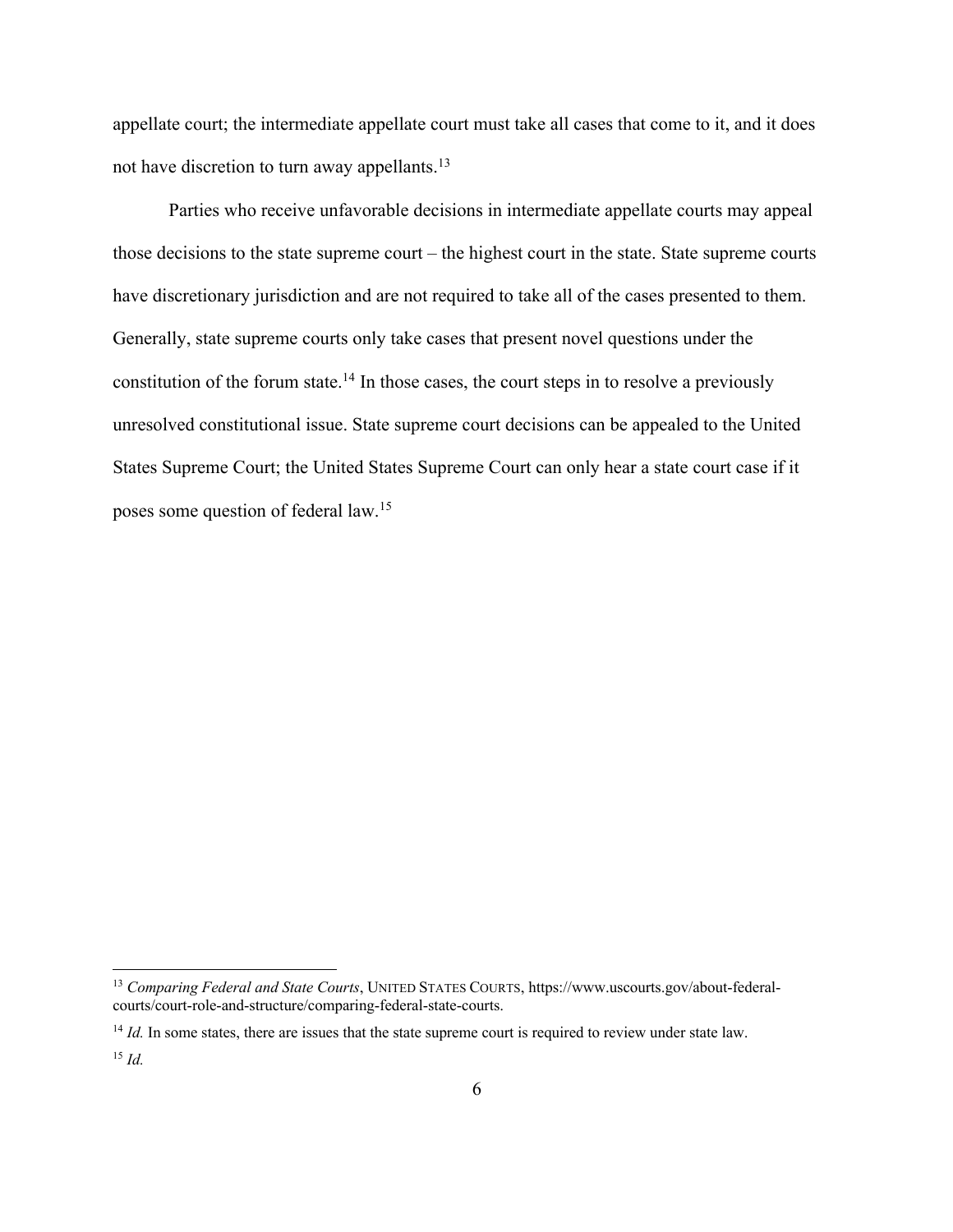#### **III. LITERATURE REVIEW**

There is no published scholarship addressing the effect of death penalty abolition on judicial decision making in non-capital cases before state supreme courts. Nonetheless, four primary bodies of scholarship underly my analysis and offer useful context. Specifically, I look to build on scholarship studying: 1) the politics, law, and morality of the death penalty; 2) judicial decision making in capital cases; 3) judicial decision making in state supreme courts; and 4) the impact of judicial policies on judicial outcomes and decision making.

### **a. THE POLITICS, LAW, AND MORALITY OF THE DEATH PENALTY**

The body of literature discussing the death penalty is vast. For the purposes of this study, it is useful to consider two types of death penalty scholarship: those making moral, legal, and political arguments for or against the death penalty, and those analyzing and discussing the politics of the death penalty in the United States. Both offer important context for my analysis.

Much of the recent scholarship advocating against the death penalty has focused on its disparate and discriminatory application throughout history. Jesse Jackson, Sr. discusses these themes at length in *Legal Lynching: The Death Penalty and America's Future*, while also providing an authoritative account of the development of capital punishment in America.16 Many scholars have discussed the disproportionately high rates of execution of African-American defendants, and the disproportionately low rates of execution for crimes with African-American victims.17 Charles J. Ogletree is one of many who have drawn connections between the current

<sup>&</sup>lt;sup>16</sup> JESSE JACKSON, SR., ET AL., LEGAL LYNCHING: THE DEATH PENALTY AND AMERICA'S FUTURE (2001).

<sup>17</sup> *See, e.g.* Glenn L. Pierce & Michael L. Radelet, *Race, Region, and Death Sentencing in Illinois, 1988-1997*, 81 OR. L. REV. 39 (2002) (presenting empirical evidence showing racial and geographic disparities in capital punishment in Illinois); *see also* Kevin M. Barry, *The Law of Abolition*, 107 J. CRIM. L. & CRIMINOLOGY 521 (2017); Donald F. Tibbs, *Towards an Abolition Democracy: The Death Penalty, Circa 2015*, 25 WIDENER L. J. 83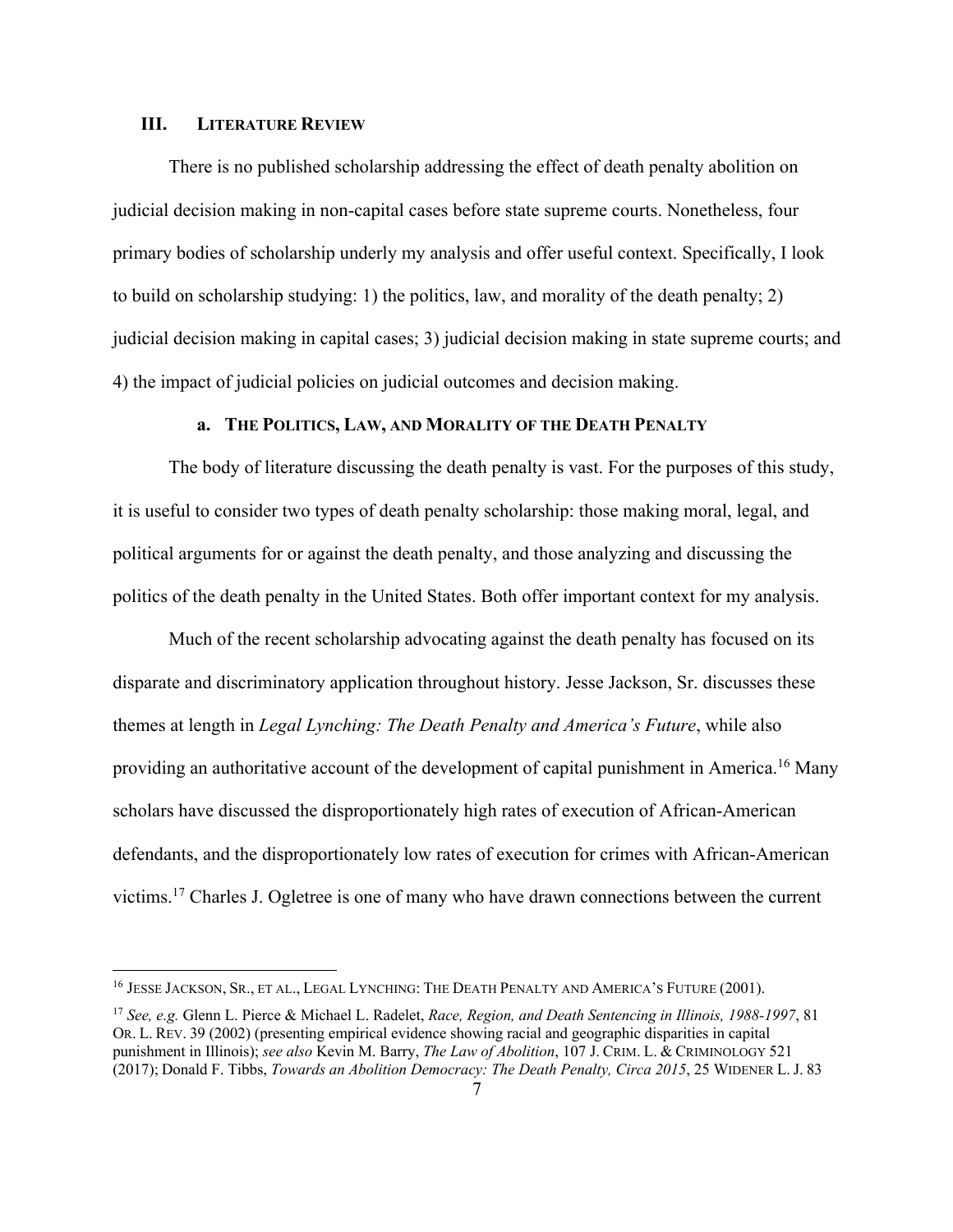system of capital punishment and historical use of extra-judicial lynching against blacks during the Jim Crow era.18 Others, such as Joan W. Howarth, have sought to draw attention to the disproportionate execution of males in American society.19

Scholarship discussing the politics of the death penalty has shown that the politics and policy of the death penalty can be altered with framing and advocacy. Scholars studying these questions have largely focused on successful tactics employed by abolitionists. For example, Andy Hoover and Ken Cunningham have shown that the death penalty abolition movement in New Jersey was successful primarily because of issue-framing.<sup>20</sup> Abolitionists focused on the prevalence of wrongful convictions, the opposition of some victims' families to capital punishment, and the opposition of law enforcement to capital punishment.<sup>21</sup> Other scholars have discussed international advocacy regarding the death penalty, including advocacy between nations.22 Carol S. Steiker details the unwillingness of European nations to extradite suspected terrorists to the United States following  $9/11$ , for fear that they would be executed.<sup>23</sup> As these works reflect, the death penalty is a controversial issue in American society that can be argued, framed, and spun like any other.

<sup>(2016);</sup>Jordan H. Schafer, *Judicial Administration of the Death Penalty*, 35 U. TOL. L. REV. 593 (2004); Charles J. Ogletree, Jr., *Black Man's Burden: Race and the Death Penalty in America*, 81 OR. L. REV. 15 (2002).

<sup>18</sup> Ogletree, *supra* note 17.

<sup>19</sup> Joan W. Howarth, *Executing White Masculinities: Learning from Karla Faye Tucker*, 81 OR. L. REV. 183 (2002).

<sup>20</sup> Andy Hoover & Ken Cunningham, *Framing, Persuasion, Messaging, and Messengers: How the Death Penalty Abolition Movement Succeeded in New Jersey*, 38 HUMAN. & SOC'Y 443 (2014).

<sup>21</sup> *Id.*

<sup>22</sup> *See, e.g.* Anthony McGann & Wayne Sandholtz, *Patterns of Death Penalty Abolition, 1960-2005: Domestic and International Factors*, 56 INT'L STUD. Q. 275 (2012); Nora V. Demleitner, *The Death Penalty in the United States: Following the European Lead?*, 81 OR. L. REV. 131 (2002).

<sup>23</sup> Carol S. Steiker, *Capital Punishment and American Exceptionalism*, 81 OR. L. REV. 97 (2002).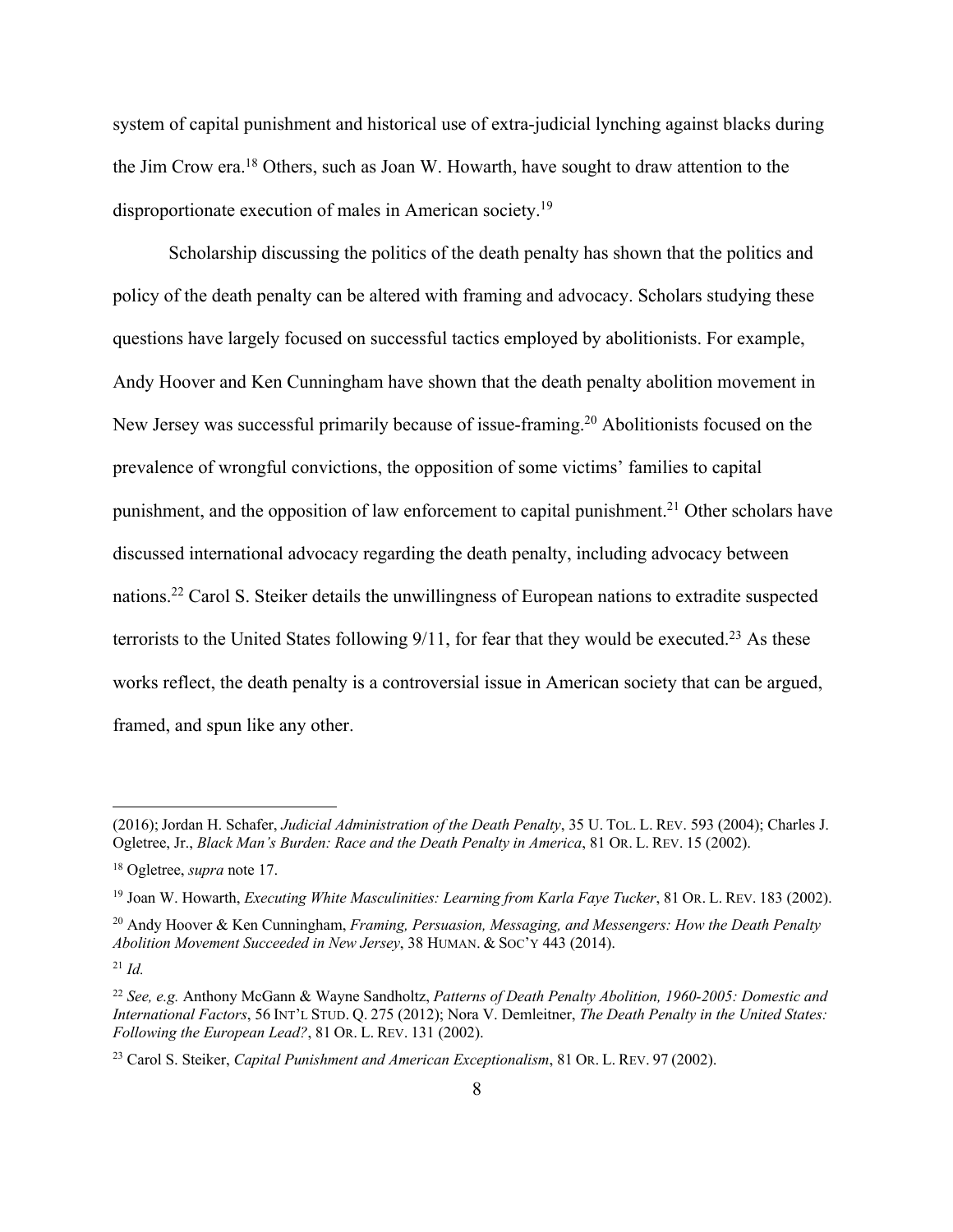#### **b. JUDICIAL DECISION MAKING IN CAPITAL CASES**

The scholarship on judicial decision making in capital cases illustrates the extent to which capital punishment differs from other types of issues and cases that judges deal with. Specifically, considerations of capital punishment stand out in that they implicate not only law, but also politics, policy, morality, and religion.

Deborah Beim and Jonathan P. Kastellec discuss the ways in which the ideological polarization of the death penalty affects judicial coalition-building. They find that liberal judges in federal circuit courts almost exclusively dissent from death penalty decisions when those decisions deny relief to defendants.<sup>24</sup> Conversely, more conservative judges primarily dissent from decisions granting relief.<sup>25</sup> Further, conservative-leaning circuit courts are more likely to conduct en banc review of a panel decision granting relief to a death penalty defendant.<sup>26</sup> Other scholars have similarly found that ideology plays an outsized role in judicial decision making in death penalty cases. 27

<sup>26</sup> *Id.*

<sup>24</sup> Deborah Beim & Jonathan P. Kastellec, *The Interplay of Ideological Diversity, Dissents, and Discretionary Review in the Judicial Hierarchy: Evidence from Death Penalty Cases*, 76 J. POL. 1074 (2014).

<sup>25</sup> *Id.*

<sup>27</sup> *E.g.* Carol Ann Traut & Craig F. Emmert, *Expanding the Integrated Model of Judicial Decision Making: The California Judges and Capital Punishment*, 60 J. POL. 1166 (1998) (finding that the intensity of ideological positions is perhaps the biggest predictor of decision making in capital cases); Melinda Gann Hall & Paul Brace, *The Vicissitudes of Death by Decree: Forces Influencing Capital Punishment Decision Making in State Supreme Courts*, 75 SOC. SCI. Q. 136 (1994) (same); *see also* John Blume & Theodore Eisenberg, *Judicial Politics, Death Penalty Appeals, and Case Selection: An Empirical Study*, 72 S. CAL. L. REV. 465 (1999) (noting that proportionality review, which is allowed in most states, enables appellate judges to overturn death sentences based on personal conceptions of "death-worthiness"); *see also* Nicole Veilleux, *Staying Death Penalty Execution: An Empirical Analysis of Changing Judicial Attitudes*, 84 GEO. L.J. 2543 (1996).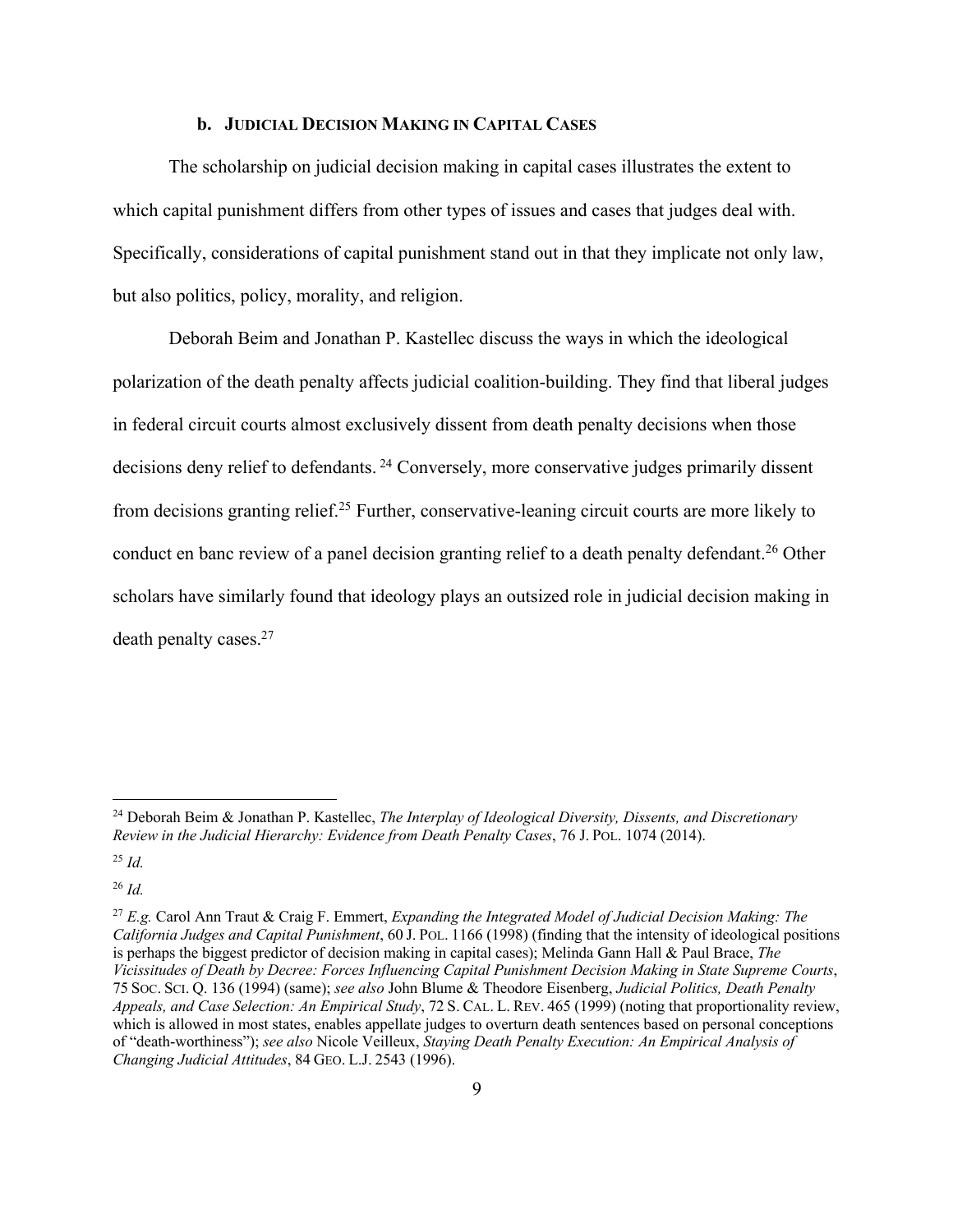Some scholars have found that, in addition to ideology, practical political realities impact decision making in capital cases.<sup>28</sup> Brandice Canes-Wrone et al. present empirical research analyzing the political pressures placed on state high court judges facing re-election.<sup>29</sup> They focus on judges in states that employ non-partisan judicial elections, rather than judicial appointment regimes or elections in which judges affiliate with a particular political party.<sup>30</sup> They find that judges in states with non-partisan elections face the greatest political pressure to uphold capital sentences and decide cases in accordance with public opinion.<sup>31</sup> In other words, judges face the most political pressure to uphold capital sentences in states where voters will vote based on their decisions from the bench, rather than their party affiliation.

Finally, the death penalty implicates fundamental notions of morality and spirituality. Ori Lev argues that the death penalty is somewhat unique in its implication of moral and spiritual considerations for judges.32 He examines the anti-capital-punishment views of Supreme Court Justices Blackmun and Powell, among others, and finds a unique tension. These judges morally opposed the death penalty but were forced to reach decisions pursuant to legal frameworks that acknowledged its legality.33

As the foregoing makes clear, the death penalty is different. By simultaneously implicating law, morality, religion, politics, and policy, capital punishment is unlike most other

<sup>28</sup> *See, e.g.* Brandice Canes-Wrone, Tom S. Clark, & Jason P. Kelly, *Judicial Selection and Death Penalty Decisions*, 108 AM. POL. SCI. REV. 23 (2014).

<sup>29</sup> *Id.*

<sup>30</sup> *Id.*

<sup>31</sup> *Id.*

<sup>32</sup> Ori Lev, *Personal Morality and Judicial Decision making in the Death Penalty Context*, 11 J. L. & RELIGION 637 (1994).

<sup>33</sup> *Id.*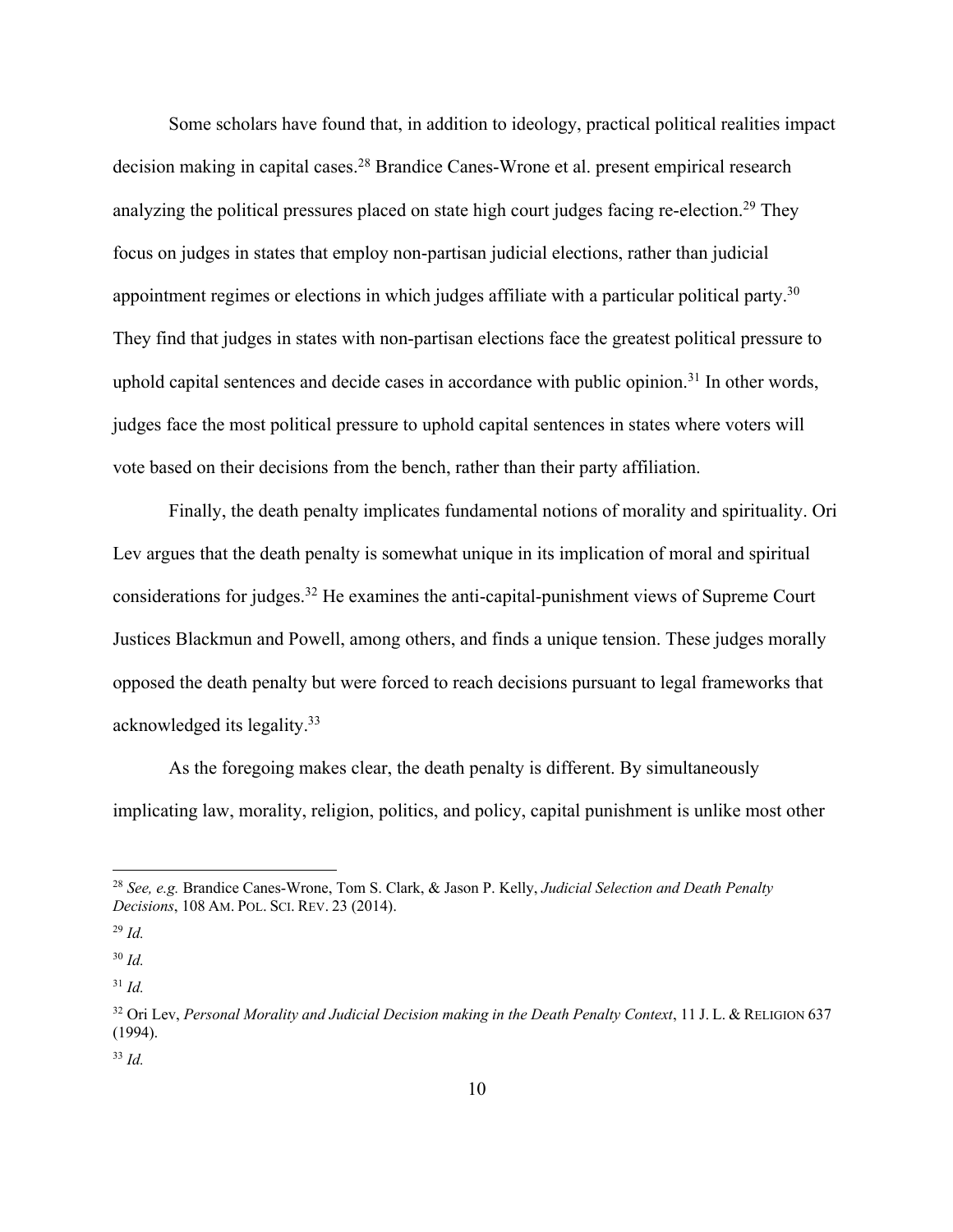legal issues that judges consider. Judges, like all of us, often have beliefs about the death penalty are personal, complex, and potentially fundamental to their judicial ideologies. It is crucial to consider the ways in which these types of foundational issues affect judicial decision making.

## **c. JUDICIAL DECISION MAKING IN STATE SUPREME COURTS**

The decision making matrices facing state supreme court judges differ from those facing federal judges. While scholars have long acknowledged the importance of the purely legal model of judicial behavior – which holds that mechanical legal analysis primarily determines judicial behavior – the current literature generally accepts that other factors are also at play. Scholars have noted differing approaches to judicial selection and retention, the looming specter of Supreme Court review, and principles of federalism as factors affecting judicial behavior.

Some scholars favor a purely attitudinal model of judicial decision making – espousing the simple idea that judges make decisions based on personal policy preferences, and nothing else.<sup>34</sup> According to a purely attitudinal model, ideology is the primary factor contributing to judicial behavior, at the expense of legal, institutional, personal, or political considerations.<sup>35</sup> Although ideology certainly plays a role in judicial decision making, it seems increasingly clear that there are also other factors at play.36

Craig F. Emmert's integrated model of judicial decision making in state supreme courts is a useful starting point. After analyzing a dataset with thousands of state high court decisions, he

<sup>34</sup> *E.g.* JEFFREY SEGAL & HAROLD SPAETH, THE SUPREME COURT AND THE ATTITUDINAL MODEL REVISITED (2002). <sup>35</sup> *E.g.* NANCY MAVEETY, THE PIONEERS OF JUDICIAL BEHAVIOR (2003).

<sup>36</sup> *See, e.g.* William Mischler & Reginald S. Sheehan, *Public Opinion, the Attitudinal Model, and Supreme Court Decision Making: A Micro-Analytic Perspective*, 58 J. POL. 169, 169-72 (1996).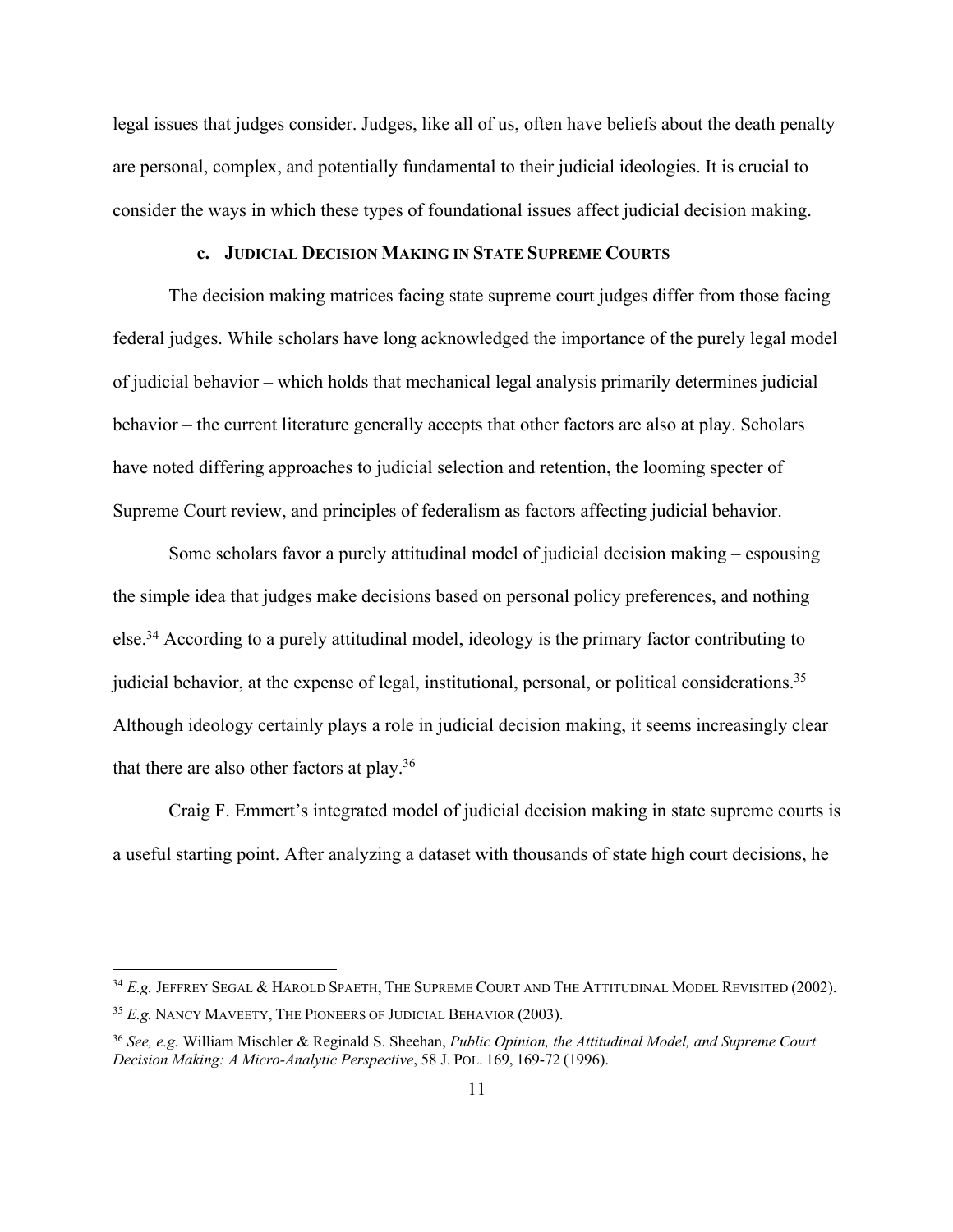shows that a wide variety of legal factors exert independent impacts on decision making.<sup>37</sup> In particular, he identifies legal issue, appellant identity, constitutional arguments advanced, the centrality of those constitutional arguments, and the decision of the lower court as particularly impactful variables.38 Emmert's work demonstrates the wide variety of purely legal considerations that can affect judicial decision making.

Other scholars have focused on institutional models of judicial decision making. They draw connections, both empirically and theoretically, between state high court decision making and judicial selection regimes. Much of this work has focused on the unique considerations facing elected judges. The work of Damon M. Cann and Teena Wilhelm offers empirical evidence of a connection between public opinion and judicial decision making – particularly for elected judges.<sup>39</sup> That relationship, they propose, varies with the method of judicial retention; elected judges seem to care more about public opinion than appointed judges.<sup>40</sup> Finally, they find that decisions are more likely to mirror public opinion in visible, politically-charged cases.<sup>41</sup>

Jenna Becker Kane argues that the judicial responsiveness to electoral concerns affects not only ultimate decision making, but also responsiveness to amicus briefs.<sup>42</sup> Kane does note that judges primarily respond to the information presented in amicus briefs – rather than being

<sup>41</sup> *Id.*

<sup>37</sup> Craig F. Emmert, *An Integrated Case-Related Model of Judicial Decision Making: Explaining State Supreme Court Decisions in Judicial Review Cases*, 54 J. POL. 543 (1992).

<sup>38</sup> *Id.*

<sup>39</sup> Damon M. Cann & Teena Wilhelm, *Case Visibility and the Electoral Connection in State Supreme Courts*, 39 AM. POL. RES. 557 (2011);*see also* Pablo T. Spiller & Richard G. Banden Bergh, *Toward a Positive Theory of State Supreme Court Decision Making*, 5 BUS. & POL. 7 (2003) (presenting empirical evidence showing that trends in state high court decision making depend in part on the state-mandated mode of judicial selection, election, or retention).

<sup>40</sup> Cann & Wilhelm, *supra* note 39.

<sup>42</sup> Jenna Becker Kane, *Lobbying Justice(s)? Exploring the Nature of Amici Influence in State Supreme Court Decision Making*, 17 ST. POL. & POL'Y Q. 251 (2017).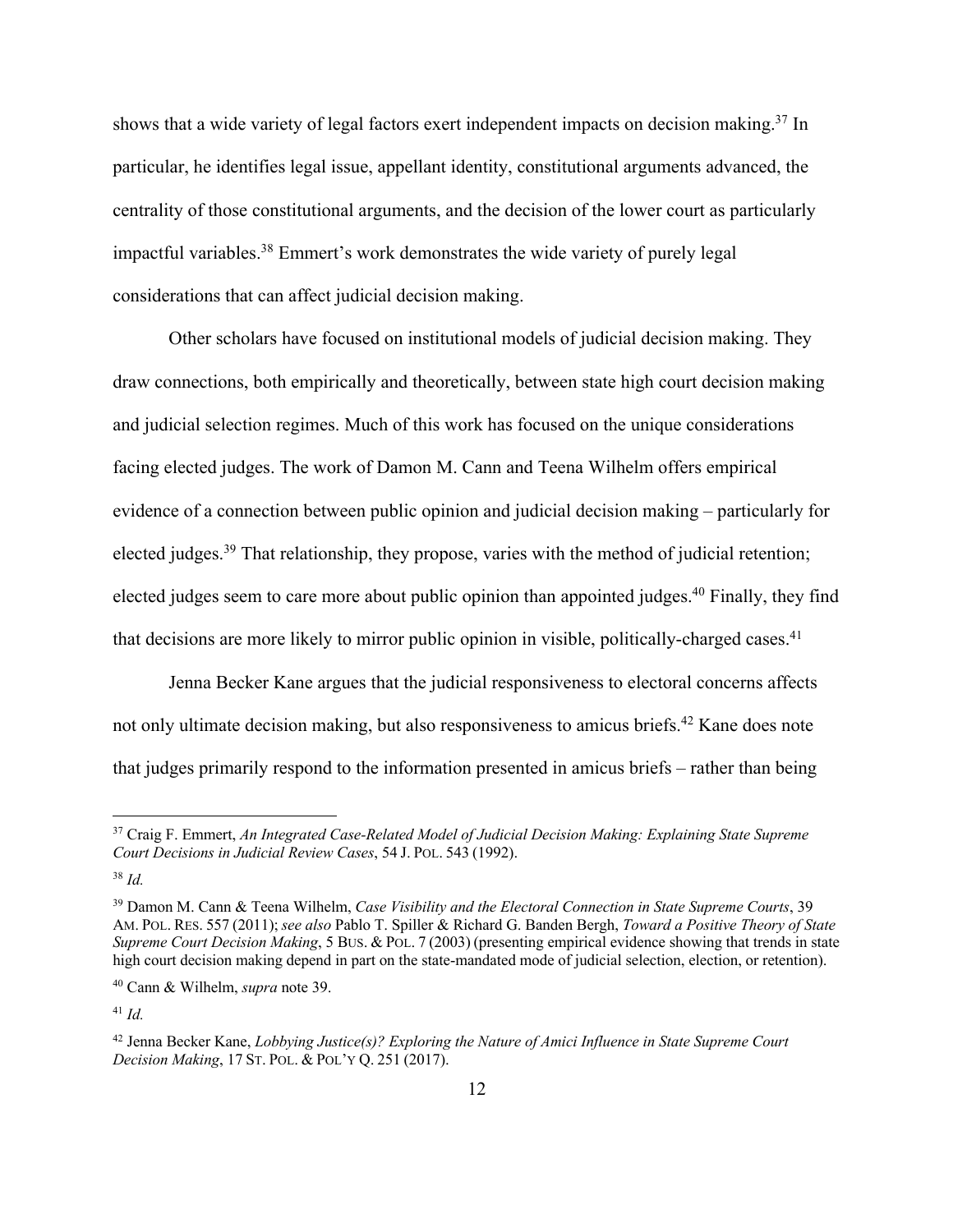swayed by the identities of the drafters themselves – and she acknowledges that this trend seems to diminish the importance of electoral concerns. Nonetheless, she notes that judicial responsiveness to the information in amicus briefs, particularly in politically-charged cases, is very closely tied to the re-election and campaign fundraising concerns of individual judges.<sup>43</sup> Specifically, she notes that judges facing re-election more often directly cite amicus briefs in politically-charged cases that mirror the opinions of the public or of powerful political figures.<sup>44</sup>

Importantly, this scholarship indicates that political concerns also affect judges who are appointed and then reappointed by the legislature, rather than elected.<sup>45</sup> Thomas Gray's study of state high court judges in South Carolina, Vermont, and Virginia – the only states in the union where high court judges can be retained by the legislature at the end of their terms – offers some insight. Gray submits that judges appointed by the party in the majority at the end of their term are largely insulated from political pressure and can make decisions independently. He argues that they are largely assured that the legislature will reappoint them, even if they stray from the party line on a few occasions.<sup>46</sup> Conversely, judges appointed by the party in the minority at the end of their term face a robust set of political pressures. Those pressures can be analyzed by comparing judges eligible for reappointment to those who are ineligible for reappointment because of mandatory or voluntary retirement.47 The voting patterns of minority-appointed judges who are ineligible for legislative reappointment largely resemble voting patterns from

<sup>43</sup> *Id.*

<sup>44</sup> *Id.*

<sup>45</sup> *See, e.g.* Thomas Gray, *The Influence of Legislative Reappointment on State Supreme Court Decision making*, 17 ST. POL. & POL'Y Q. 275 (2017).

<sup>46</sup> *Id.*

<sup>&</sup>lt;sup>47</sup> Many states have a mandatory retirement age for state supreme court judges.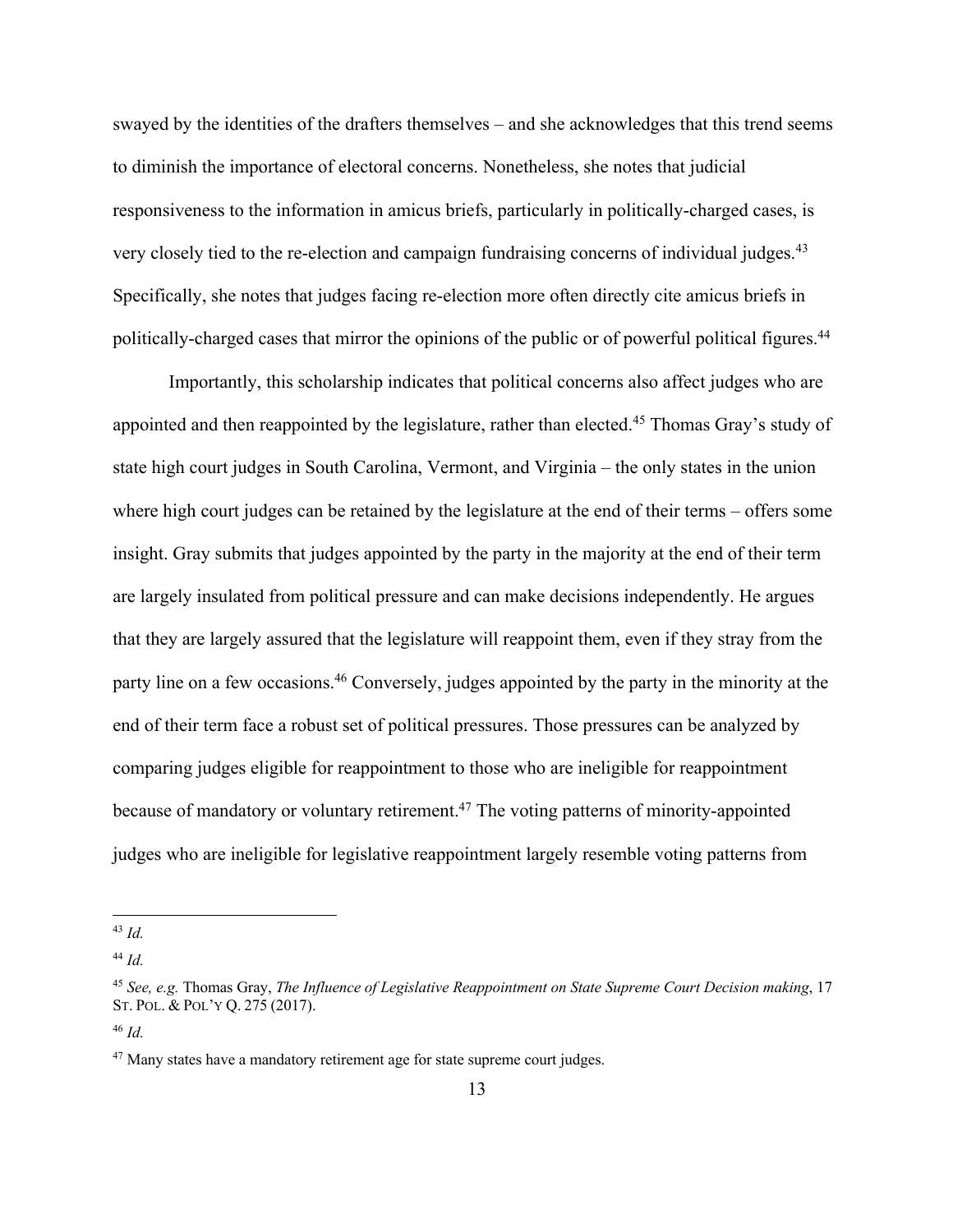earlier in their terms. Minority-appointed judges who are eligible for legislative reappointment, however, vote in line with the opinions of the majority legislative party far more often.<sup>48</sup> Thus, even judges who are not directly accountable to public opinion can be subject to indirect political pressure from a legislative majority that did not appoint them.49

Other scholars maintain that respect for national Supreme Court standards and fear of Supreme Court reversal motivate decision making in some areas. Sara C. Banesh and Wendy L. Martinek specifically examine confession cases.<sup>50</sup> Their findings indicate that state supreme courts carefully heed Supreme Court jurisprudence in confession cases, sticking carefully to the national standard, which is highly deferential to the factual determinations of lower courts.<sup>51</sup> Thus, one of the best predictors of decision making in confession cases is the decision of the court below – indicating that state high courts have taken Supreme Court precedent seriously in this area, and are not inclined to rely heavily on a shield of federalism.<sup>52</sup> Interestingly, Banesh and Martinek find little support for attitudinal or institutional models of decision making in confession cases.53

Broadly, this scholarship illustrates the complexity of the decision making matrices that affect judicial behavior in state supreme courts. The outcome of a case cannot be attributed exclusively to the quality of the briefs, performance at oral argument, or even the ideology of

<sup>49</sup> *Id.*

<sup>51</sup> *Id.*

<sup>52</sup> *Id.*

<sup>53</sup> *Id.*

<sup>48</sup> Gray, *supra* note 44.

<sup>50</sup> Sara C. Benesh & Wendy L. Martinek, *State Supreme Court Decision Making in Confession Cases*, 23 JUST. SYS. J. 109 (2002).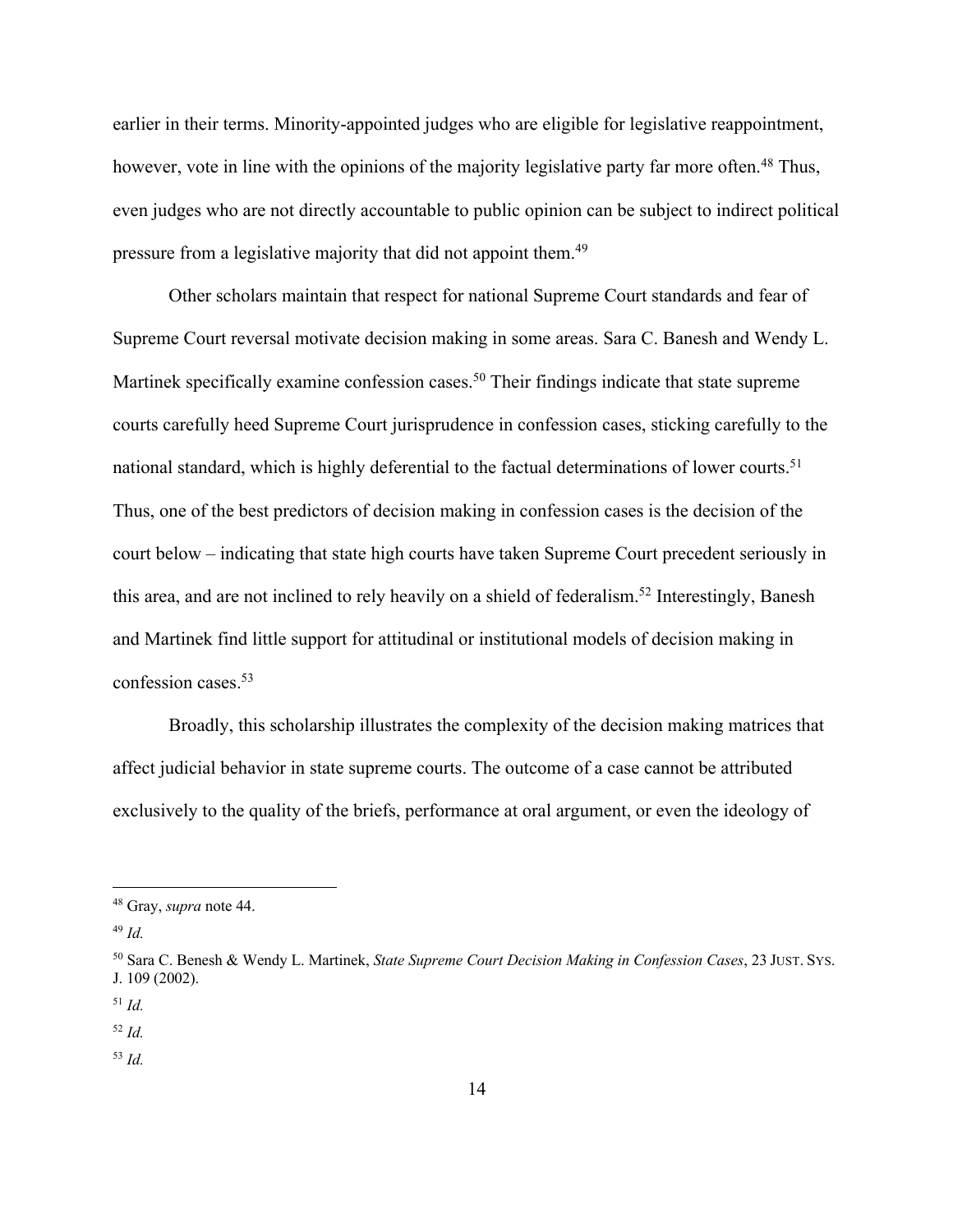individual judges. While the legal merits of each case are, of course, the starting point for any judge, a wide array of factors also have the potential to affect decision making in state high courts. These factors can be personal, political, attitudinal, institutional, ideological, or pragmatic.

As the scholarship on the death penalty and on judicial decision making in capital cases reflect, a wide variety of factors influence decision making in state high courts. Further, the death penalty is a unique issue that implicates morality, politics, religion, law, and policy in complex ways. It stands to reason, then, that the presence or absence of the death penalty in a given state could impact judicial decision making, regardless of whether or not the case at hand is a wouldbe capital case.

# **d. THE IMPACT OF JUDICIAL POLICIES ON DECISION MAKING**

There is also significant scholarship examining the impact that judicial and legal policies have on judicial behavior. Most of this scholarship focuses on the impact of the Federal Sentencing Guidelines on judicial behavior and sentencing patterns. Some of these scholars have discussed the death penalty.

Critics of the Sentencing Guidelines have noted that they have, to some extent, exacerbated sentencing disparities and lengthened average terms of incarceration. JS Hall and William J. Stuntz independently note that the implementation of the Sentencing Guidelines – which were intended to decrease sentencing disparities and improve equality in the criminal justice system – have actually worsened conditions for some indigent defendants. <sup>54</sup> Specifically,

<sup>54</sup> William J. Stuntz, *Plea Bargaining and Criminal Law's Disappearing Shadow*, 117 HARV. L. REV. 2548 (2004); JS Hall, *Guided to Injustice? The Effect of the Sentencing Guidelines on Indigent Defendants and Public Defense*, 36 AM. CRIM. L. REV. 1331 (1999); *see also* David Yellen, *Reforming the Federal Sentencing Guidelines' Misguided Approach to Real-Offense Sentencing*, 58 STAN. L. REV. 267 (2005).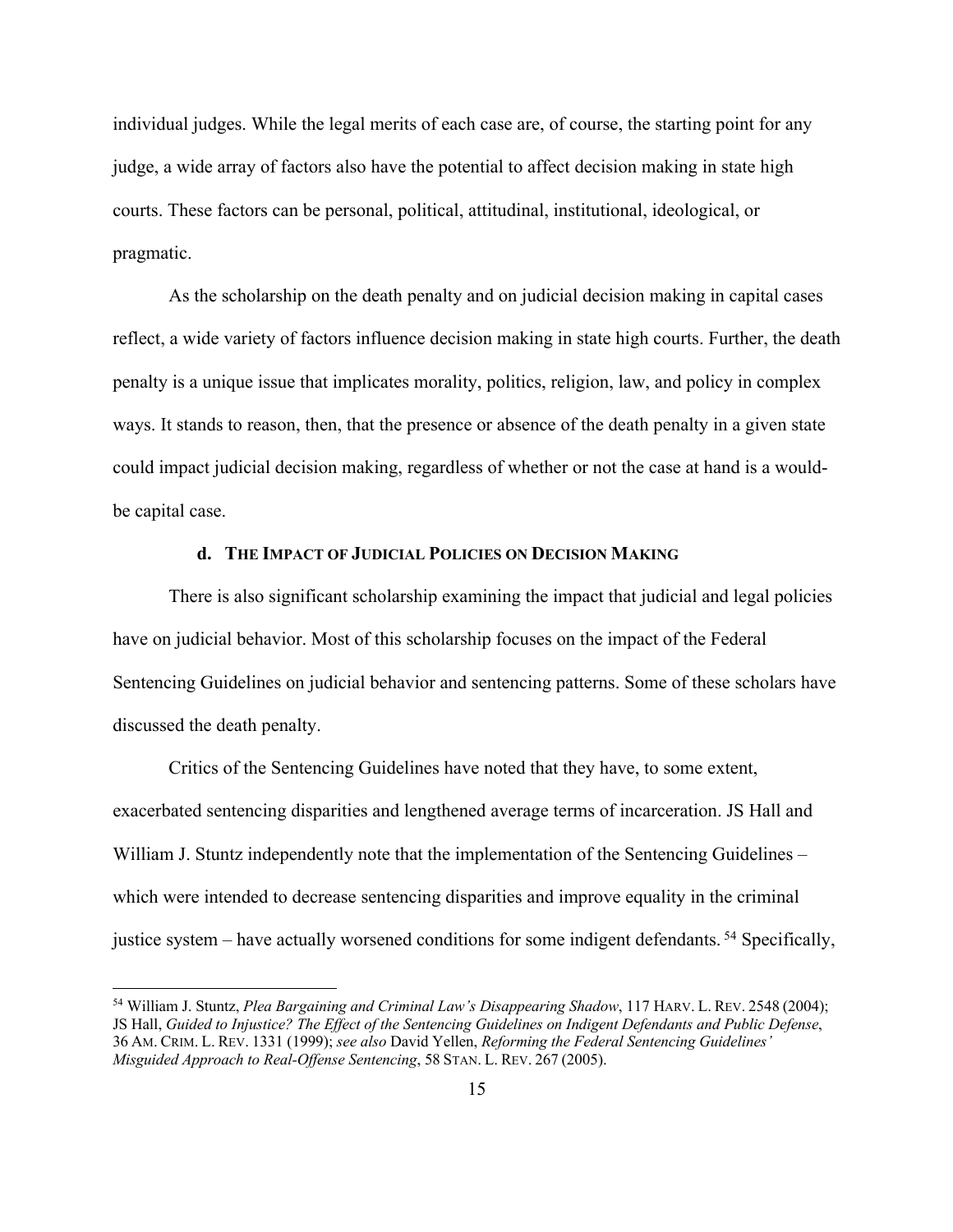the Guidelines have led to a drastic increase in guilty pleas by increasing prosecutorial power and limiting the ability of defense attorneys to protect their clients from lengthy sentences.<sup>55</sup>

Other scholars have examined the impact of the Sentencing Guidelines on judicial behavior. Using data from the United States Sentencing Commission, Max M. Schanzenbach and Emerson H. Tiller find that the Guidelines have caused judges to alter their approaches to sentencing in order to avoid reversal on appeal.<sup>56</sup> They find that fact-oriented adjustments and variations are reviewed far less strictly on appeal than official departures from Guidelines recommendations.57 Sentencing judges may account for this by using adjustments rather than departures – even where a departure may be more appropriate – in order to protect sentences from subsequent reversal. Further, sentencing judges that are politically aligned with the appellate court are more likely to use departures than those who are not.<sup>58</sup>

Shawn D. Bushway et al. similarly find that the Sentencing Guidelines impact judicial decision making in sentencing review. Specifically, appellate judges appear to become impactsensitive when reviewing Guidelines-focused challenges to sentences, shying away from adversely impacting defendants, even where there may have been an error in the sentence reached at the trial court.<sup>59</sup> The work of these scholars clearly indicates that legislative and executive policies that regulate judicial decision making also impact it in unintended ways.

<sup>55</sup> *See* Stuntz, *supra* note 54; Hall, *supra* note 54.

<sup>56</sup> Max M. Schanzenbach & Emerson H. Tiller, *Strategic Judging Under the U.S. Sentencing Guidelines: Positive Political Theory and Evidence*, 23 J.L. ECON. & ORG. 24 (2007).

<sup>57</sup> *Id.*

<sup>58</sup> *Id.*

<sup>59</sup> Shawn D. Bushway, Emily G. Owens, & Anne Morrison Piehl, *Sentencing Guidelines and Judicial Discretion: Quasi-Experimental Evidence from Human Calculation Errors*, 9 J. EMPIRICAL LEGAL STUD. 291 (2012).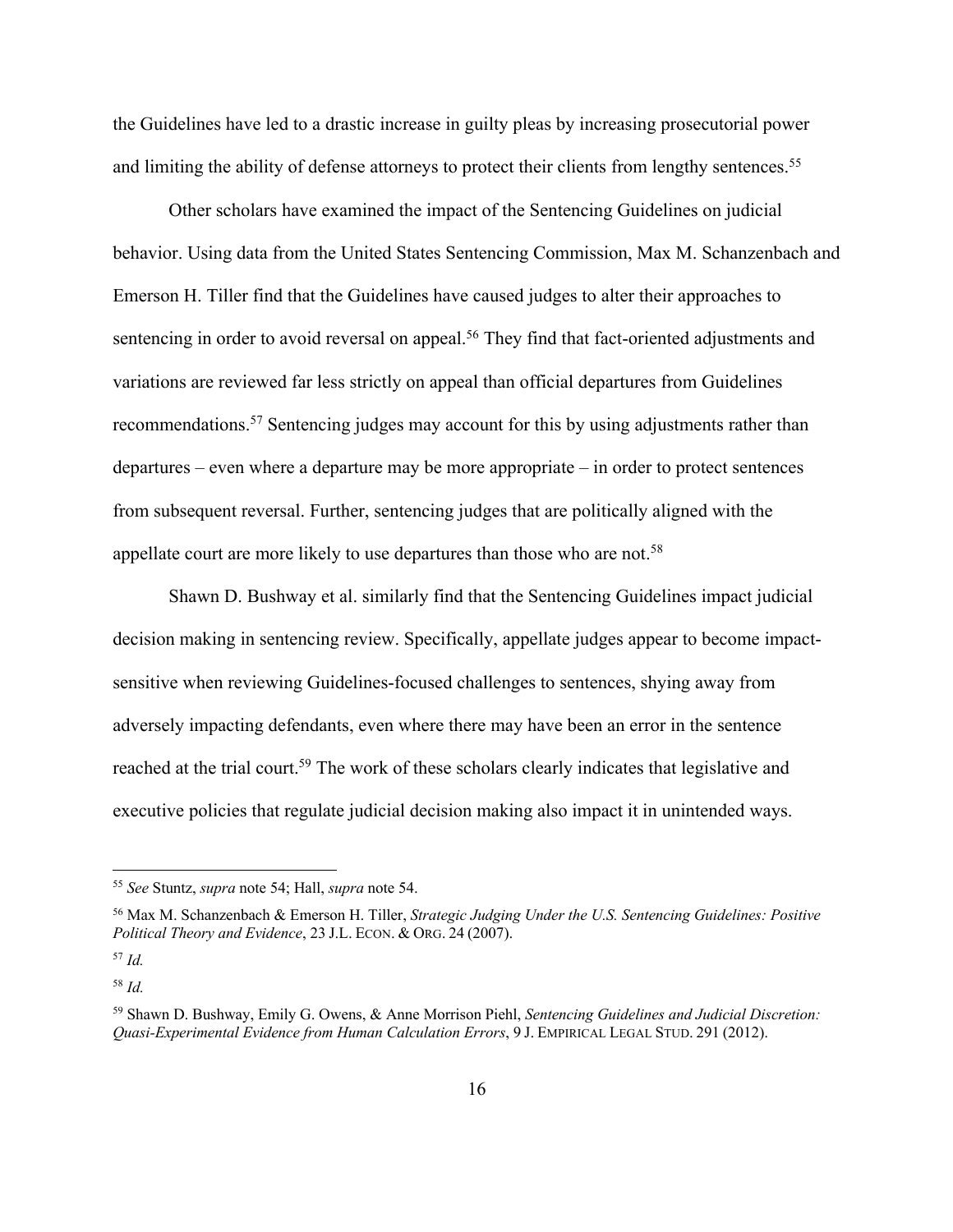## **e. GOALS OF THIS STUDY**

No published studies have yet examined the impact of state-level death penalty abolition on judicial decision making in state courts in non-capital conviction appeals. My analysis addresses this gap and seeks to expand upon the literature on legal and political factors impacting judicial outcomes. By isolating the impact of death penalty abolition on outcomes in non-death penalty cases, this paper explores the extent to which judges' views on capital punishment are connected to their overarching judicial philosophies, legal ideologies, and policy preferences. Rather than simply examining judicial behavior in death penalty cases, this paper analyzes the extent to which legal and political structures related to a controversial issue might affect judicial outcomes in all cases – even those in which the issue is not directly relevant. This paper also seeks to situate those issues within the complex and dynamic matrix of factors affecting judicial behavior, and to show exactly how much of an impact they have. In doing so, this paper builds on scholarship on judicial behavior and enhances our understanding of judicial decision making. I also seek to build upon death penalty scholarship by exploring the extent to which death penalty politics and policy are a proxy for general judicial, political, and ideological climate of a state court system. By bridging the gap between death penalty scholarship and judicial behavior scholarship, I seek to add depth and nuance to both.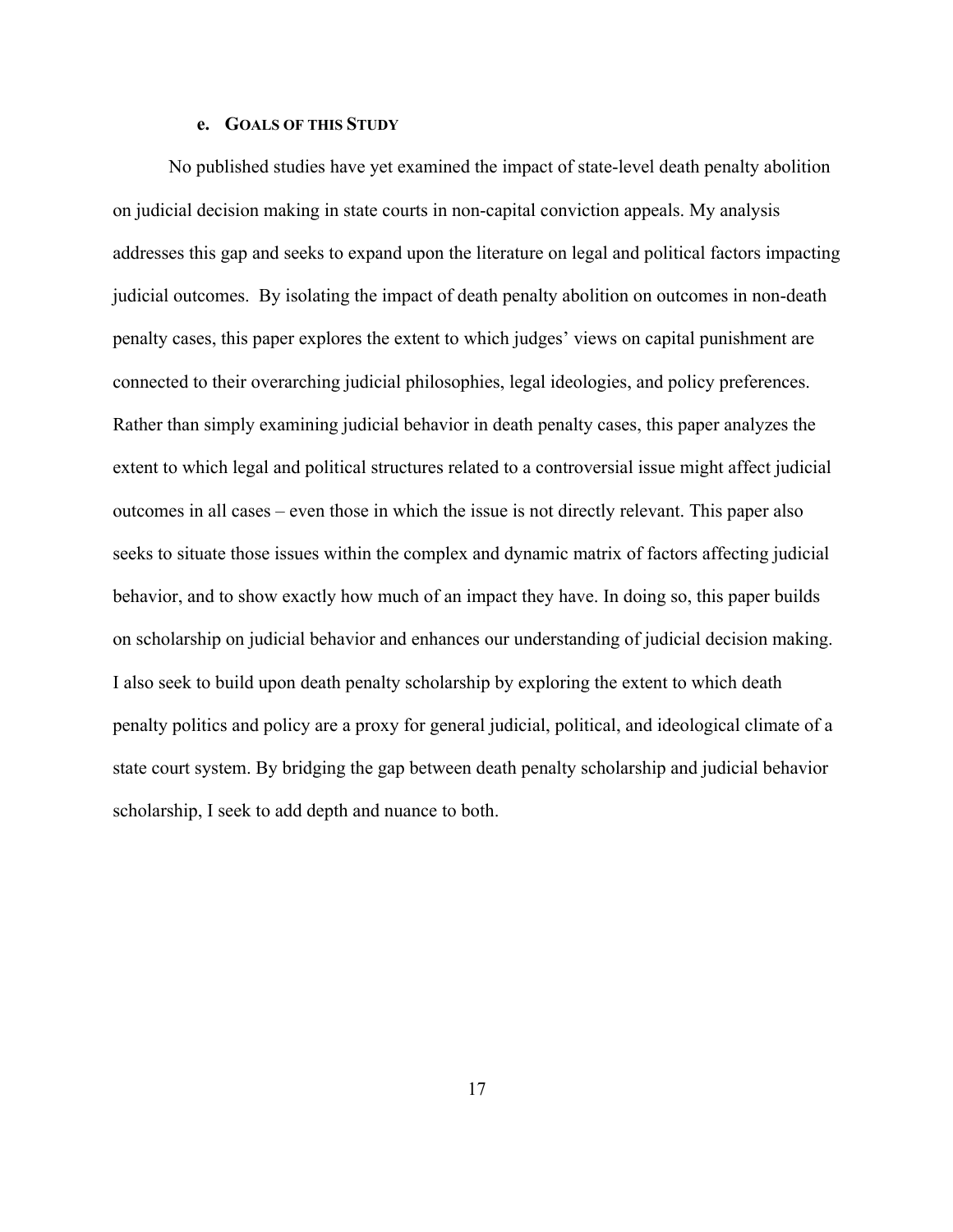#### **IV. THEORETICAL FRAMEWORK**

In order to examine the relationship between death penalty abolition and judicial outcomes in state supreme courts, I develop the theoretical model described below. The framework underlying this model attempts to illustrate the factors that should impact judicial outcomes in criminal cases or alter the ways in which death penalty abolition impacts judicial behavior. I specifically focus on cases in which defendants challenge the validity of their convictions; my baseline model assumes that the underlying case is a conviction challenge. I also examine how effects differ when a conviction is not being challenged by controlling for the absence of a conviction. The empirical model described in Section VI is developed pursuant to this theoretical framework and is intended to test its reliability.<sup>60</sup> The framework is:

# *Judicial Outcome = f (Death Penalty, Defendant Status, Legal Issues, Opinion Type, Disposition, e)*

Underlying this model is the belief that various legal and institutional factors affect judicial behavior in criminal cases. The presence or absence of the death penalty in a given jurisdiction is the primary, but not the only, factor of interest in this analysis.

The presence of certain issues can theoretically impact judicial behavior both legally and attitudinally. Importantly, different legal issues and types of cases are subject to different standards of review on appeal and utilize different burden-shifting regimes. For example, an appellate court may review an appeal on one issue for clear error, while reviewing another issue de novo – without deferring at all to the trial court. A criminal defendant appealing a trial court decision is much more likely to succeed on de novo review than on clear error review – clear

<sup>60</sup> *See infra* VI.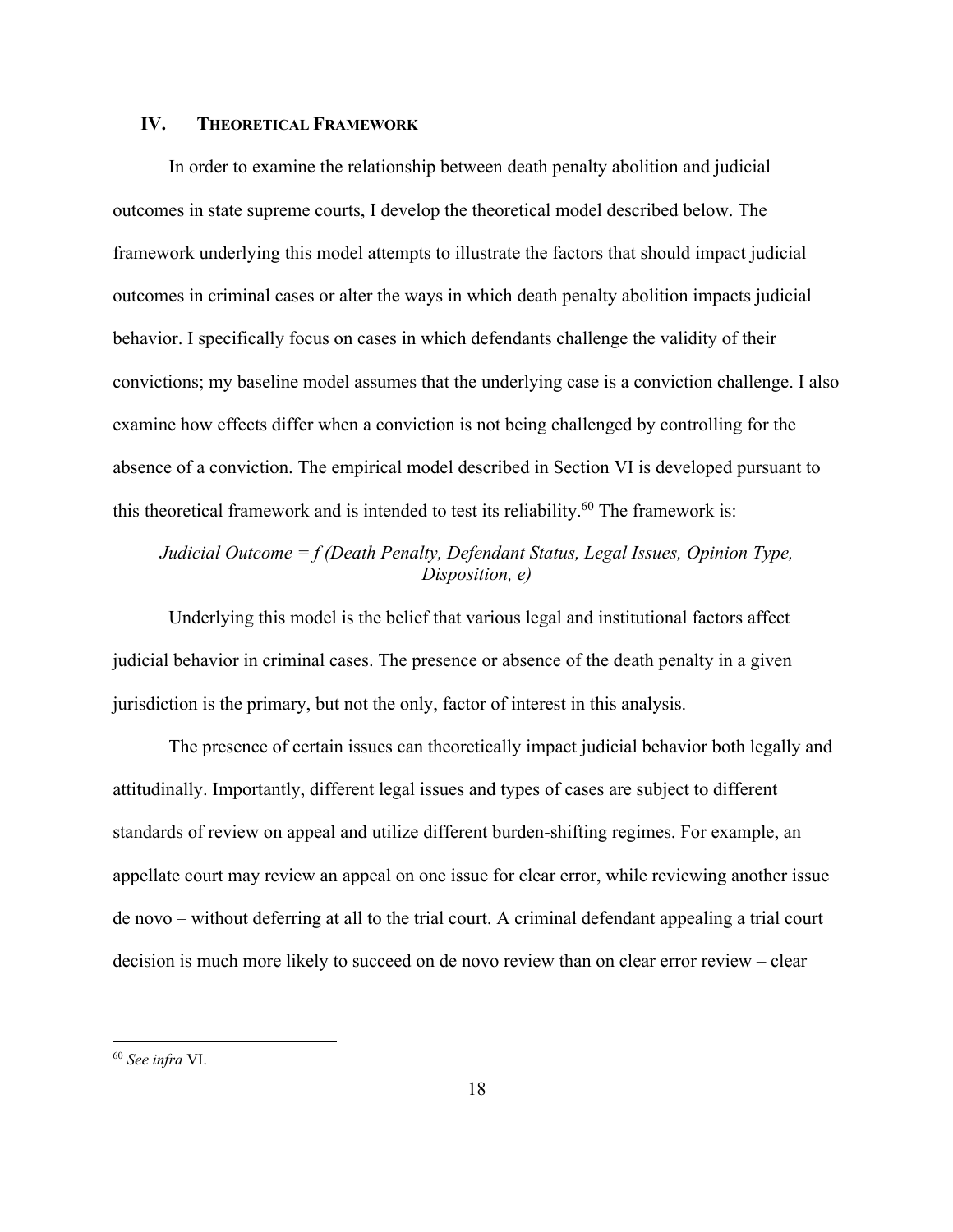error review forces appellate courts to be far more deferential to trial courts. Further, judges likely view different legal issues through different lenses. For example, appellate judges are sometimes more willing to overturn the decision of a trial judge than the decision of a trial jury.

The inclusion of dispositional data is related in some ways to the inclusion of issuerelated data. The ultimate disposition of a case – whether the state supreme court affirms or reverses the lower court, and to what degree – depends on a wide variety of factors, including the legal issues present in a case. It is worth evaluating whether defendants fare better or worse in cases that have certain final dispositions.

It is also worthwhile to examine the potential impact of the nature of the court's opinion – whether it was unanimous, split, or per curiam. This sheds light on the impact that judicial coalition-building has on ultimate judicial outcomes. Specifically, I examine whether defendants fare better or worse depending on the form or nature of the court's ultimate opinion.

Finally, defendant status can also affect judicial outcomes. Variables focused on defendant status allow the comparison of effects for differently-situated defendants. This is important because different classes of defendants have different legal and procedural rights. A criminal defendant's legal and procedural rights can vary greatly depending on whether they are a pre-trial detainee, a parolee, a criminal suspect, or a convict. Judges are also likely to look at these types of parties differently in ways that might affect their behavior. I focus on defendants challenging convictions in state supreme courts as my reference group.

Overall, the literature clearly indicates – and intuition affirms – that the factors described in this theoretical model are tied to judicial decision making in criminal cases. The theoretical framework described above is well-suited to the empirical model applied to the data.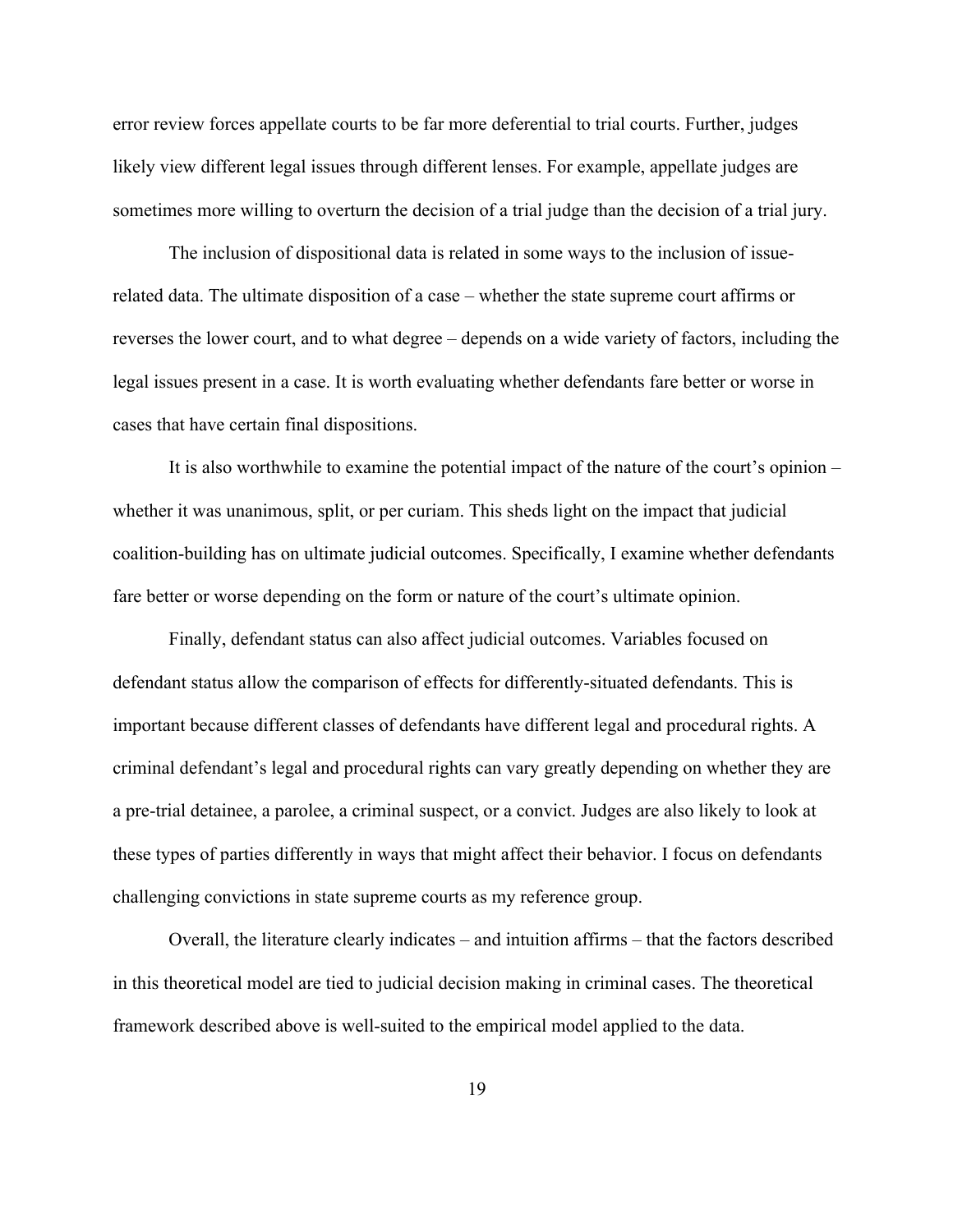#### **V. DATA AND METHODS**

I apply my model to data collected by the State Supreme Court Data Project at Rice University. The dataset contains more than 21,000 decisions issued by state supreme courts between 1995 and 1998. There are 9,046 criminal cases. I dropped 362 observations that were missing values for the identity of the defendant, and I dropped 186 observations in which the party of interest was a prisoner, parolee, or a pre-trial detainee.<sup>61</sup> This left only those observations where the defendant was: 1) already convicted; or 2) a trial defendant; or 3) an uncharged suspect. In my analysis, I examine the distinction between those sub-groups, focusing on defendants who are appealing their convictions. Ultimately, I analyze 8,498 observations.

The level of observation is the individual case; the dataset contains nearly 400 variables describing each case. The variables describe information about cases including the forum state, the attributes of the parties, the properties and nature of the court's decision, the disposition of the case on appeal, the votes of individual judges, and the legal and procedural issues on which the case was decided. I report the descriptive statistics for all relevant variables in Table 1 below.

| Variable<br>Mean |       | <b>Standard</b><br>Dev. | Count | Min   | <b>Max</b> |
|------------------|-------|-------------------------|-------|-------|------------|
| <b>POIwins</b>   | 0.292 | 0.455                   | 2,481 | --    | --         |
| abolish          | 0.215 | 0.411                   | 1,825 | $- -$ | $-$        |

**TABLE 1. DESCRIPTIVE STATISTICS OF RELEVANT VARIABLES62**

 $<sup>61</sup>$  These variables correspond to the identity of the defendant for the purposes of the litigation. For example, an</sup> incarcerated defendant bringing a claim of abuse by prison guards would be coded as a "Prisoner," while an incarcerated defendant challenging his conviction would be coded as a "Convict."

 $62$  The statistic "Count" represents the number of observations with a value of "1" for each binary indicator variable; it only applies to binary indicators. I did not report minimum and maximum values for binary indicators.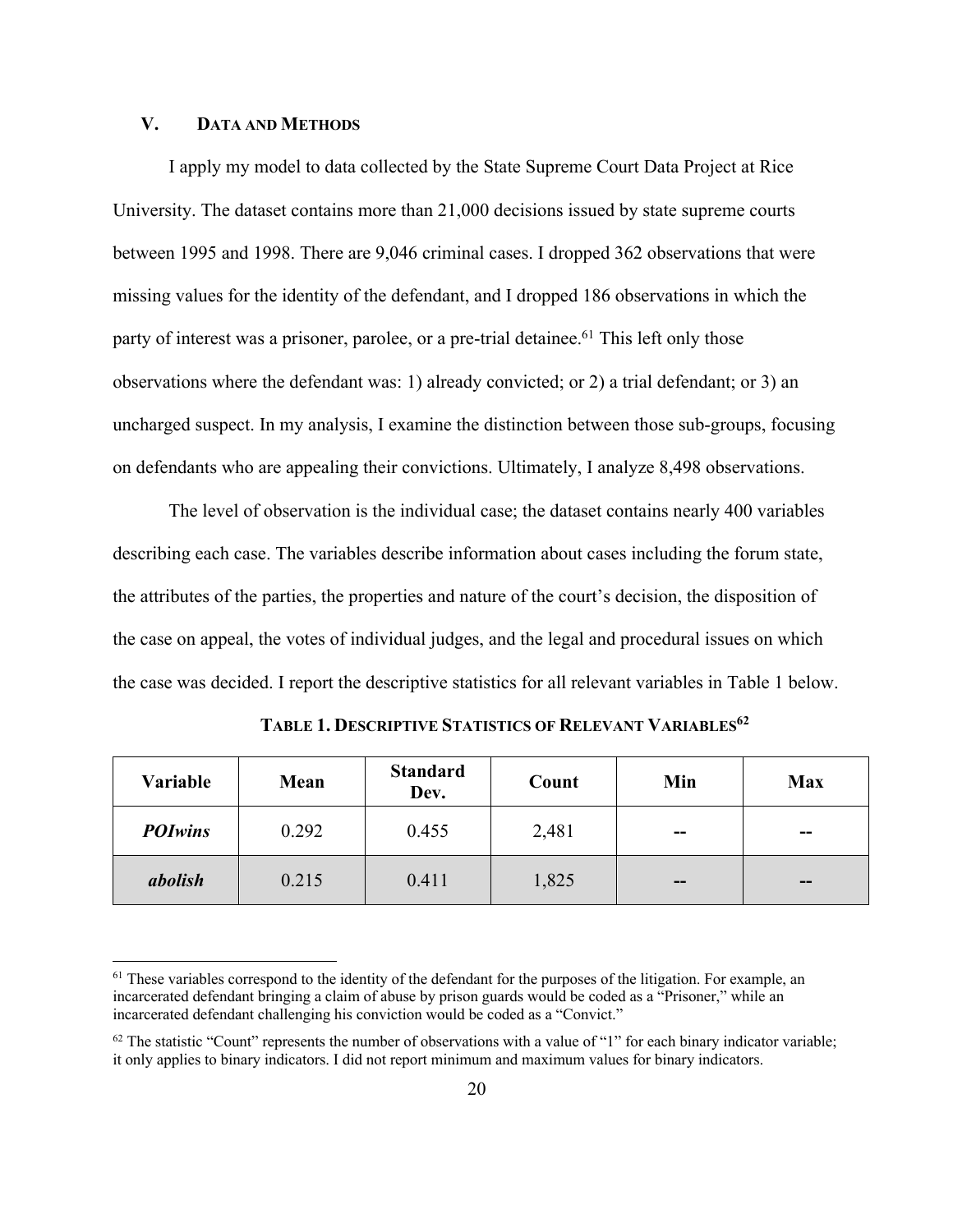| Variable<br>Mean<br>Dev. |                | <b>Standard</b> | Count | Min          | <b>Max</b> |
|--------------------------|----------------|-----------------|-------|--------------|------------|
| <b>POIsuspect</b>        | 0.113          | 0.316           | 958   |              |            |
| noconviction             | 0.152          | 0.359           | 1,292 |              |            |
| fedcapital               | 0.362          | 0.481           | 3,076 |              |            |
| constitution             | 0.438          | 0.496           | 3,718 |              |            |
| evidence                 | 0.523          | 0.500           | 4,445 |              |            |
| jury                     | 0.287          | 0.452           | 2,440 |              |            |
| numberissues             | 2.311          | 2.114           |       | $\mathbf{1}$ | 30         |
| r ofinterest             | 0.159          | 0.366           | 1,354 |              |            |
| 0.236<br>d_split         |                | 0.425           | 2,004 |              |            |
| d_percuriam              | 0.119          | 0.323           | 1,007 |              |            |
| 0.762<br>d unan          |                | 0.426           | 6,479 |              |            |
| 0.272<br>d reverse       |                | 0.445           | 2,312 |              |            |
| d_inpart                 | 0.268<br>0.078 |                 | 660   |              |            |
| d_affirm                 | 0.601          | 0.490           | 5,105 |              |            |

The dependent variable in my model is a modified judicial outcome variable. The dataset contains judicial outcome variables describing whether the court ruled in favor of the petitioner or the respondent. I modify that variable to focus it on my "parties of interest" – those who are subject to criminal liability or otherwise under threat from the criminal justice system. The final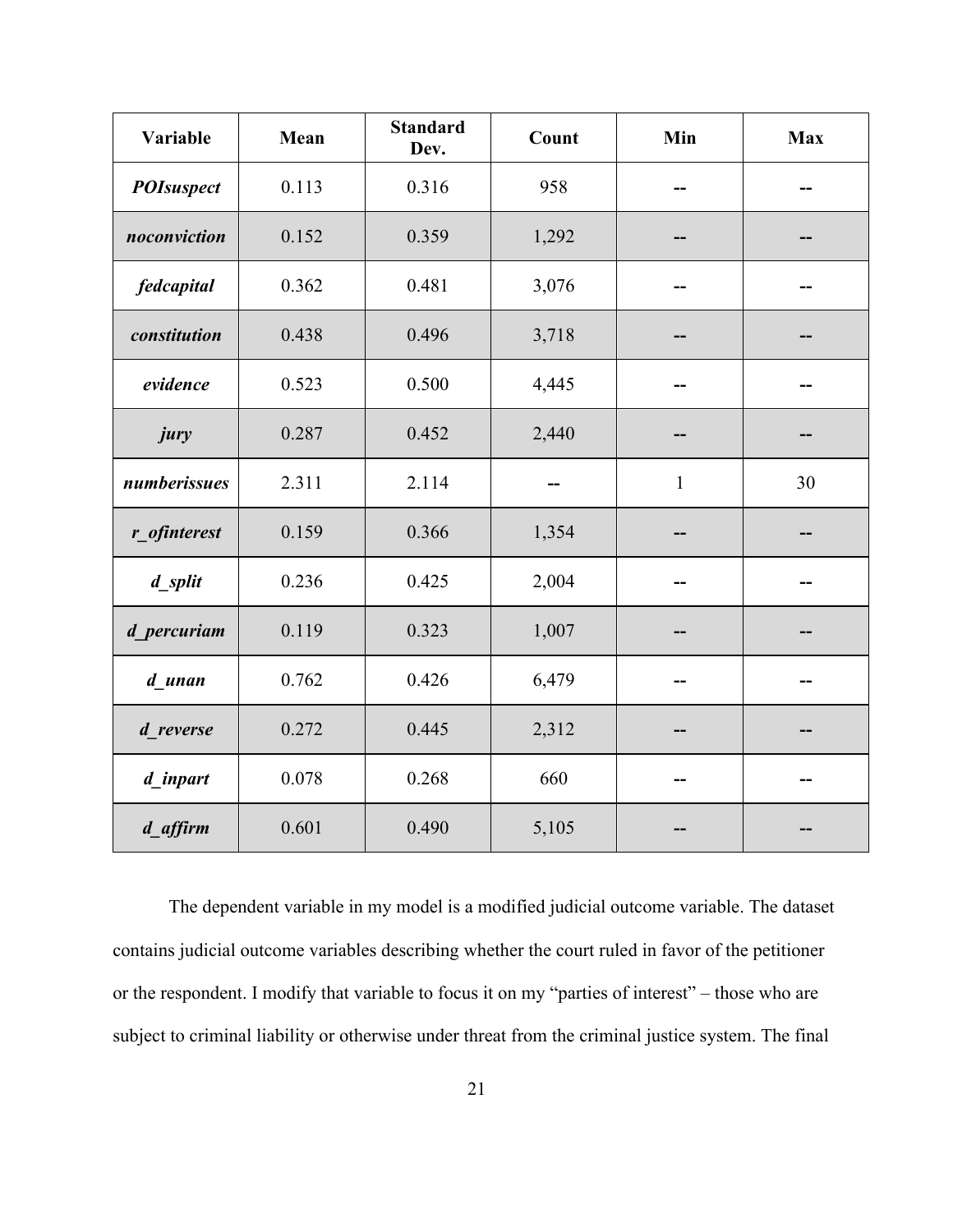modified judicial outcome variable is an indicator variable. It takes on a value of 1 if the court ruled in favor of the party of interest, and it takes on a value of 0 if the court ruled against the party of interest.

The primary independent variable in my model is an indicator variable describing the legality of the death penalty in the forum state. As of 1995, only 14 states had abolished the death penalty. I make the reference group for the indicator variable non-abolition states to isolate the impact of abolition on judicial outcomes. Thus, the indicator takes on a value of 1 if the forum state had abolished the death penalty before 1995, and it takes on a value of 0 if it had not.

I focus on three groups of secondary independent variables. First, I develop, code, and analyze indicator variables describing the attributes and statuses of the parties of interest. The most important of these is an indicator variable corresponding to the party of interest's status in the criminal justice system. The reference category for this variable is defendants who have already been convicted by a trial court; the baseline group that I seek to analyze is postconviction defendants challenging their convictions in state supreme courts. Thus, the coefficients on this indicator will represent the effect of changing party status from a postconviction appellant to a trial defendant or suspect. The other indicator related to the parties' status corresponds to whether the party of interest is a petitioner or a respondent; because most criminal defendants before state supreme courts are petitioners, "petitioner" is the reference category.

Second, I develop, code, and analyze variables describing the legal and procedural issues on which each case was decided. Most of these variables are indicators, which take on a value of 1 if a given legal or procedural issue was addressed in the case and a value of 0 if it was not. The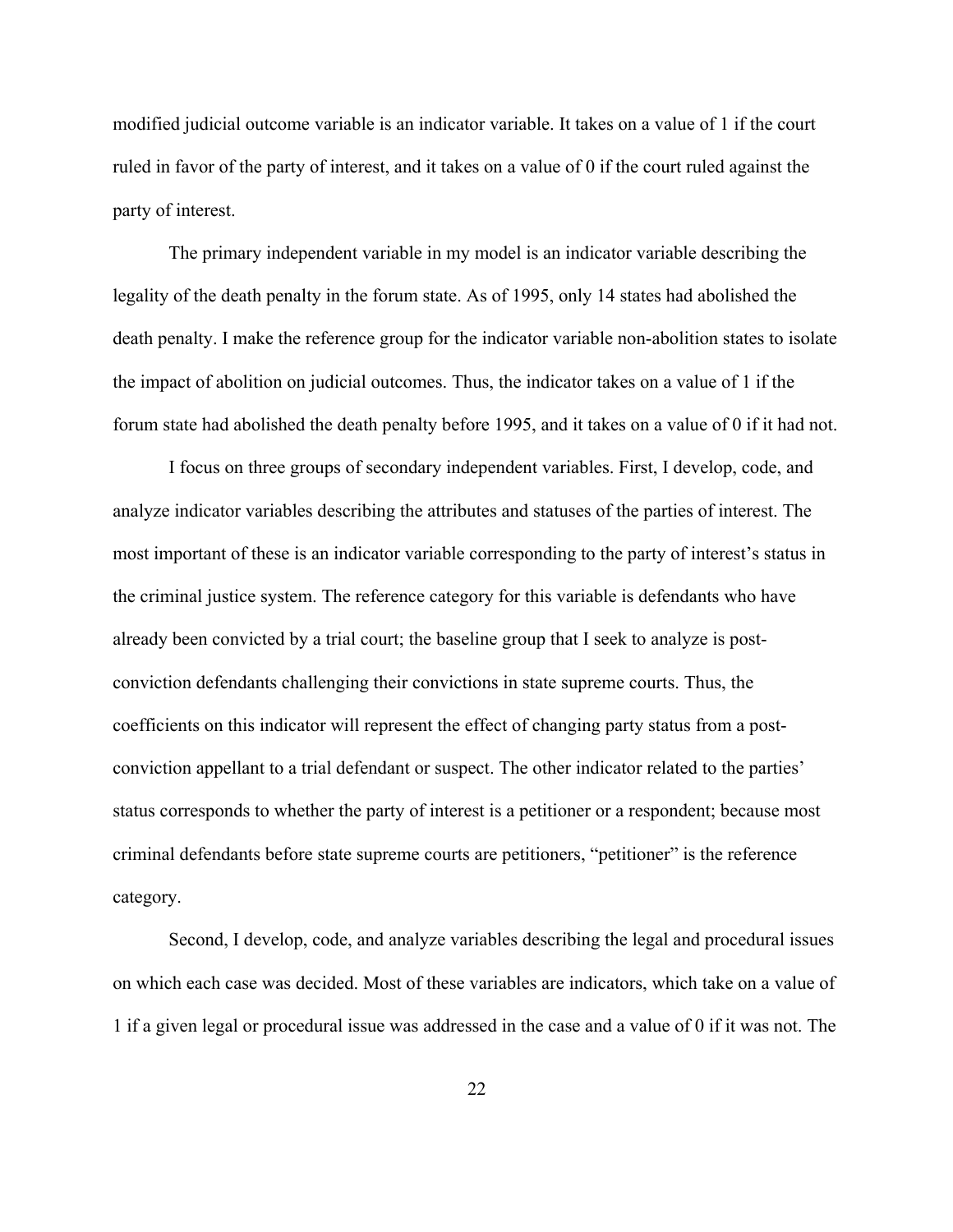dataset contains individual indicators corresponding to each relevant legal issue, including the validity of a search or seizure, the suppression of evidence, the proportionality of a sentence, due process, the confrontation clause, and the relevance of evidence, among others. The dataset also contains indicators corresponding to relevant procedural issues, including speedy trial act concerns, the validity and scope of a search warrant, the length and nature of any pre-trial detention, and any potential violations of a suspect's *Miranda* rights. I use those indicators create consolidated indicator variables representing the presence or absence of certain types of issues – evidentiary issues, constitutional issues, procedural issues, and jury-related issues. I also create an indicator variable that describes whether the defendant in a given case would have been eligible for the federal death penalty, had the case been brought in federal court rather than state court. I use one continuous variable, which describes the total number of legal and procedural issues that were relevant to a given case.

Finally, I develop variables describing the nature of the court's decision. I develop indicator variables describing the whether the decision was unanimous or split, and whether the opinion was signed or per curiam. I also develop variables describing the case's ultimate disposition – the extent to which the court affirmed, reversed, or remanded the lower court's decision. I intend for these variables to offer information that goes beyond the judicial outcome variable that my model is attempting to describe.

Age is the primary drawback associated with these data: the data are twenty years old. While age should be considered when interpreting the results of my analysis, the data nonetheless have other qualities that make them ideal for analysis. First, the dataset is broad; it contains more than 21,000 decisions reached by more than 400 justices from all fifty state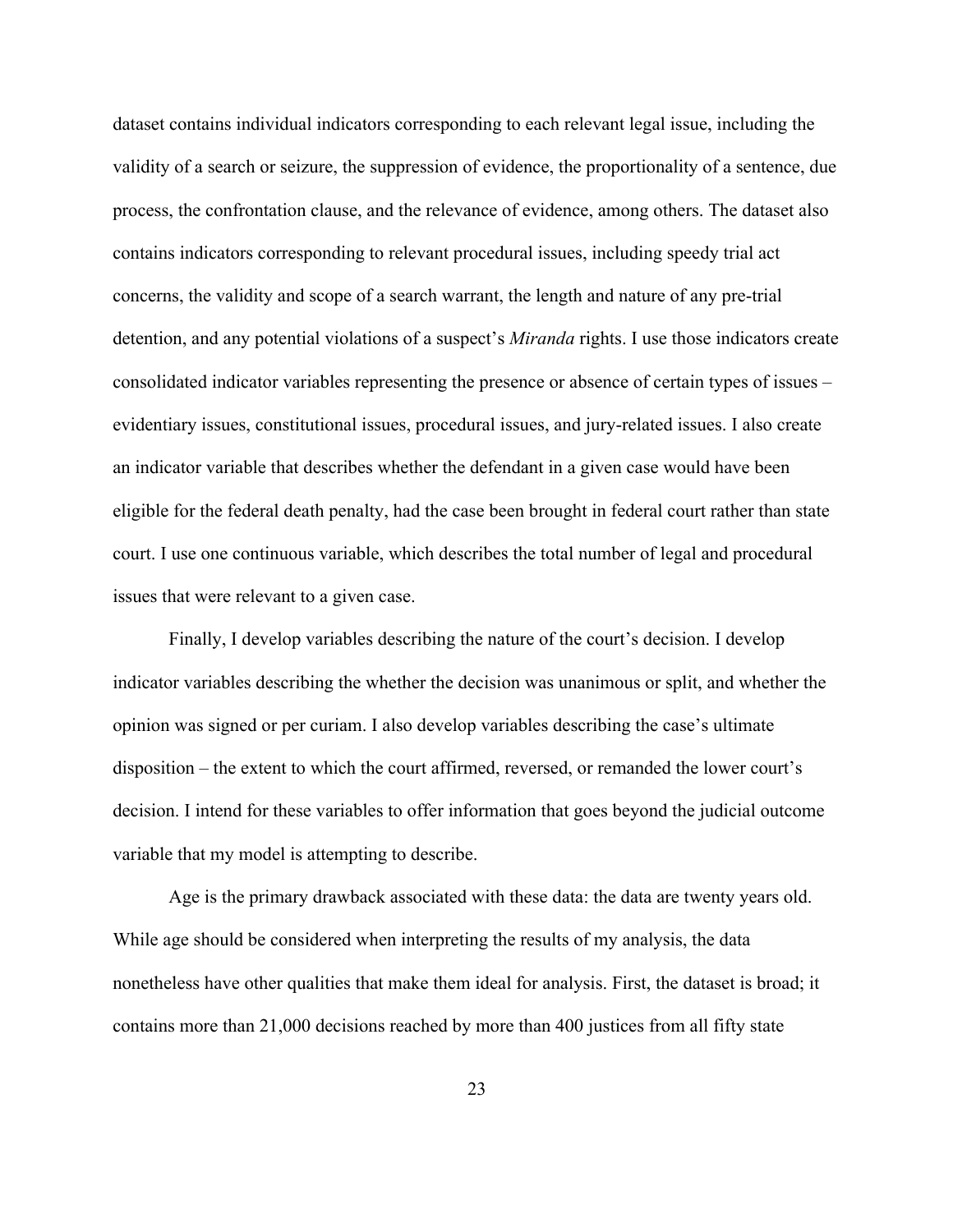supreme courts, and the observations are evenly distributed between the states.<sup>63</sup> Some more recent datasets are dominated by one or a few states. Second, the data can be used for crosssectional analysis. No states abolished the death penalty between 1995 and 1998; thus, the primary dependent variable in my model does not change during the observed time period. Finally, the dataset is comprehensive. As noted above, there were data collected on nearly 400 variables describing every aspect of a given case. Further, missing data is not an issue; very few observations are missing values for important variables. I believe the downside associated with the age of the data is offset by these positive factors.

The next section, Section VI, contains the statistical notation for the empirical model estimated as part of this study. That model represents a concrete statistical application of the theoretical framework described in Section IV to the data described in Section V. Section VI also contains descriptions of the individual variables included in the model, as well as explanations of their impact on the statistical analysis conducted.

<sup>&</sup>lt;sup>63</sup> This dataset only contains cases from U.S. states. It does not contain cases from the Supreme Court of Puerto Rico or the District of Columbia Court of Appeals.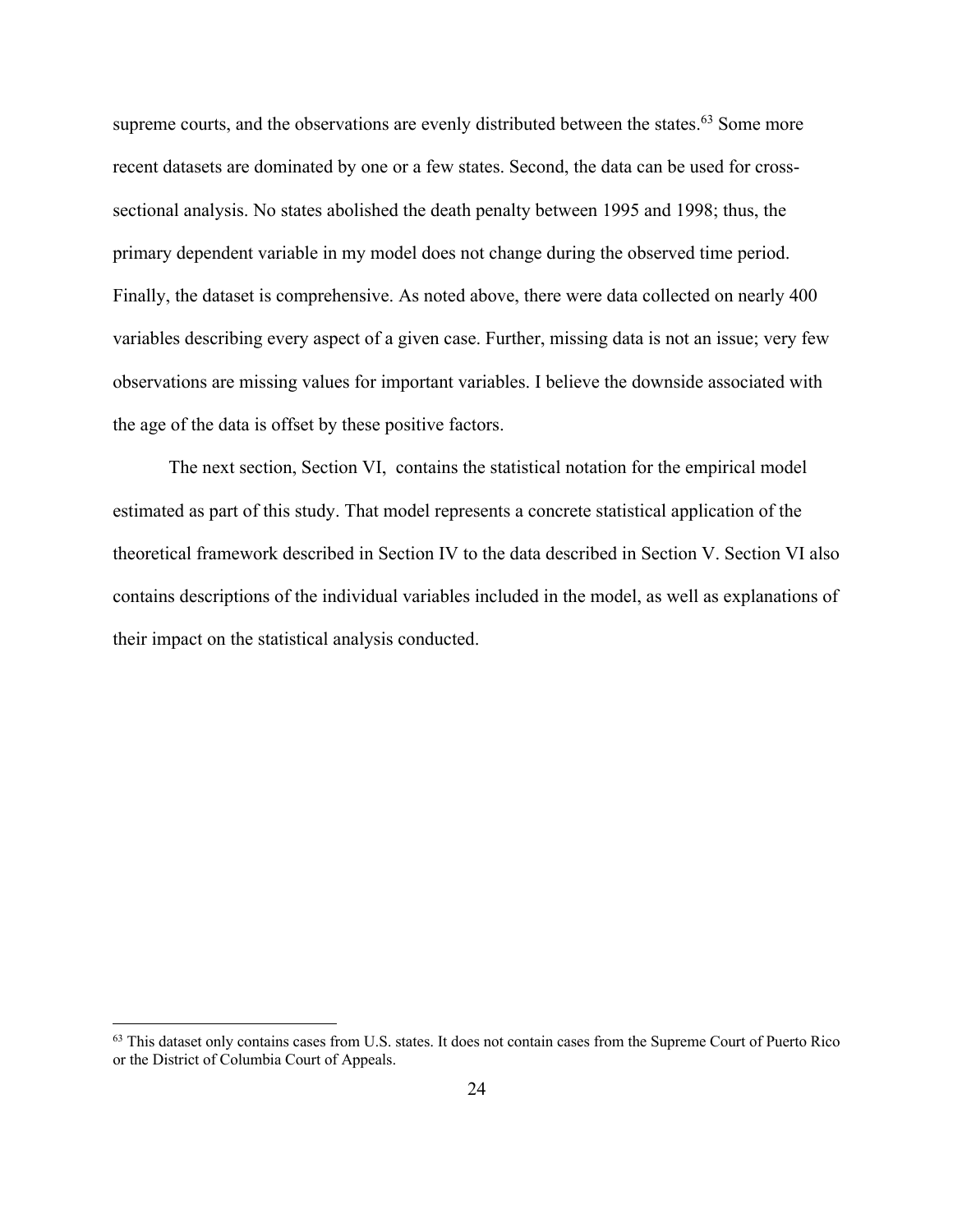#### **VI. EMPIRICAL MODEL**

## **a. MODEL**

 $POI wins = \beta_0 + \beta_1 a$ *bolish* +  $\beta_2 POIsuspect + \beta_3 nocomviction + \beta_4 federal + \beta_5$ *constitution* +

 $B_6$  *evidence* +  $B_7$  *jury* +  $B_8$ *numberissues* +  $B_9$ *r ofinterest* +  $B_{10}$ *d split* +  $B_{11}$ *d percuriam* +

 $B_{12}d$  unan +  $B_{13}d$  reverse +  $B_{14}d$  inpart +  $B_{15}d$  affirm +  $\mu$ 

# **b. VARIABLE DESCRIPTIONS64**

- *POIwins* dependent variable, indicator: likelihood of success at the state supreme court for the party facing criminal liability.
- *abolish* indicator: whether the forum state abolished the death penalty prior to 1995.
- *POIsuspect* indicator: whether the person of interest was a suspect or trial defendant, as opposed to an already-convicted defendant.
- *noconviction* indicator: whether there were no convictions being challenged in the case.
- *fedcapital* indicator: whether the crime at the heart of the case would render the defendant eligible for the federal death penalty if the case were brought in federal court.
- *constitution* indicator: whether a constitutional issue was raised on appeal.
- *evidence* indicator: whether an evidentiary issue was raised on appeal.
- *jury* indicator: whether an issue related to the trial jury was raised on appeal.
- *numberissues* continuous: the number of legal issues contested on appeal.
- *r\_ofinterest* indicator: whether the party of interest was the respondent on appeal, as opposed to the petitioner.
- *d split* indicator: whether the state supreme court's opinion reported a split decision.
- *d\_percuriam* indicator: whether the state supreme court's opinion was issued per curiam.

<sup>&</sup>lt;sup>64</sup> This sub-section names each variable included in the model, notes whether a given variable is binary or continuous, and briefly describes the variable's substantive import. More detailed explanations of each variable can be found below.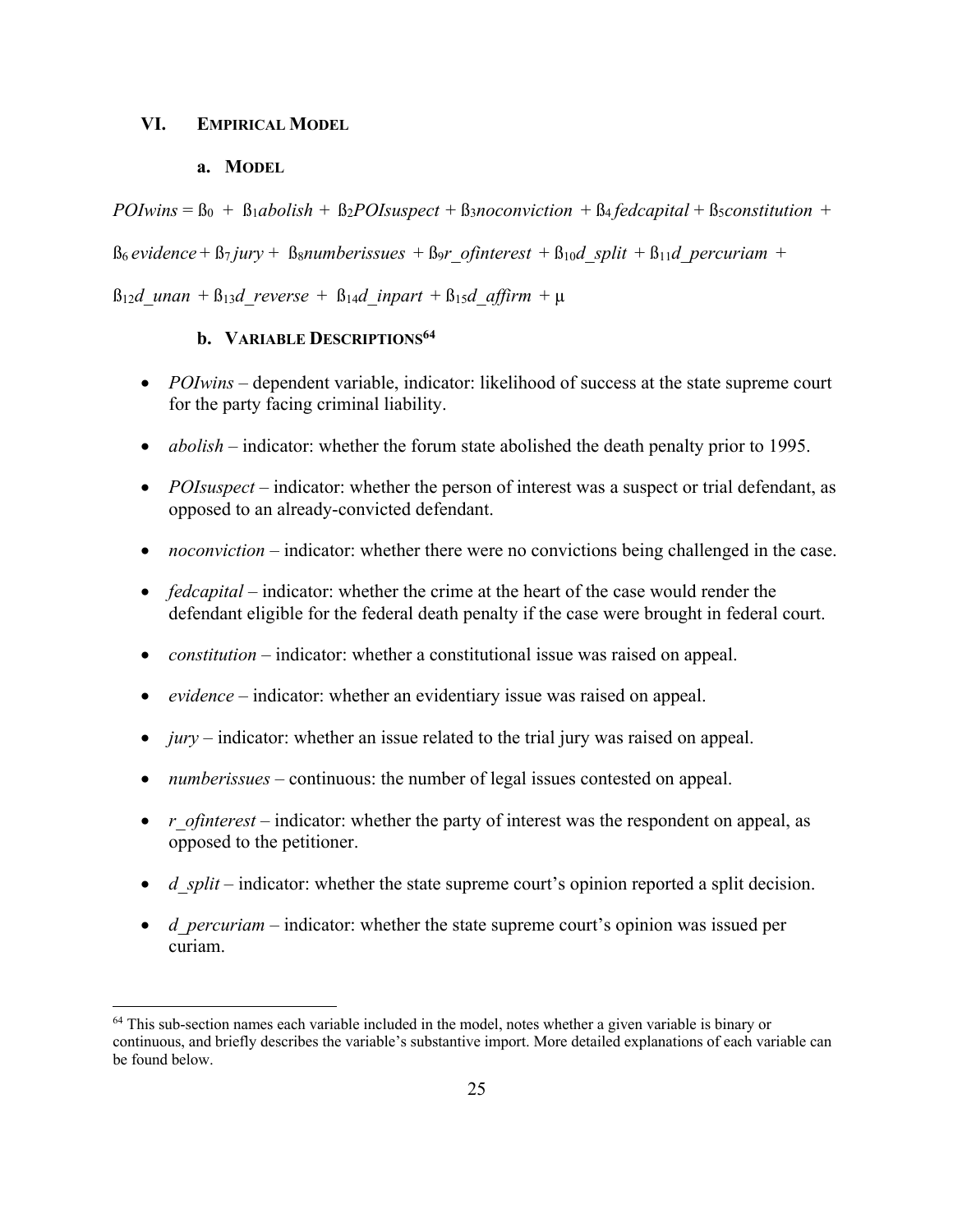- *d* unan indicator: whether the state supreme court's opinion reported a unanimous decision.
- *d\_reverse* indicator: whether the state supreme court reversed entirely the lower court decision.
- *d\_inpart* indicator: whether the state supreme court reversed the lower court in part and affirmed the lower court in part.
- *d affirm* indicator: whether the state supreme court affirmed entirely the lower court decision.

# **c. VARIABLE EXPLANATIONS**

The *abolish* variable illustrates the impact that prior death penalty abolition has on a criminal defendant's likelihood of success on appeal. It is the primary independent variable in this analysis.

There are six legal issue variables: *noconviction, fedcapital, evidence, constitution, jury*  and *numberissue*s*.* The only continuous variable – *numberissues* – shows how volume impacts decision making. It controls for the compounded effect of multiple issues on judicial behavior – how each additional legal issue added to a case affects a defendant's odds of success. *Fedcapital* describes whether the defendant would have been eligible for the federal death penalty had the case been brought in federal court. This variable provides a measure of the severity of charged crimes that is equalized across states. This distinction regarding eligibility for the federal death penalty speaks to the importance of the underlying charge – and the nature of the crime therein – in any criminal case. The other four indicator variables support inferences regarding the ways in which judicial behavior may change based on subject matter. Justices may have more or less expertise in certain areas of the law, they may have preconceived notions about them, and they may prefer particular approaches to the analysis of certain types of issues.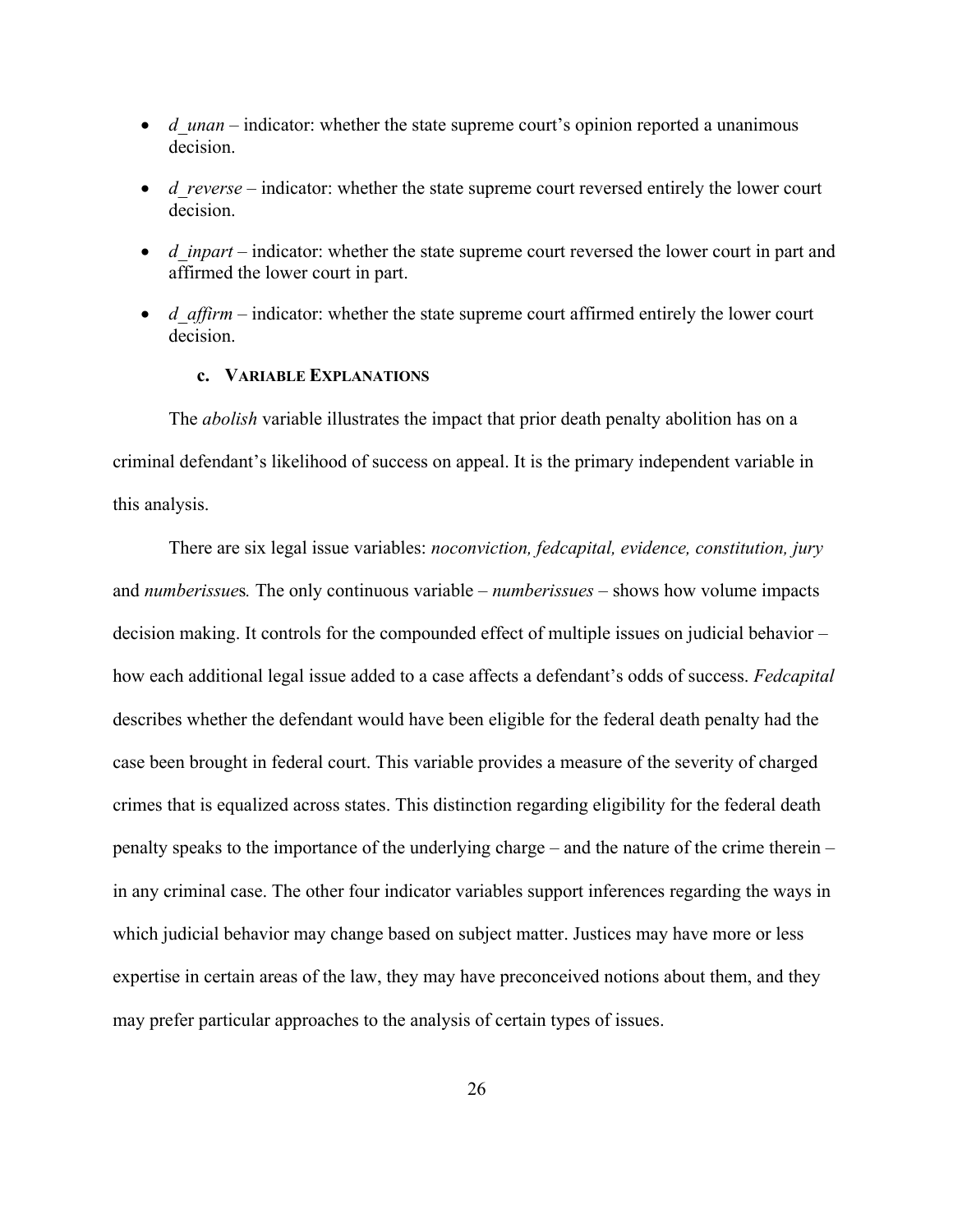There are three opinion variables: *d\_split*, *d\_percuriam*, and *d\_unan*. These variables control for the nature of the opinion issued by the state supreme court. Specifically, they control for whether the court reached a split or unanimous decision, and for whether the court issued its opinion per curiam. As noted below, these variables may be correlated with legal issues, as well as with the underlying merits of a defendant's case.

There are three variables related to case disposition: *d\_reverse*, *d\_inpart*, and *d\_affirm*. They control for the state supreme court's ultimate treatment of the lower court ruling – whether the lower court ruling was reversed entirely, affirmed entirely, or reversed in part and affirmed in part. These variables are likely correlated to some degree with legal issue variables, because they depend in part on the standard of review applied by the state supreme court. They are ultimately critical to understanding the factors affecting judicial decision making.

There is one defendant status variable: *POIsuspect.* It controls for the ways in which judges treat criminal parties differently based on where they stand in the criminal justice system. Specifically, this variable controls for the change in effect when a suspect has not yet been convicted. In some cases, this variable may be correlated with legal issue variables; nonetheless, that multicollinearity is unlikely to be significant or irreparable.

The *r\_ofinterest* variable controls for whether the party of interest is the respondent on appeal. In the vast majority of cases, the Government is the respondent and the party facing criminal liability is the petitioner. This indicator controls for the rare exceptions.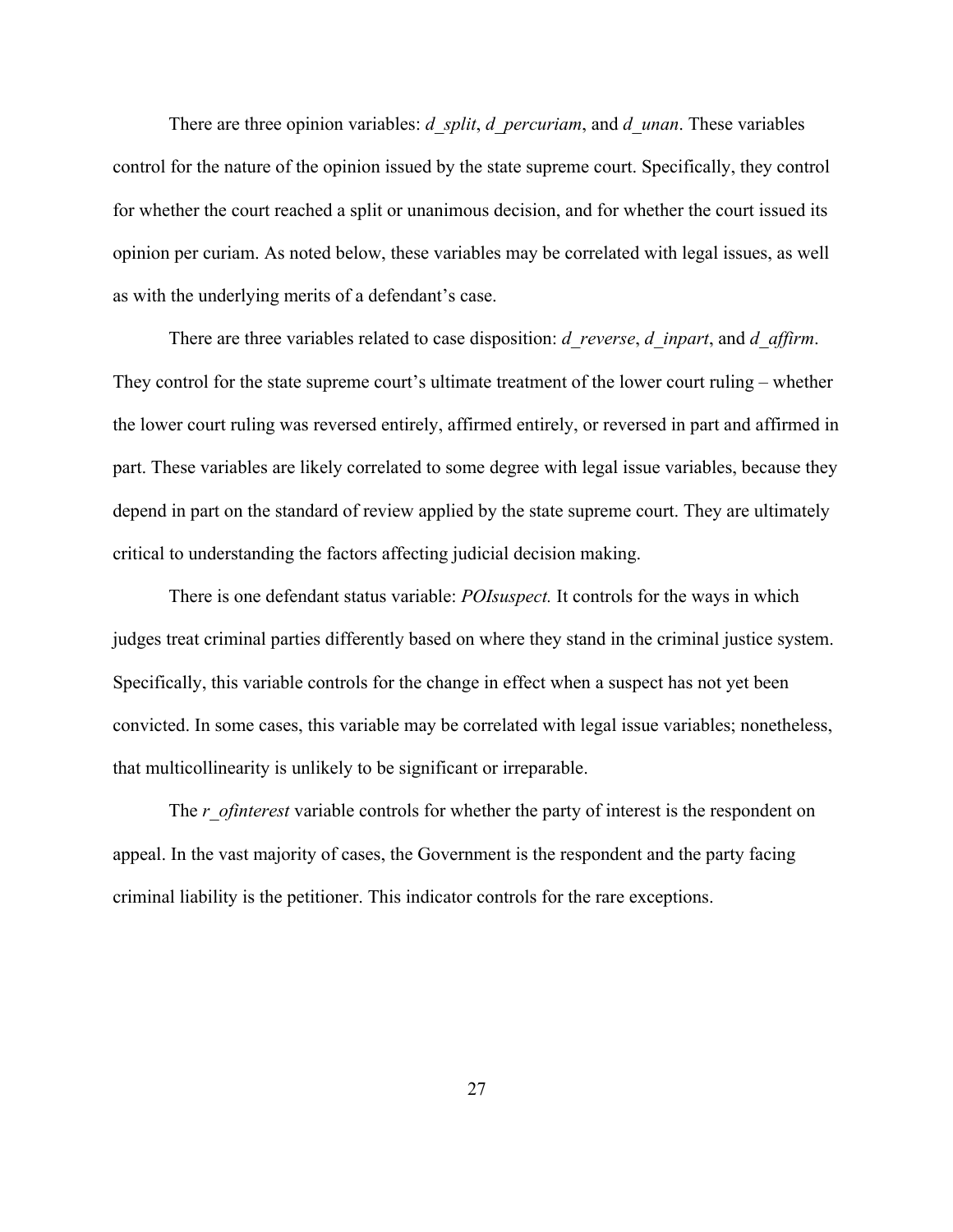#### **VII. EMPIRICAL RESULTS**

# **a. LINEAR PROBABILITY ESTIMATION**

I estimated three distinct linear probability models to evaluate the factors affecting outcomes in state supreme court conviction challenges. I report the results from these models in Table 2 below. All three models control for the status of the death penalty in the forum state, as well as for whether or not the defendant is a convict challenging a conviction. Thus, the *POIsuspect* and *noconviction* regressors ensure that the reported results pertain to cases in which a party is challenging a conviction. The models build on each other; Model 2 simply adds variables to Model 1, and Model 3 adds variables to Model 2.

| $N = 8,498$       | <b>Model 1</b>       | <b>Model 2</b>        | <b>Model 3</b>         |
|-------------------|----------------------|-----------------------|------------------------|
|                   | $R^2 = 0.0311$       | $R^2 = 0.0518$        | $R^2 = 0.3985$         |
|                   | $F_{9,8487} = 35.95$ | $F_{12,8484} = 49.17$ | $F_{15,8481} = 394.68$ |
| abolish           | $-0.066***$          | $-0.048***$           | $-0.019**$             |
|                   | (0.012)              | (0.012)               | (0.009)                |
| <b>POIsuspect</b> | $0.075***$           | $0.078***$            | $0.068***$             |
|                   | (0.020)              | (0.020)               | (0.022)                |
| noconviction      | $-0.063***$          | $-0.062***$           | $-0.051***$            |
|                   | (0.016)              | (0.016)               | (0.016)                |
| <i>fedcapital</i> | $-0.074***$          | $-0.074***$           | $-0.036***$            |
|                   | (0.012)              | (0.012)               | (0.008)                |
| constitution      | $-0.050***$          | $-0.048***$           | $-0.033***$            |
|                   | (0.011)              | (0.010)               | (0.008)                |
| evidence          | $-0.045***$          | $-0.027**$            | $-0.004$               |
|                   | (0.011)              | (0.011)               | (0.009)                |
| jury              | $-0.025**$           | $-0.021*$             | $-0.000$               |
|                   | (0.012)              | (0.012)               | (0.009)                |

**TABLE 2**. **LINEAR PROBABILITY ESTIMATION**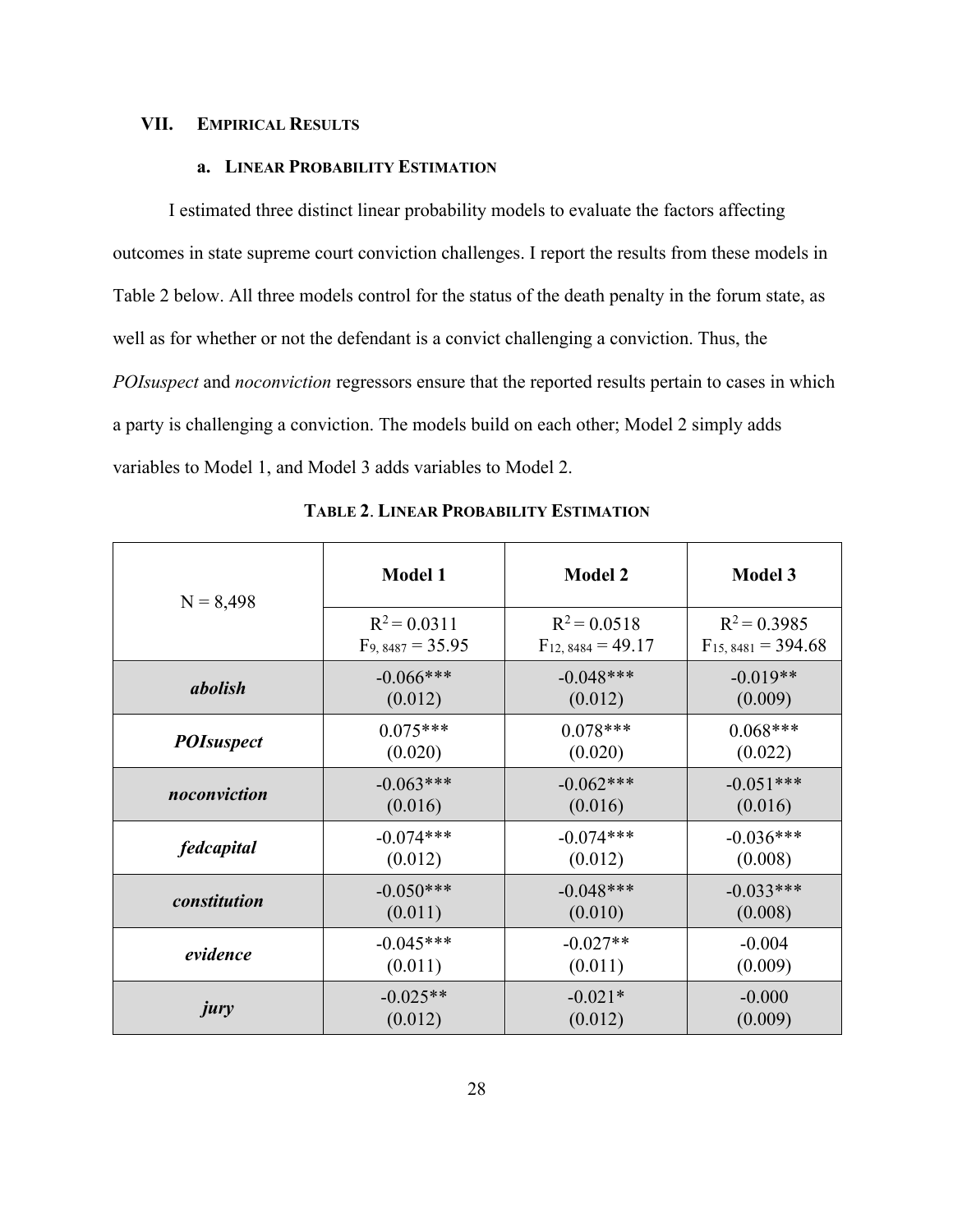| $N = 8,498$                            | Model 1                                | <b>Model 2</b>                           | <b>Model 3</b>                           |  |
|----------------------------------------|----------------------------------------|------------------------------------------|------------------------------------------|--|
|                                        | $R^2 = 0.0311$<br>$F_{9,8487} = 35.95$ | $R^2 = 0.0518$<br>$F_{12, 8484} = 49.17$ | $R^2 = 0.3985$<br>$F_{15,8481} = 394.68$ |  |
| $-0.014***$<br>numberissues<br>(0.003) |                                        | $-0.014***$<br>(0.003)                   | $-0.007***$<br>(0.002)                   |  |
| r_ofinterest                           | $-0.039**$<br>(0.016)                  | $-0.046***$<br>(0.016)                   | $-0.239***$<br>(0.023)                   |  |
| d split                                |                                        | $-0.523***$<br>(0.068)                   | $-0.487***$<br>(0.055)                   |  |
| d percuriam                            |                                        | $0.052***$<br>(0.016)                    | 0.010<br>(0.011)                         |  |
| d unan                                 |                                        | $-0.661***$<br>(0.068)                   | $-0.540***$<br>(0.055)                   |  |
| d reverse                              |                                        |                                          | $0.244***$<br>(0.027)                    |  |
| d inpart                               |                                        |                                          | $0.356***$<br>(0.030)                    |  |
| d_affirm                               |                                        |                                          | $-0.335***$<br>(0.026)                   |  |

# **i. LPM MODEL 1**

Model 1 is a baseline model. All reported coefficients in this model are statistically significant at the 1 percent level with the exception of *jury* and *r\_ofinterest*, both of which are significant at the 5 percent level. The negative *abolish* coefficient indicates that defendants are less likely to win conviction challenges in state supreme courts in states that have abolished the death penalty. Specifically, these results indicate that the likelihood of success in conviction challenges ("*POIwins*") is about six percentage points lower in non-death-penalty states. Below, I interpret this variable through odds ratios estimated from logistic regression.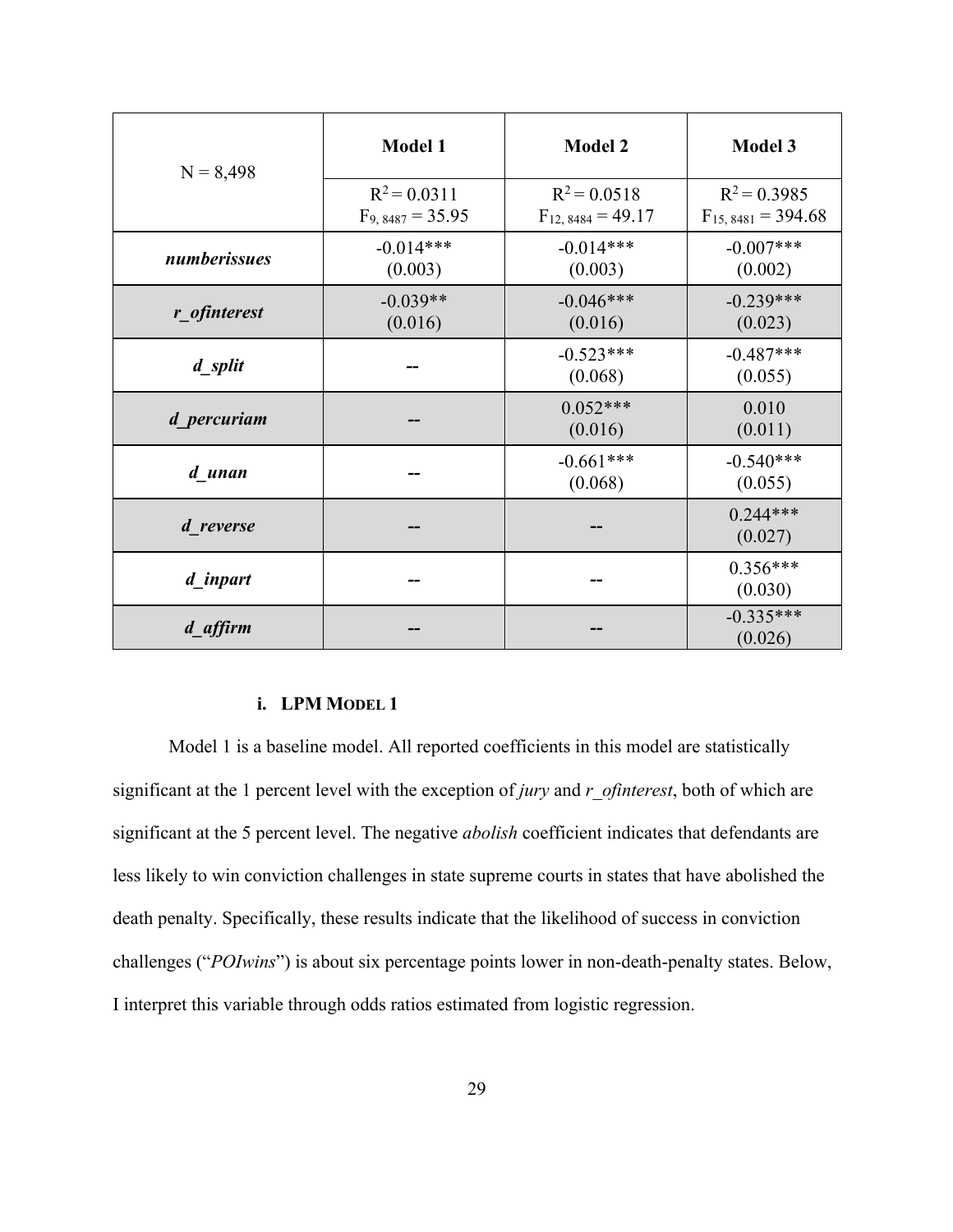The regressors controlling for defendant "status" and for the presence of a conviction on appeal also tell an interesting story. *POIsuspect* has a coefficient of 0.075. This indicates that post-conviction defendants are 7.5 percentage points less likely to win conviction appeals than pre-conviction suspects are to win any appeal, regardless of legal issue. This result is not particularly surprising; defendants receive a wide swath of favorable legal presumptions preconviction that they lose post-conviction. Indeed, the government bears the burden of proof on almost all legal issues before a conviction is obtained, and defendants bear the burden of proof on almost all legal issues (including on appeal) after a conviction is obtained.

The negative *noconviction* coefficient indicates that post-conviction defendants are more likely to succeed on conviction-related challenges than on appeals related to other issues separate from their conviction. This result likely speaks to the types of legal issues that go up on appeal. A convicted defendant has a variety of ways to challenge his conviction; there are, however, relatively few common issues that convicts bring that are unrelated to the validity of the conviction itself. Many of those appeals are related to sentencing; convicted defendants can challenge their sentences as excessive or improper. The Sentencing Guidelines and sentencing law, however, give broad discretion to trial judges in the calculation and application of criminal sentences. Thus, it is very hard for a defendant to successfully challenge an otherwise lawful sentence on appeal.

This model also controls for *fedcapital* – whether the challenged conviction would have qualified the defendant for the federal death penalty, had the case been brought in federal court. Unsurprisingly, the coefficient on this variable is negative. Only the most heinous crimes are eligible for the federal death penalty, and defendants convicted of particularly heinous crimes are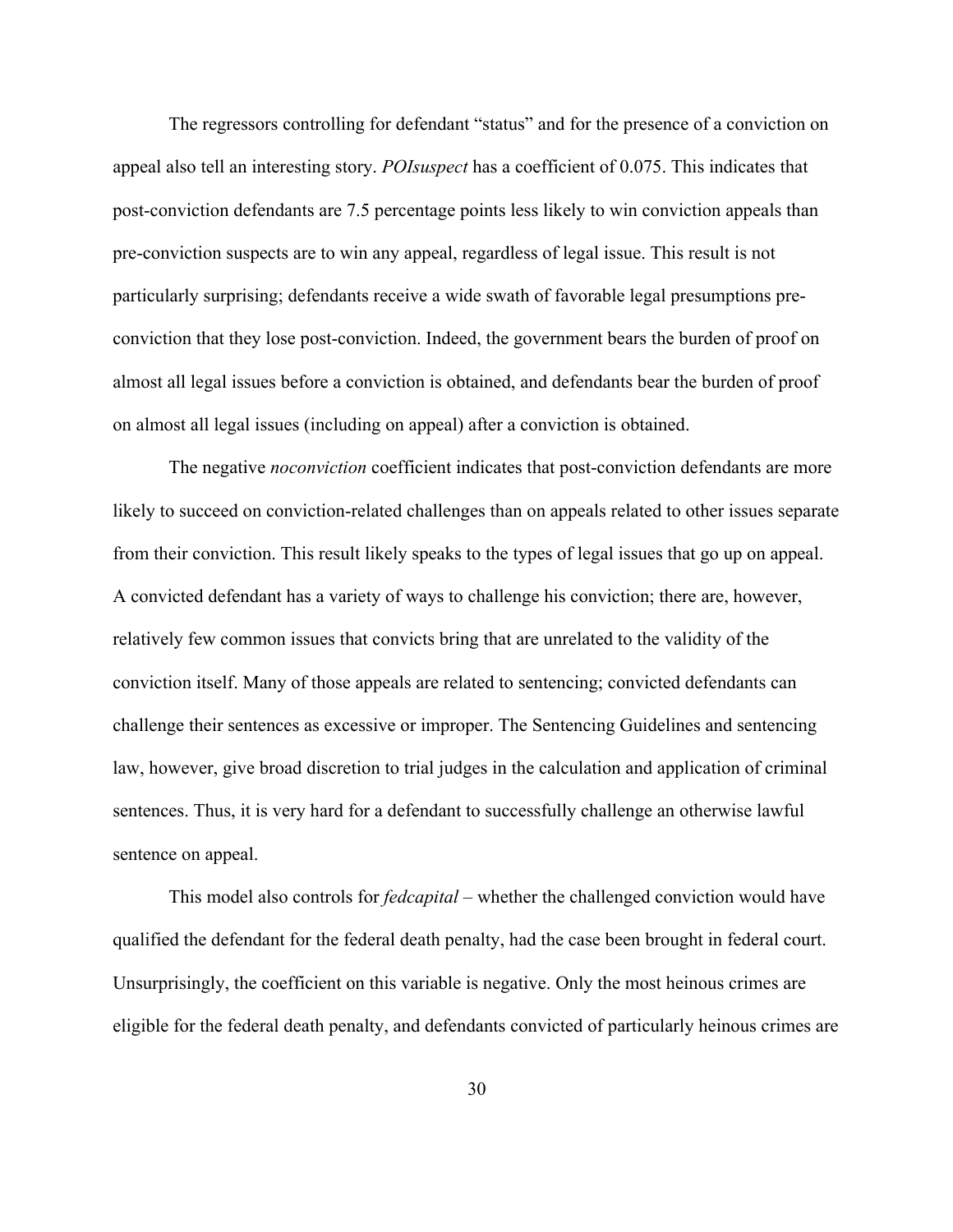less likely to succeed on appeal than defendants convicted of more commonplace crimes. Judges are not immune to emotional response when adjudicating a case concerning horrifying crimes.

Model 1 also evaluates the impact of the presence of different legal issues on the rates of success for conviction challenges. Notably, the coefficients on each of the three discrete legal issue categories are negative. This may not speak to any comparison between the three issues, but it certainly speaks to the difficult task that defendants face on appeal in attempting to overturn a conviction – winning any legal issue on appeal is a heavy lift. The presence of a constitutional issue in the case corresponds to a 5-percentage-point decrease in likelihood of success, while the presence of an evidentiary issue corresponds to a 4.5-point drop. The presence of a jury-related issue – a question related to jury error, jury selection, jury instruction, etc. – has the smallest coefficient of the three at -0.025.

*Numberissues* is the only continuous variable in the model; it indicates that every additional legal issue (beyond the first) added to a case corresponds with a 1.4 percentage point decrease in likelihood of success. While there are multiple plausible interpretations of this coefficient (including judicial fatigue), one stands out as particularly reasonable. This variable may be correlated with the merits of an appeal – both actual and perceived. Most overturned convictions have just one or two fatal flaws; it is relatively uncommon for a conviction to be overturned because the defendant successfully proves the existence of several individually-fatal errors. Thus, if an appeal raises several legal issues, many of them may well be without merit. This could have an effect on the way that judges approach cases. When a judge sees an attorney raise several meritless claims, the judge may well view all of the attorney's claims – even the plausible ones – with more suspicion. Even more fundamentally, appeals that raise more issues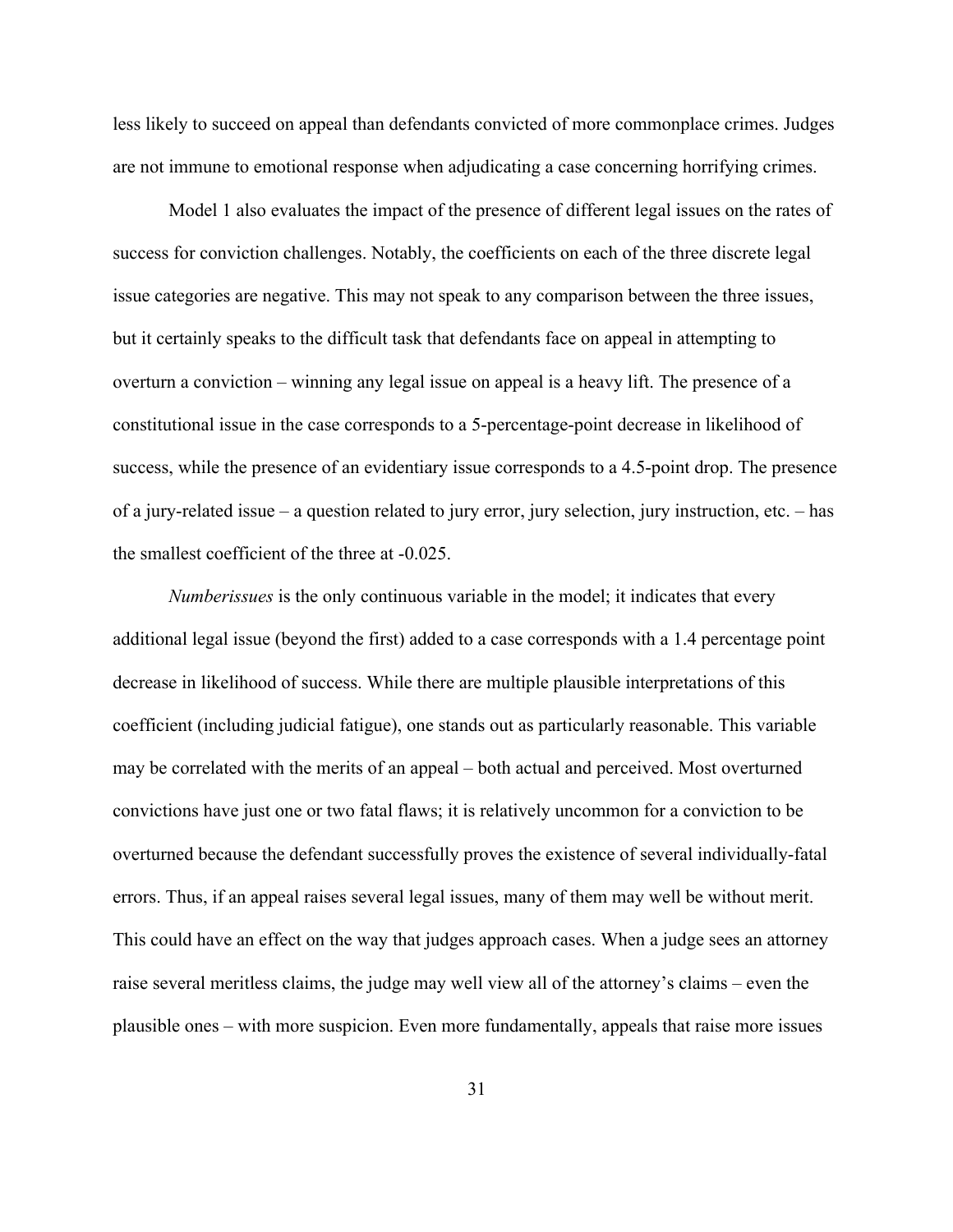may be less meritorious in reality. This is particularly possible on the extremes; a defendant raising a dozen or more legal issues on appeal is likely "throwing things at the wall," rather than executing a reasoned and targeted legal strategy.

#### **ii. LPM MODEL 2**

Model 2 builds on Model 1 by introducing variables related to the nature of the opinion ultimately issued in a given case. Specifically, I added indicators related to whether the decision was unanimous, split, or per curiam. For the most part, the coefficients from Model 1 did not change fundamentally in Model 2. Each of the three legal issue coefficients decreased in absolute values, as did *abolish* and *noconviction*. Two coefficients – *fedcapital* and *numberissues* – were unchanged.

The addition of three new variables in Model 2 did not change the basic effect observed under Model 1. That is, regardless of the form of the opinion, defendants face an uphill battle when challenging convictions. The variable corresponding to split decisions (*d\_split*) has a coefficient of -0.523, and the variable corresponding to unanimous decisions (*d\_unan*) has a coefficient of -0.661. Both are significant at the 1 percent level. Thus, it appears that defendants fare slightly worse in unanimous decisions than they do in split decisions, but that both types of decisions are negatively related to defendant success. Apparently, it is particularly difficult to get all judges to agree in favor of a criminal defendant; this could speak to the divisive nature of criminal cases within judicial panels. It is worth noting that these two coefficients have, by far, the largest magnitude in the model.

Per curiam decisions appear to exert a slight positive effect on the likelihood of defendant success – the coefficient on *d\_percuriam* is 0.052 and is significant at the 1 percent level. One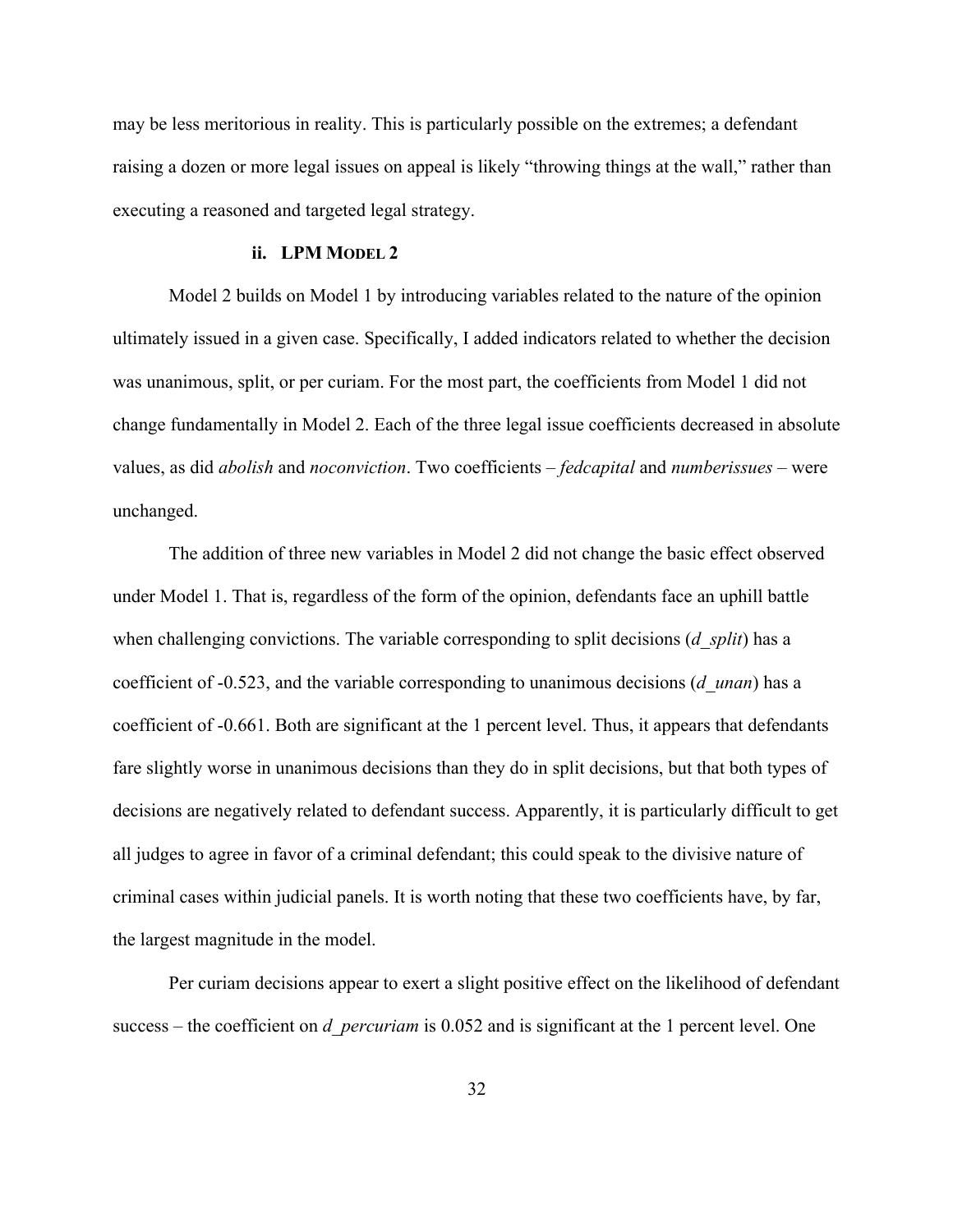possible explanation for this relates to the types of cases that are decided per curiam. Per curiam opinions are often short and cursory; they may contain relatively little analysis and may be issued in cases on which the judges agree unanimously but do not feel compelled to walk through the one-sided analysis. In the context of criminal justice, it is possible that judges are less likely to participate in such cursory analysis when the losing party is a criminal defendant. The Constitution affords a great many protections to criminal defendants. Out of respect for those principles, judges may be hesitant to rule against defendants per curiam – instead favoring opinions that dig deeper into the merits of a defendant's claim. Thus, if a decision in a criminal case is per curiam, it's possible that is more likely to be in favor of a criminal defendant.<sup>65</sup>

#### **iii. LPM MODEL 3**

Model 3 builds on Model 2 by introducing variables corresponding to the ultimate disposition of a given case. That is, the newly-included variables describe whether the court's opinion completely affirmed the lower court ruling (*d\_affirm*) , completely reversed the lower court ruling (*d\_reverse*), or affirmed the lower ruling in part and reversed the lower ruling in part (*d\_inpart*). Model 3 is by far the most robust model that I estimated – as shown in Table 2, the  $R<sup>2</sup>$  jumped by more than 0.34 between Model 2 and Model 3. Further, the introduction of the new variables rendered insignificant some variables in Model 3 that were statistically significant in Model 1 and Model 2. There is a strong intuitive explanation for these effects.

*D\_reverse* represents opinions in which the state supreme court reversed entirely the decision on appeal from the court below. The coefficient on this variable is 0.244; defendants are

 $65$  Importantly, this inference is not directly supported by the statistical results of Model 2, but it is nonetheless a reasonable theoretical inference.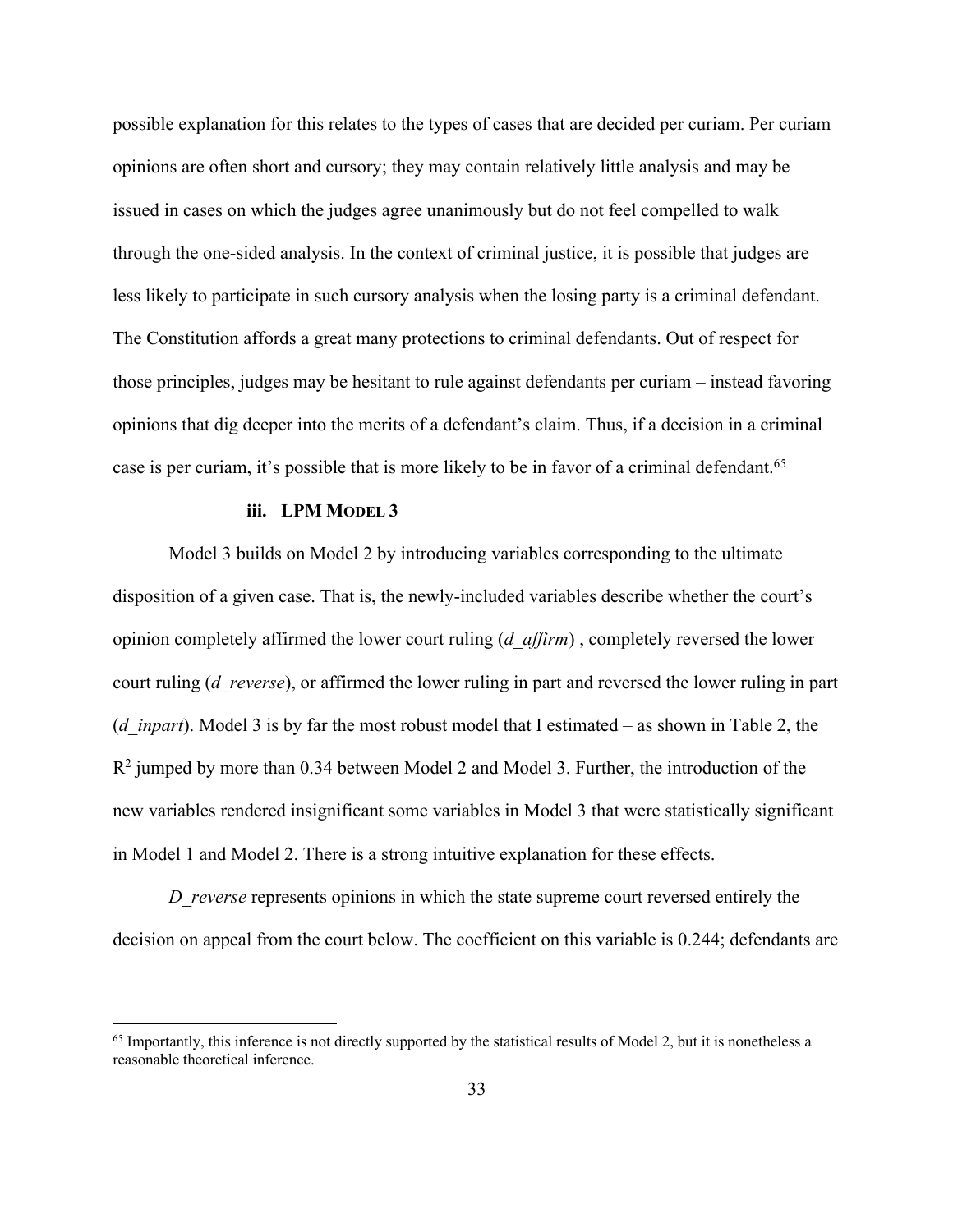24.4 percentage points more likely to have won a case if that case reversed entirely the lower court ruling. In the context of conviction challenges, this means that complete reversals are 24.4 percentage points more likely to overturn a conviction than to affirm a conviction. This coefficient is statistically significant at the 1 percent level. The explanation for this result is, to some extent, one of legal structures and processes. Every criminal defendant is guaranteed an appeal if they are unsatisfied with the resolution of their trial, or of a given legal issue within their trial – this is called an "appeal as of right." The government is not entitled to an appeal as of right. The government may appeal pre-verdict trial court rulings, but it is barred from appealing acquittals by the Double Jeopardy Clause of the  $5<sup>th</sup>$  Amendment.<sup>66</sup> As a result, most criminal appeals feature criminal defendants, rather than the government, appealing unfavorable lower court rulings. In other words, most criminal defendants ask appellate courts to reverse lower court rulings; it is much more rare for a criminal defendant to ask an appellate court to affirm a lower court ruling. So, if a decision in a criminal case from a state supreme court reverses entirely the lower ruling, it is most likely that the criminal defendant won the appeal.

The reverse is true for complete affirmations of lower court rulings. Most criminal defendants are petitioners asking appellate courts to reverse lower court rulings. So, if a state supreme court completely affirms a lower court ruling, it is most likely that the defendant lost the case. This is borne out by the results reported from Model 3. The coefficient reported for *d* affirm is -0.335; criminal defendants are 33.5 percentage points less likely to have won a case if the case completely affirmed the lower court ruling. In the context of conviction challenges, a

<sup>66</sup> U.S. Const. amend. V.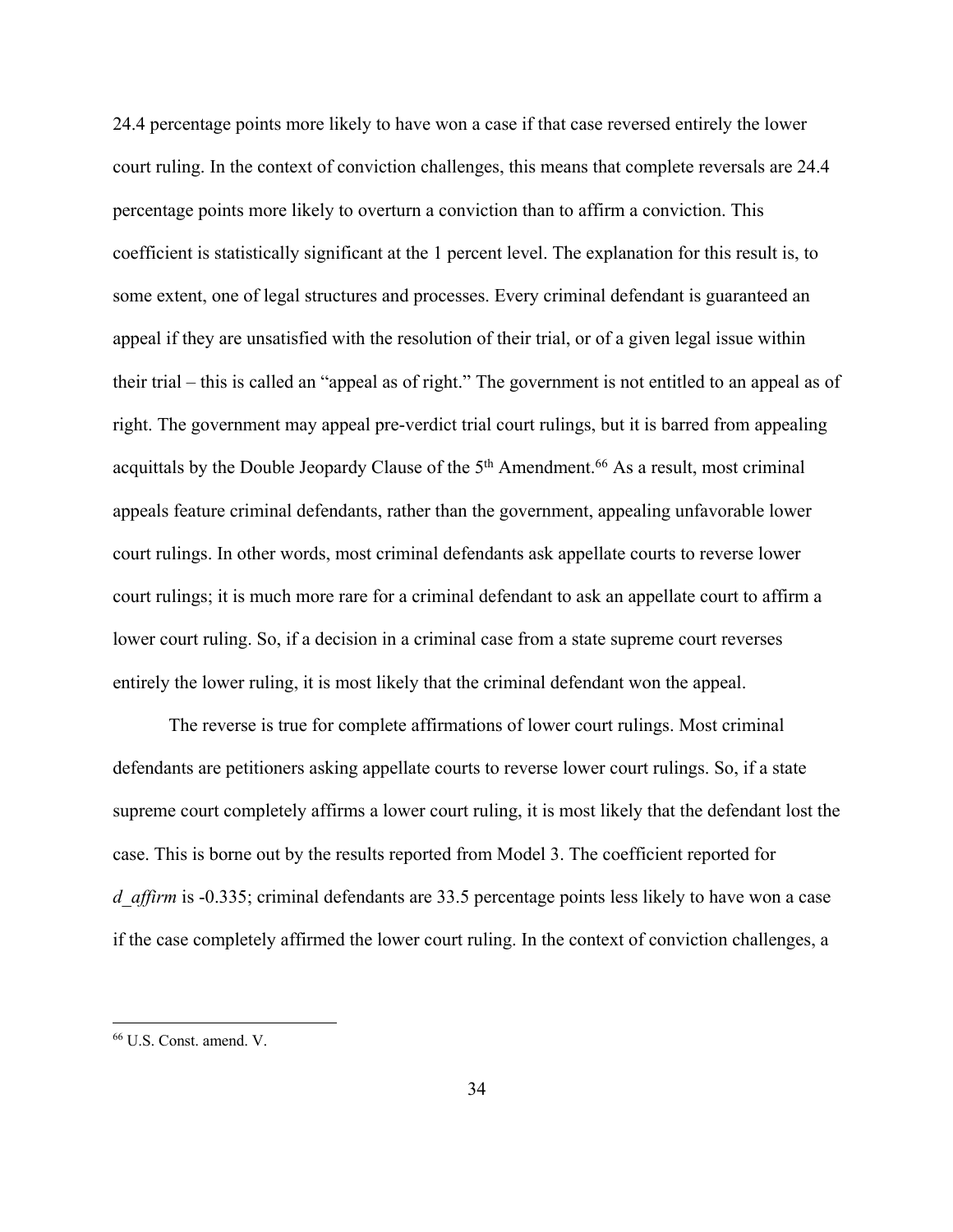complete affirmation from a state supreme court is 33.5 percentage points more likely to be affirming a conviction than it is to be affirming a lower court's vacation of a conviction.<sup>67</sup>

The statistical significance of four variables changed markedly between Model 2 and Model 3. First, the coefficient on *abolish* decreased in magnitude to -0.019, and dropped in significance from the 1 percent level to the 5 percent level. This seems to indicate that, in the presence of a full and robust model, death penalty abolition is not as strong a predictor of judicial decision making as other, more intuitive legal variables. The sign of the coefficient remained the same throughout all three models; it is clear that death penalty abolition exerts a negative impact on defendant success. The variable is statistically significant, but its predictive power is modest when compared to those of other variables included in the model.

It is also important to note that *evidence*, *jury*, and *d\_percuriam*, all of which were statistically significant in the earlier models, became statistically insignificant in Model 3. *Evidence* was significant at the 1 percent level in Model 1 and at the 5 percent level in Model 2, before becoming insignificant (p = 0.684) in Model 3. *Jury* was significant at the 5% level in Model 1 and at the 10% level in Model 2, before becoming insignificant ( $p = 0.975$ ) in Model 3. *D\_percuriam* was not included in Model 1 but was significant at the 1 percent level in Model 2 before becoming insignificant ( $p = 0.378$ ) in Model 3.

<sup>&</sup>lt;sup>67</sup> The results for the *d\_inpart* variable are of limited application to this analysis. This variable corresponds to cases in which the state supreme court affirms part of the lower court ruling while reversing other parts. The outcome variable – POI wins – takes on a value of 1 whenever a criminal defendant receives some or all of the relief they requested. The coefficient on *d\_inpart* is 0.356; defendants are 35.6 percentage points more likely to receive at least some of the relief requested if the decision is decided "in part." However, the dataset used in this analysis does not specify which issues were affirmed and reversed in "in part" decisions. Thus, it is impossible to evaluate this result in the specific context of conviction challenges, where a conviction challenge is just one of multiple legal issues present in a case.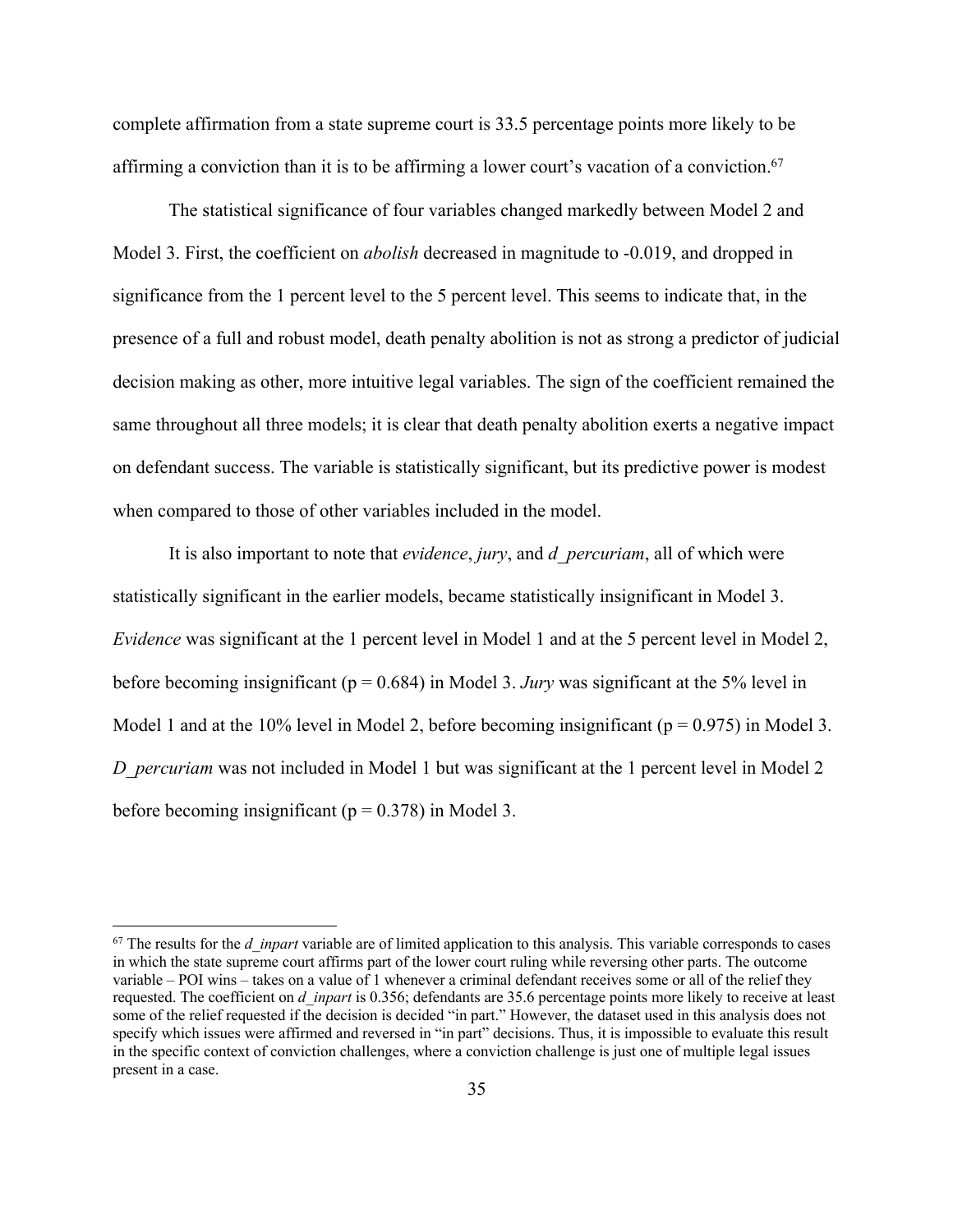The lost significance of *jury* and *evidence* is best understood in terms of the standards of review applied by appellate courts in those areas of law. The resolution of most evidentiary issues is considered well-within the discretion of trial judges; indeed, trial judges are given broad latitude, both under the Federal Rules of Evidence ("FRE") and under the common law, to apply evidentiary rules and resolve evidentiary disputes. As a result, appellate judges are usually inclined to defer to trial judges' understanding of the facts of cases and their resulting rulings on evidentiary disputes. The standard of review is deferential in evidentiary cases, so appellate judges must hesitate to overrule evidentiary rulings made in trial courts. The same is true of juryrelated issues. Trial judges are given broad discretion in managing jury selection and jury instruction, and in ensuring that the jury fulfills its constitutional responsibility to the defendant and the government. Appellate courts are generally hesitant to question judicial decision making when it comes to jury management. Further, appellate courts are loathe to question or overrule the decisions or actions of a constitutional jury, particularly in criminal cases. The jury process is a central principle that undergirds our entire system of justice, and judges rarely want to "take a case away from a jury" by overruling or abrogating a legal, if imperfect, jury decision.

Considering the nature of these two areas of law, it is not surprising that the corresponding variables became statistically insignificant when I added related variables to the model. Model 3 controls for the disposition of a case – the extent to which the lower court ruling was affirmed or reversed. The standard of review applied by appellate courts in reviewing certain legal issues plays a critical role in determining whether the appellate court will reverse or affirm a lower court decision. Thus, it is unsurprising that variables representing two areas of law with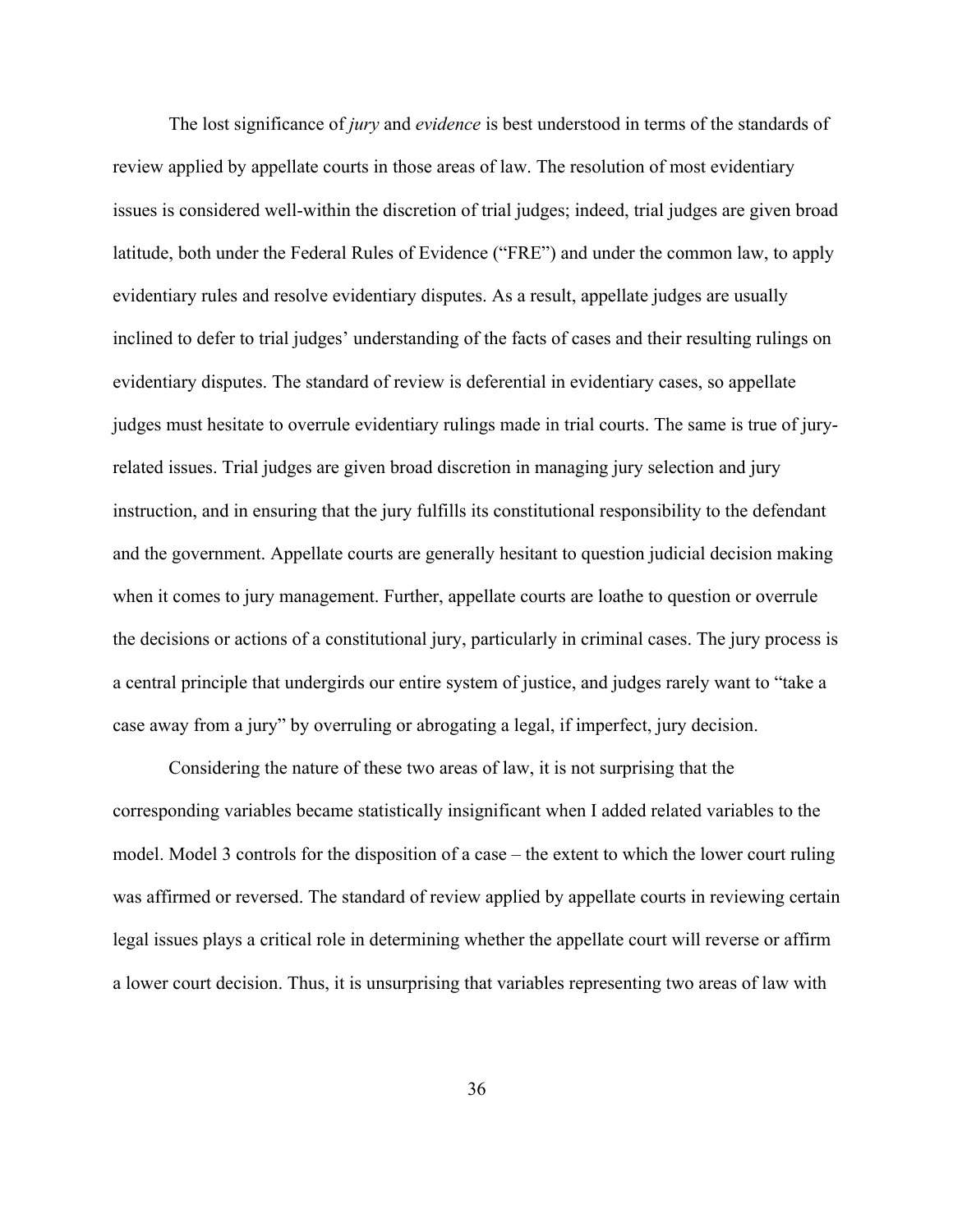particularly deferential standards of review would become statistically insignificant in a model that also controls for the ultimate disposition of the case.

The lost significance of *d\_percuriam* may be related to the types of cases that are decided per curiam. As briefly noted above, courts often issue per curiam decisions where: 1) the court agreed unanimously on the outcome of the case; or 2) the majority does not want to designate one judge as the opinion writer. Often, courts issue per curiam opinions in cases that are relatively easy to decide – cases that can be disposed of quickly and with little controversy. Per curiam opinions are often short and feature relatively little explanation beyond a brief articulation of the court's decision.68 As a result, per curiam opinions tend to be complete reversals or complete affirmations of lower court rulings. Decisions in which a court affirms and reverses a lower court ruling in part are likely to be more complex; they require more analysis and explanation, and they may well be more divisive within a group of judges. Thus, there is likely some correlative overlap between the conditions amenable to per curiam opinions and the ultimate disposition of a case.

#### **b. LOGISTICAL ESTIMATION**

I also estimated three logistical models on the same dataset. The results are reported below in Table 3. These three logit models run parallel to the three linear probability models discussed above – they feature the same combinations of variables. When estimating these logit models, I calculated both the coefficients and the odds ratios corresponding to each variable. I

<sup>&</sup>lt;sup>68</sup> On some occasions, the Supreme Court has chosen to issue per curiam opinions in landmark, highly consequential cases. In some of these highly controversial cases, the court agreed unanimously, but in others the Court issued a per curiam decision to avoid naming one justice as the opinion writer. Examples of these cases include *New York Times v. Sullivan* and *Bush v. Gore* – both of which featured long and complex opinions. These cases, however, are examples of an uncommon use of per curiam opinions.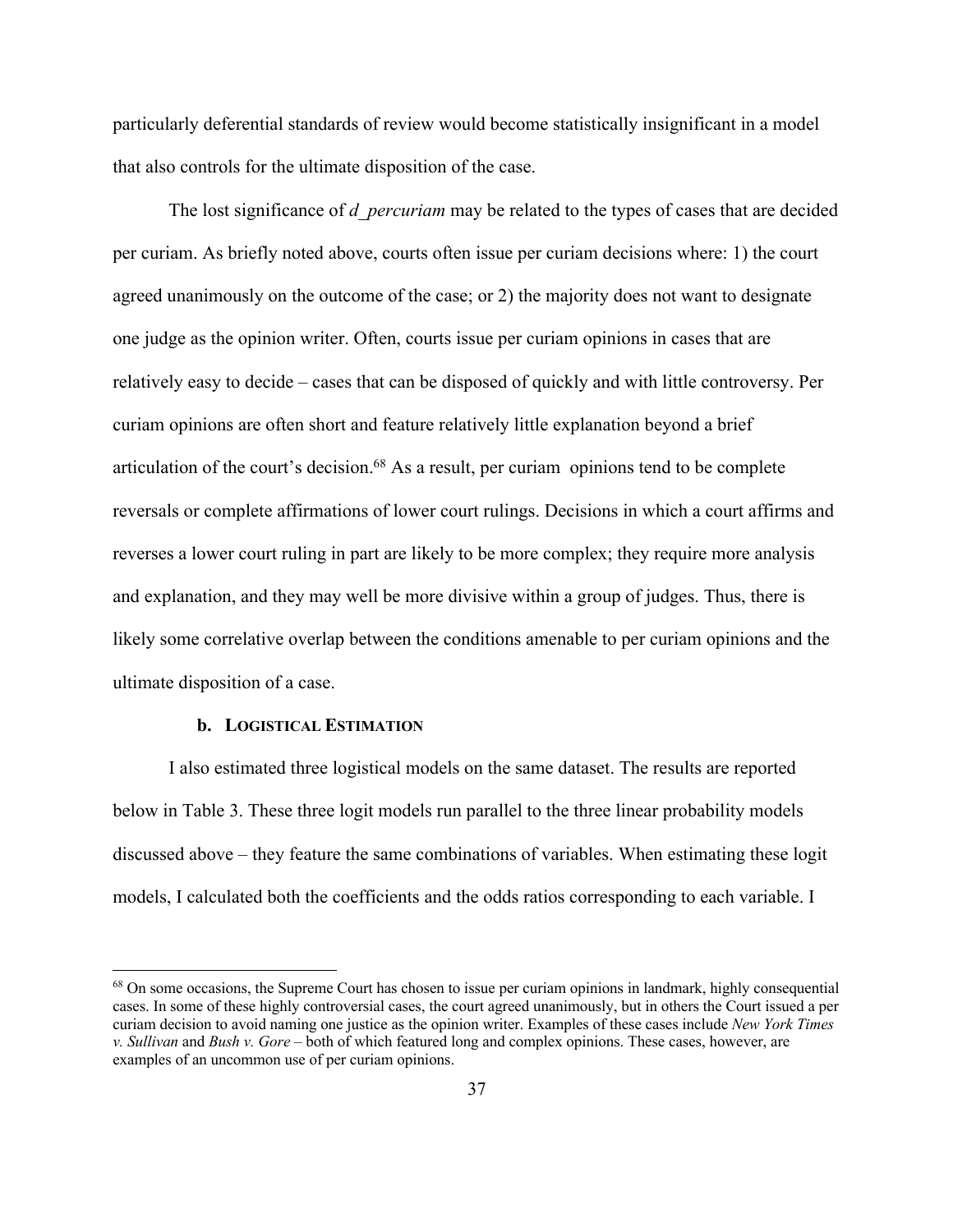reported the odds ratios, rather than the coefficients, for six variables that I found particularly interesting and important: *abolish*, *fedcapital*, *d\_split*, *d\_unan*, *d\_reverse*, and *d\_affirm*. While there were some minor differences in the values of certain coefficients between the logit estimations and the linear probability estimations, none are particularly worthy of note. The total magnitudes and statistical powers of certain coefficients may have varied slightly, but the relative magnitudes and signs remained the same for most coefficients. As a result, I will focus the remainder of my analysis on the six variables for which I chose to report odds ratios instead of coefficients. Those odds ratios are particularly useful for interpreting the impact of these important variables in meaningful ways. Indeed, odds ratios are likely more precise estimators than LPM estimators in this context because the underlying mathematics of odds ratios better fits a binary dependent variable.

|                   | <b>Model 1</b>         |                       | <b>Model 2</b>         |                       | <b>Model 3</b>         |                       |
|-------------------|------------------------|-----------------------|------------------------|-----------------------|------------------------|-----------------------|
|                   | Coef.                  | Odds<br>Ratio         | Coef.                  | Odds<br>Ratio         | Coef.                  | Odds<br>Ratio         |
| abolish           |                        | $0.725***$<br>(0.044) |                        | $0.791***$<br>(0.050) |                        | $0.889*$<br>(0.063)   |
| <b>POIsuspect</b> | $0.348***$<br>(0.092)  |                       | $0.369***$<br>(0.095)  |                       | $0.432***$<br>(0.133)  |                       |
| noconviction      | $-0.309***$<br>(0.079) |                       | $-0.309***$<br>(0.081) |                       | $-0.357***$<br>(0.106) |                       |
| fedcapital        |                        | $0.696***$<br>(0.042) |                        | $0.691***$<br>(0.042) |                        | $0.748***$<br>(0.050) |
| constitution      | $-0.230***$<br>(0.054) |                       | $-0.223***$<br>(0.054) |                       | $-0.225***$<br>(0.065) |                       |

**TABLE 3. LOGIT ESTIMATION WITH COEFFICIENTS AND ODDS RATIOS**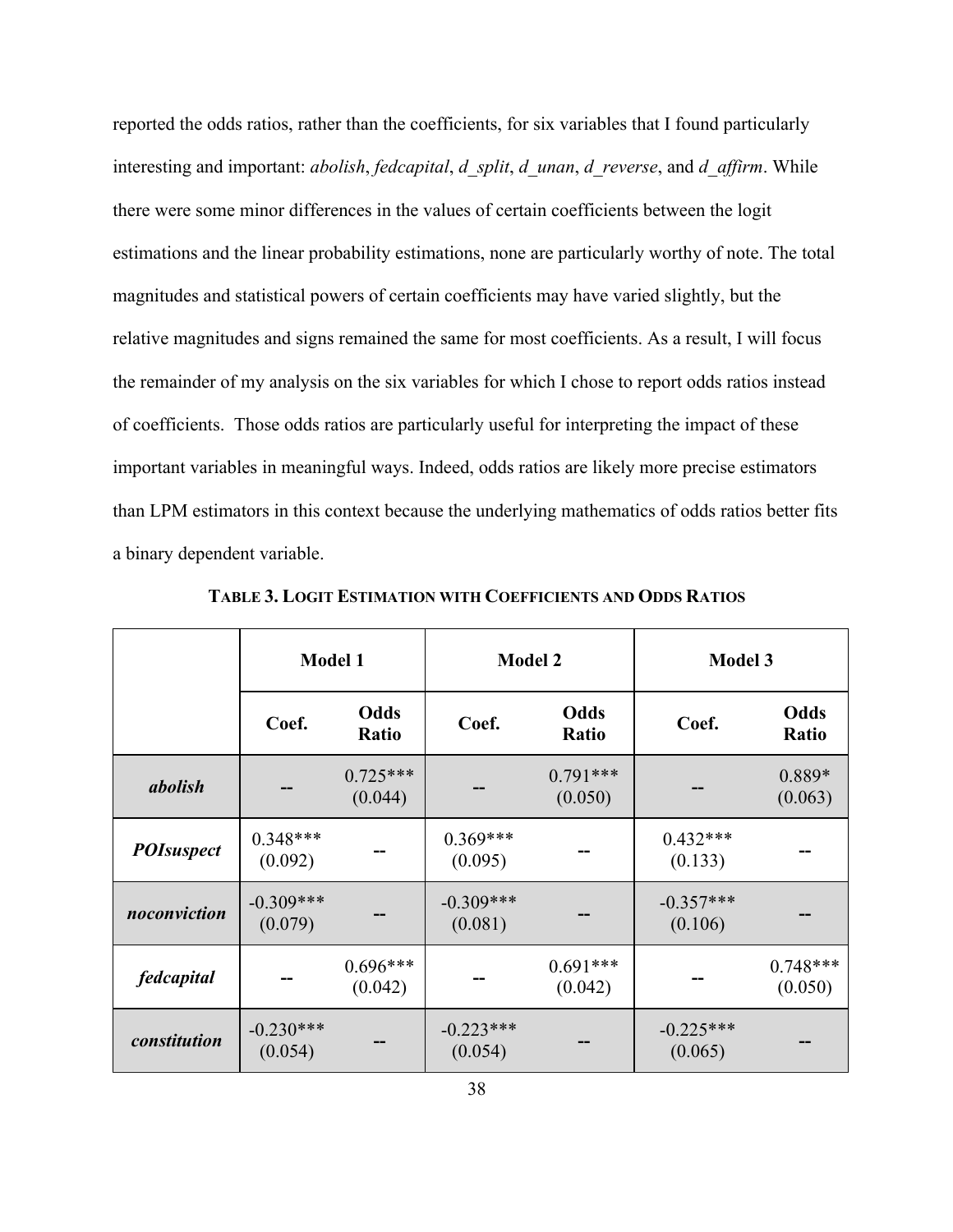|              | Model 1                |                      | <b>Model 2</b>         |                       | Model 3                |                       |
|--------------|------------------------|----------------------|------------------------|-----------------------|------------------------|-----------------------|
|              | Coef.                  | <b>Odds</b><br>Ratio | Coef.                  | <b>Odds</b><br>Ratio  | Coef.                  | Odds<br>Ratio         |
| evidence     | $-0.138**$<br>(0.057)  |                      | $-0.107**$<br>(0.057)  |                       | 0.010<br>(0.068)       |                       |
| jury         | $-0.114*$<br>(0.064)   |                      | $-0.098*$<br>(0.064)   |                       | $-0.001$<br>(0.074)    |                       |
| numberissues | $-0.101***$<br>(0.020) |                      | $0.101***$<br>(0.020)  |                       | $-0.092***$<br>(0.022) |                       |
| r_ofinterest | $-0.187**$<br>(0.074)  |                      | $-0.224***$<br>(0.076) |                       | $-1.414***$<br>(0.137) |                       |
| d_split      |                        |                      |                        | $0.042***$<br>(0.046) |                        | $0.041***$<br>(0.036) |
| d percuriam  |                        |                      | $0.257***$<br>(0.074)  |                       | 0.071<br>(0.080)       |                       |
| d unan       |                        |                      |                        | $0.022***$<br>(0.024) |                        | $0.029***$<br>(0.025) |
| d reverse    |                        |                      |                        |                       |                        | $3.010***$<br>(0.389) |
| d inpart     |                        |                      |                        |                       | 1.704<br>(0.149)       |                       |
| d_affirm     |                        |                      |                        |                       |                        | $0.115***$<br>(0.016) |

The reported odds ratios for *abolish* are statistically significant at the 1 percent level for Models 1 and 2, and statistically significant at the 10 percent level for Model 3. The odds ratios for this variable are as follows: 0.725 (Model 1); 0.791 (Model 2); 0.889 (Model 3). While the *abolish* coefficients from the linear probability estimations made clear that death penalty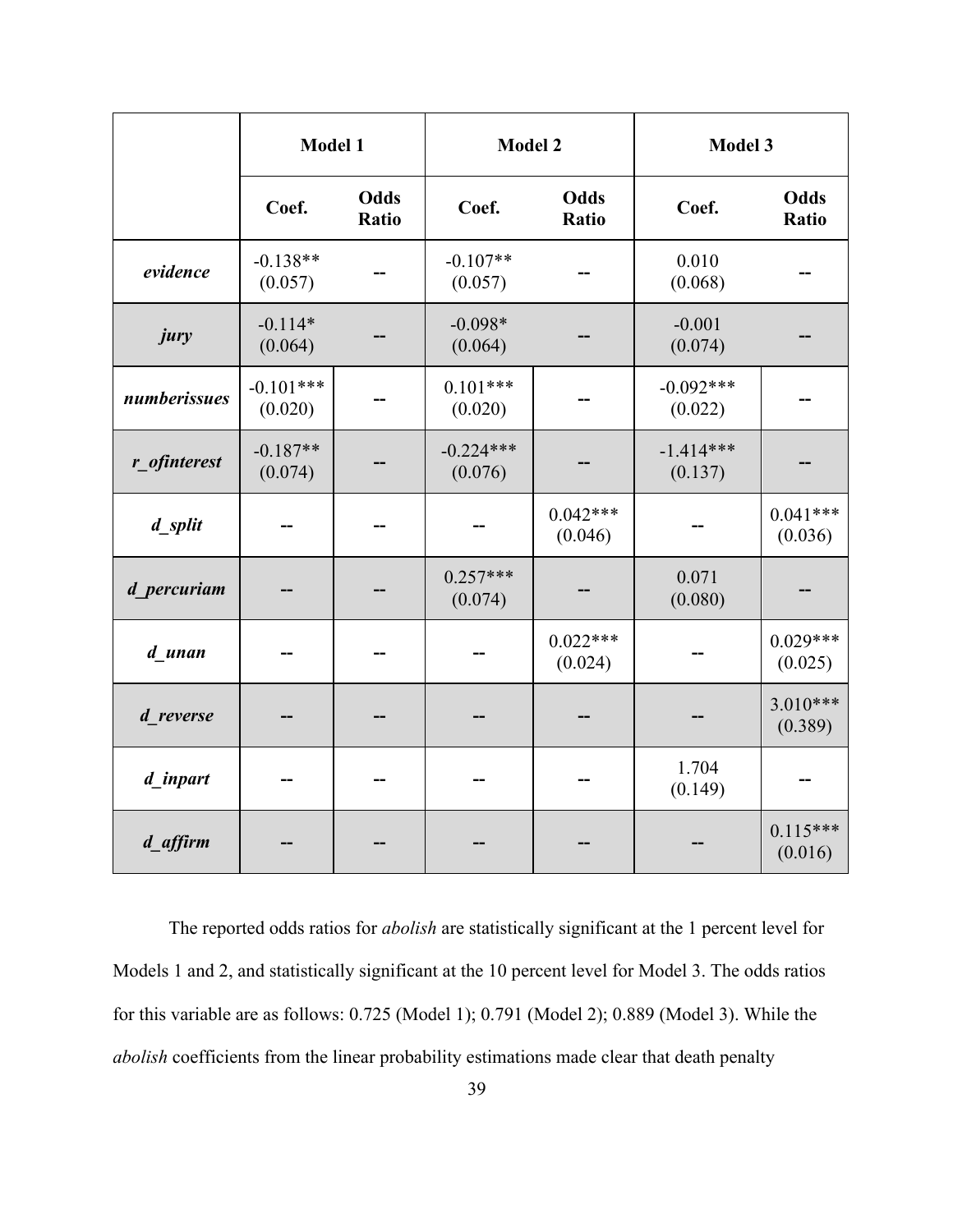abolition exerts a negative impact on likelihood of defendant success, they offer a somewhat muddy interpretation as to the magnitude of that impact. Odds ratios provide us with a more concrete sense of the extent to which death penalty abolition exerts negative pressure on defendant success.

These odds ratios are calculated with the individual probabilities of defendant success for each value of a given indicator variable. Here, the odds ratio on *abolish* is a ratio of the probability of defendant success in a death penalty state and the probability of defendant success in an abolition state. The resulting ratio is a direct comparison of those two probabilities. An odds ratio between zero and one indicates a lower probability of the dependent variable equaling one. Model 3 is the most robust logit model I estimated. For Model 3 (OR =  $0.889$ ), a defendant challenging a conviction in an abolition state is 0.889 times as likely to win in the state supreme court as an otherwise identical defendant in a death penalty state. So, defendants in abolition states are about 11 percent less likely to successfully challenge their convictions than defendants in death penalty states. The same logic applies to the interpretation of the other odds ratios on *abolish*. Under Model 1, defendants in abolition states are 0.725 times as likely to win as defendants in death penalty states; under Model 2, defendants in abolition states are 0.791 times as likely to win.

I also calculated the odds ratios for *fedcapital*. Like the odds ratios on *abolish*, the odds ratios on *fedcapital* increased as I added variables to the model; the odds ratios for *fedcapital* were statistically significant at the 1 percent level in all three models. The odds ratios for this variable are ratios of the probability of success for a defendant whose crime would not be eligible for the federal death penalty, over the probability of success for a defendant whose crime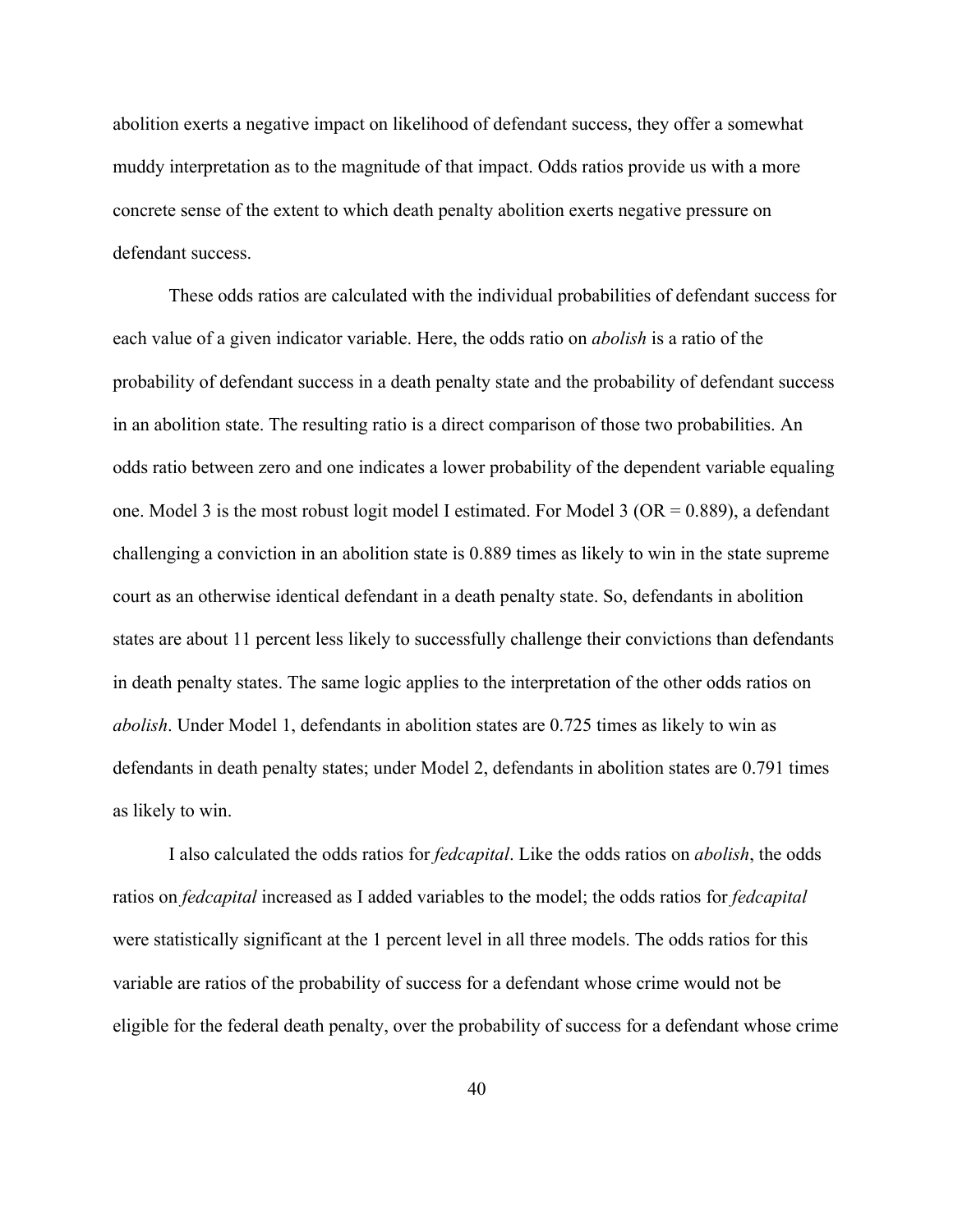would be eligible for the federal death penalty. Unsurprisingly, those in the latter group are less likely to succeed. The odds ratio for Model 3 is  $0.748$  – defendants who would qualify for the federal death penalty are 0.748 times as likely to succeed as defendants who would not qualify.

As noted in the discussion of the linear probability estimations, defendants generally fared slightly better in cases yielding split decisions than in cases yielding unanimous decisions. The odds ratios on those two variables provide a clear understanding of the magnitude of that disparity. The odds ratios on *d\_split* and *d\_unan* remained statistically significant at the 1 percent level in both Model 2 and Model 3. Further, the magnitudes of the odds ratios for these two variables did not change significantly between Models 2 and 3. The odds ratio for *d\_split* represents the ratio of the probability of success, given that the decision was split, and the probability of success given that the decision was not split. The ratio for Model 3 was 0.041. The ratio for *d* unan was the ratio of the probability of success, given a unanimous decision, to the probability of success given a non-unanimous decision. The ratio for Model 3 was 0.029.

Another set of particularly interesting odds ratios concerned *d\_reverse* and *d\_affirm*. As noted above, the likelihood of a defendant having won a certain case is heavily impacted by whether that case reversed or affirmed the lower court ruling. Cases reversing lower court rulings are more likely to favor defendants, and cases affirming lower court rulings are more likely to favor the government. The odds ratios allow us to truly pinpoint the magnitude of those effects, and of the disparity between them.

For *d* reverse, the odds ratio is the ratio of: 1) the probability that a defendant won, given that the decision entirely reversed the lower court ruling; and 2) the probability that a defendant won, given that the decision did not entirely reverse the lower court ruling. The odds ratio for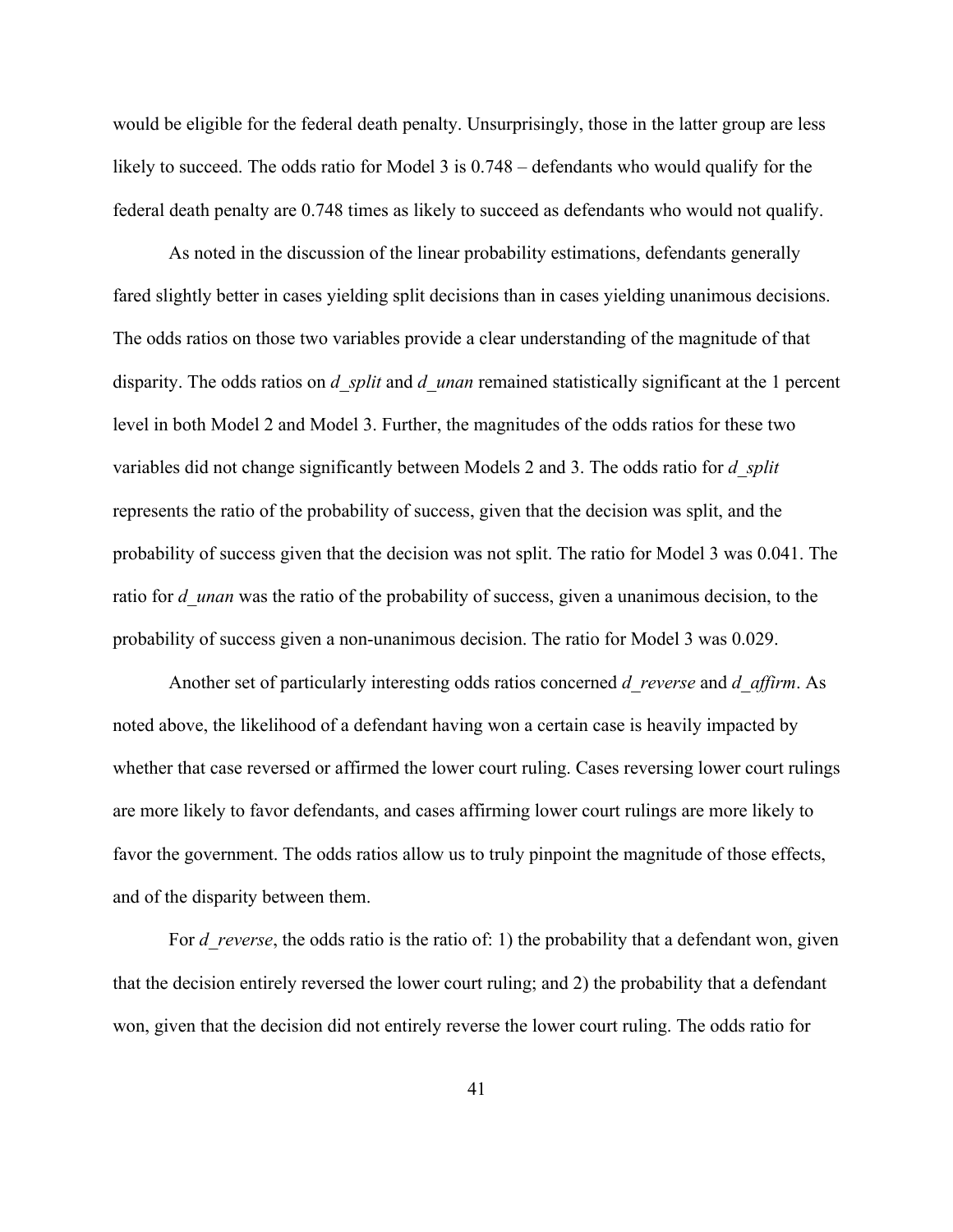*d\_reverse* in Model 3 was 3.010 – a defendant in a case where the decision entirely reversed the lower court was more than three times as likely to win that case as an otherwise identical defendant in a case where the lower court was not reversed.

For *d* affirm, the odds ratio is the ratio of: 1) the probability that a defendant won, given that the decision entirely affirmed the lower court ruling; and 2) the probability that a defendant won, given that the decision did not entirely affirm the lower court ruling. The odds ratio for *d* affirm in Model 3 was  $0.115 - a$  defendant in a case where the decision affirmed the lower court was 0.115 times as likely to win as a defendant in a case where decision did not affirm the lower court. In other words, defendants are slightly more than  $1/10<sup>th</sup>$  as likely to win if the lower court is affirmed, and they are more than three times as likely to win if the lower court is reversed.

In the next section, I discuss the conclusions I drew from my analysis and the political and legal implications thereof.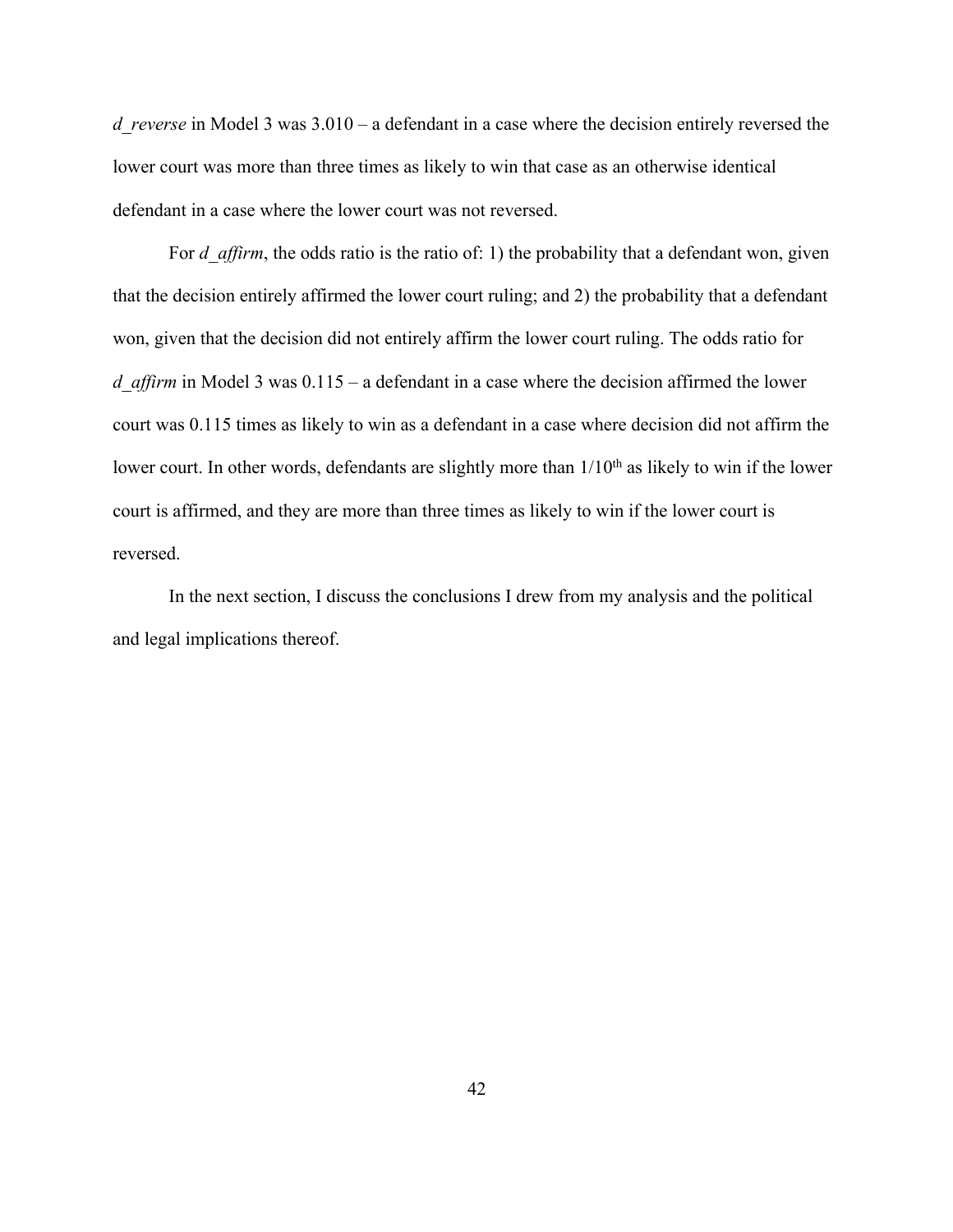### **VIII. IMPLICATIONS**

Through this study, I sought to evaluate and compare the myriad factors affecting judicial outcomes in conviction appeals before state supreme courts. I was specifically interested in the effect that state-level death penalty abolition has on the rates at which criminal defendants succeed in challenging their convictions before state supreme courts. I noted that there were equally strong arguments supporting two competing hypotheses: 1) that abolition serves as a proxy for a more lenient judicial climate and therefore positively affects defendant success; and 2) that abolition negatively affects defendant success by removing the possibility that affirming a conviction would condemn a defendant to die, and in doing so decreasing incentives for judges to vacate convictions. My findings support the latter hypothesis. In my sample, criminal defendants in states that abolished the death penalty were about 11 percent less likely to win their appeal before state supreme courts. I also found that dispositional information – whether the state supreme court affirmed or reversed the lower court – was more predictive of judicial outcomes than the presence or absence of certain legal issues in a case.

### **a. THE NEGATIVE IMPACT OF ABOLITION ON DEFENDANT SUCCESS**

One critical conclusion arising from these results concerns the primary independent variable: state-level death penalty abolition. The results indicate that defendants are less likely to win conviction challenges in states that have abolished the death penalty. Specifically, Model 3 indicates that defendants in abolition states are 11 percent less likely to win their appeal than otherwise-identical defendants in non-abolition states. As discussed above, this finding could have a variety of explanations. One seems particularly likely – that judges are more willing to uphold convictions when they know that doing so will not condemn the defendant to die. Judges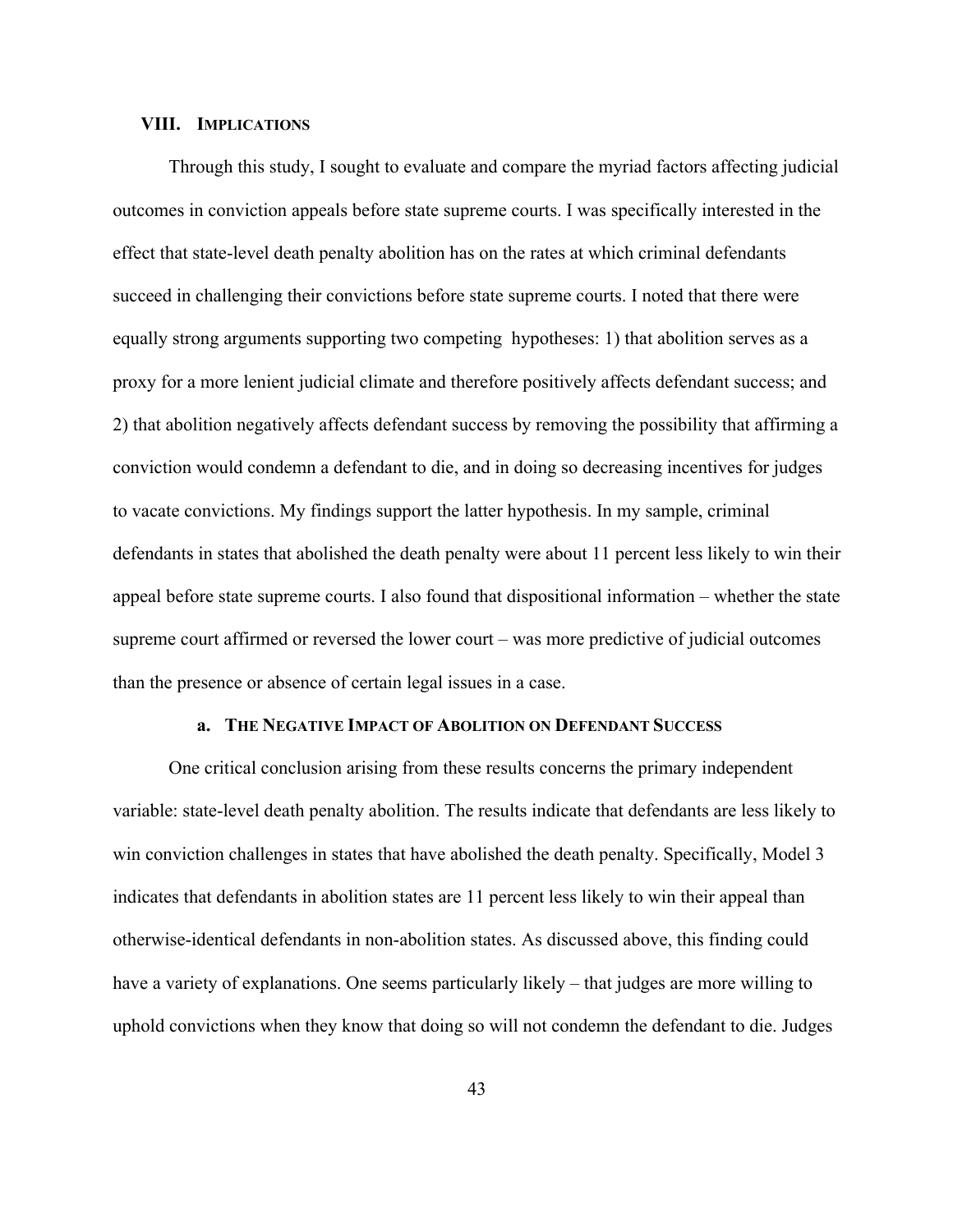surely grapple with their responsibility for the results of their decisions, and it follows that decreasing the severity of possible punishment might alter decision making in this way. There are other reasonable explanations – including possible consistent differences in sentencing law and criminal law between abolition states and death penalty states. These alternative explanations are all worthy of independent study.

This is an important result for criminal justice reform advocates to consider. More research is needed to understand the depth of this harmful effect and to think about ways in which it might be mitigated. Nonetheless, if future research confirms and builds upon this finding, abolitionists might need to consider the possibility that abolition will create unintended consequences by disadvantaging defendants appealing their convictions. Regardless of this finding, abolition surely remains a critical and worthy goal of all criminal justice reform advocates. Advocates may simply need to consider additional policy proposals and reforms to couple with death penalty abolition that would avoid the unintended consequence illustrated by my analysis.

I did not examine race as part of this analysis, although race is a critical vector along which the death penalty should be studied. Recent social science research overwhelmingly indicates that race plays a role in the application of the death penalty at both the state and federal levels.69 Specifically, there is significant evidence showing that defendants of color are more likely to receive the death penalty than white defendants who commit the same crimes. There is further evidence showing that the death penalty is more likely to be applied to crimes with white victims than to crimes with victims of color. Future research could add nuance to my findings by

<sup>69</sup> See *supra* III. a.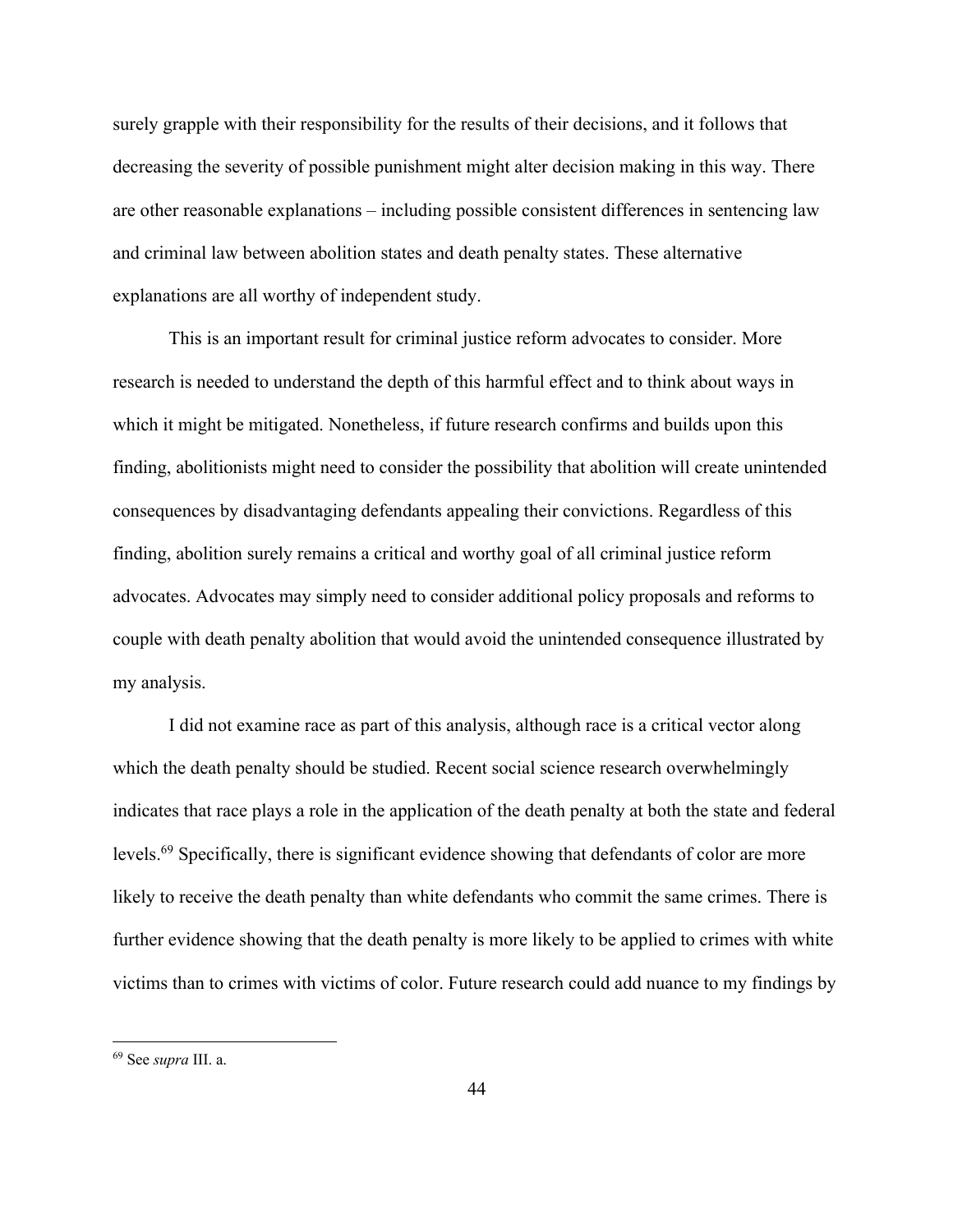evaluating how the impact of death penalty abolition differs based on: the race of the defendant; the race of the judge; the racial makeup of the forum state; and the racial makeup of the forum state's prison population.

# **b. CONSIDERING STANDARDS OF REVIEW AND LOWER COURT RULINGS**

As shown in Tables 2 and 3 above, the inclusion of dispositional data – the extent to which the state supreme court reversed or affirmed the lower court – drastically increased the predictive power of the models I estimated. This was true for both the linear probability models and the logistical models. Indeed, the variable *d\_reverse* had, by far, the largest positive odds ratio of any variable in the model; defendants were more than three times as likely to win a case that reversed a lower court ruling, as opposed to one that affirmed a lower court ruling. On its face, this finding is easily explained: successfully appealing a lower court ruling is hard, regardless of the context. The legal burdens on appellants are heavy, and most appellate judges consider humility and deference to lower courts to be a core ethic of their role in the judicial system. Indeed, the existence of standards of review stems from the deference our judicial system affords to lower court rulings; an appellate court will almost always be statistically more likely to affirm the lower court than to reverse. In this regard, these findings provide further empirical support for Craig F. Emmert's integrated model of judicial decision making.<sup>70</sup>

In the context of conviction appeals, this finding likely speaks to the specific legal issues that are often contested and the standards of review applied to them. The inclusion of dispositional information rendered variables corresponding to the relevance of evidentiary issues and jury issues statistically insignificant. This finding clearly speaks to the importance of

<sup>70</sup> *See* Emmert, *supra* note 37.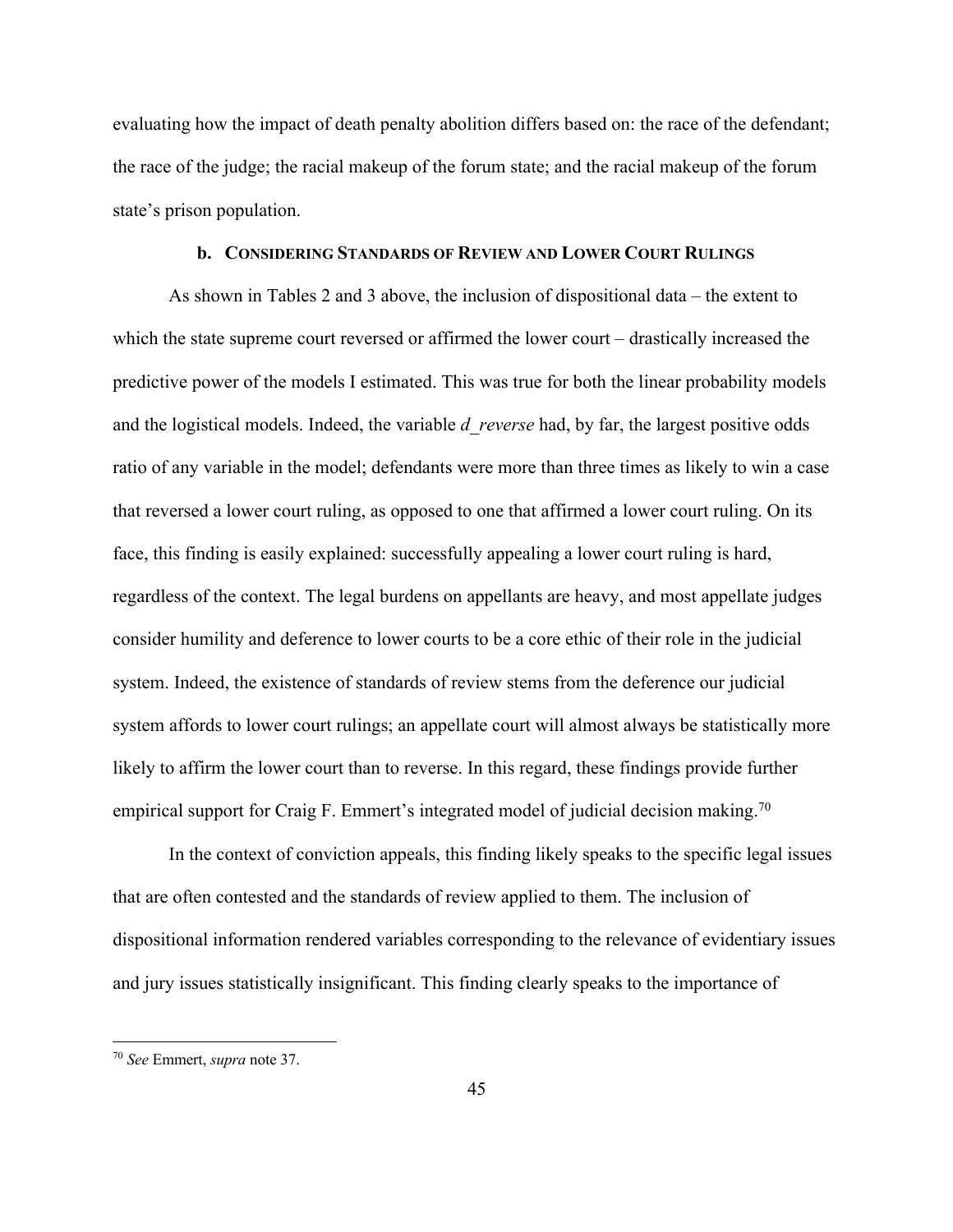standards of review as predictors of judicial outcomes. As noted throughout this paper, evidence and jury trials are two areas of the law in which initial decision makers have broad discretion. The law requires that appellate judges defer where reasonable to the initial evidentiary decisions of trial judges – the only judges who participate in the initial fact-finding process. Further, judges are always loathe to overturn a decision of a jury if they don't have to. Thus, in many cases, the appellate court's ultimate decision will be heavily affected, if not determined, by the standards of review applied to the legal issues in the case.

With that in mind, those advocating criminal justice reform might decide to target their efforts at altering or relaxing the standards of review applied to evidentiary issues in state courts. Relaxing those standards might enable appellate courts to more freely correct evidentiary errors made by trial judges. This, in turn, could improve the likelihood that convictions obtained through or despite evidentiary error are vacated by state supreme courts. Such a shift would also, however, cut the other way; evidentiary errors that favor defendants would also be more easily reversed by appellate courts. It would be important to research the ways in which evidentiary rulings and errors affect defendants – whether evidentiary errors are more likely to benefit or injure defendants – before deciding to advocate a shift in standards of review.

This finding also indicates that focusing solely on state supreme courts provides an incomplete picture of these issues. If state supreme court decisions in conviction appeals are in large part affected by lower court rulings and standards of review, then state intermediate appellate courts take on greater importance in this analysis. The analytical framework articulated in this paper could be applied to state intermediate appellate courts; indeed, such analysis is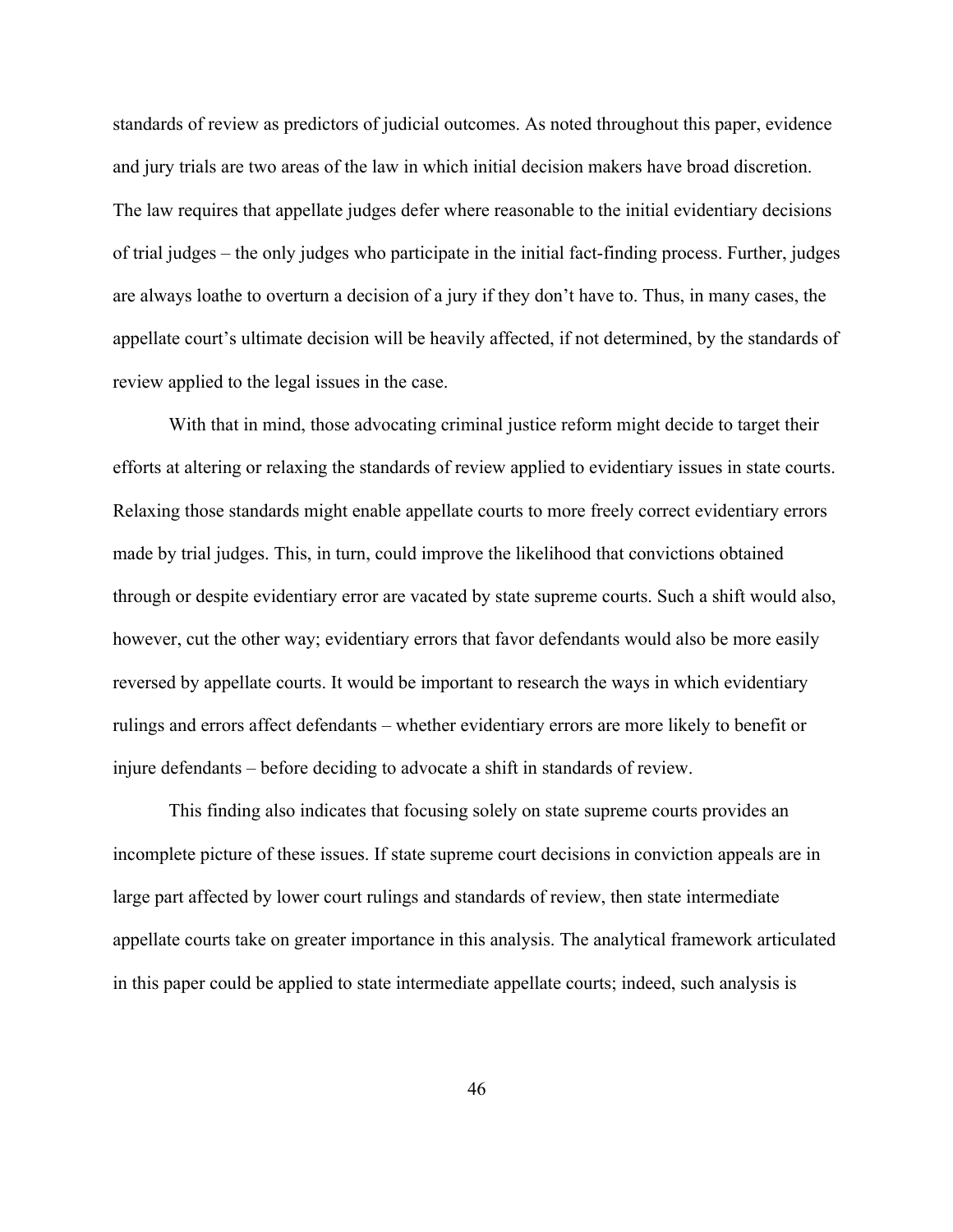likely necessary in the long run in order to fully illustrate the complex set of factors affecting conviction appeals in state courts.

It is unclear whether this analytical framework could be applied to courts below the state supreme court in the nine states with two-tiered state court systems.<sup>71</sup> Those nine states only have trial courts and supreme courts; they do not have intermediate appellate courts.<sup>72</sup> It might be difficult to apply this analytical framework – much of which evaluates factors that only exist in the context of an appeal – to trial courts.

### **c. THE NEED FOR MORE RECENT DATA**

I chose these data for my analysis because they were the most recent data available and because they represented observations from a time period during which no states abolished the death penalty. Nonetheless, data from 1995 to 1998 may be somewhat limited in their ability to definitively illustrate modern trends. Thus, it is critical for future studies to apply this analytical framework to more recent data. Since 1998, ten additional states have abolished the death penalty – New Hampshire did so most recently, in 2019.73 Those ten states are diverse politically, geographically, and demographically, and they could therefore add nuance to any findings without skewing them along any particular vector. Further, New York (abolished in 2007) and Illinois (abolished in 2011) are two of the most populous states in the union.<sup>74</sup> Abolition in those states affects a significant number of observations and could affect the

<sup>71</sup> *Supra* note 9.

<sup>72</sup> *Id*.

<sup>73</sup> *States with the Death Penalty and States with Death Penalty Bans*, PROCON.ORG (May 30, 2019), https://deathpenalty.procon.org/states-with-the-death-penalty-and-states-with-death-penalty-bans/.

<sup>74</sup> *US States – Ranked by Population 2020*, WORLD POPULATION REVIEW, http://worldpopulationreview.com/states/.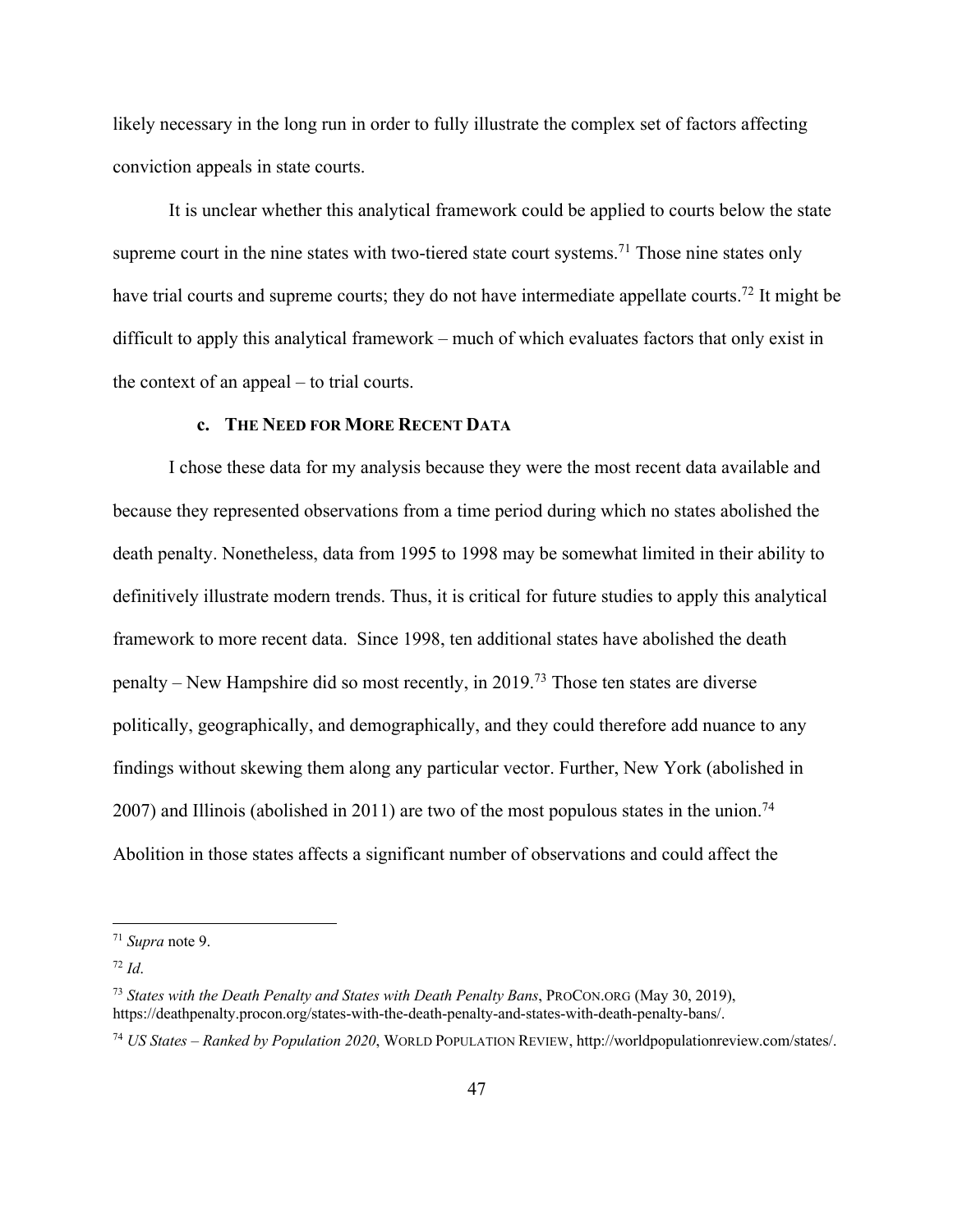findings of this analysis. Applying my analytical framework to more recent data that take into account states that recently abolished the death penalty could add helpful nuance and context to my findings.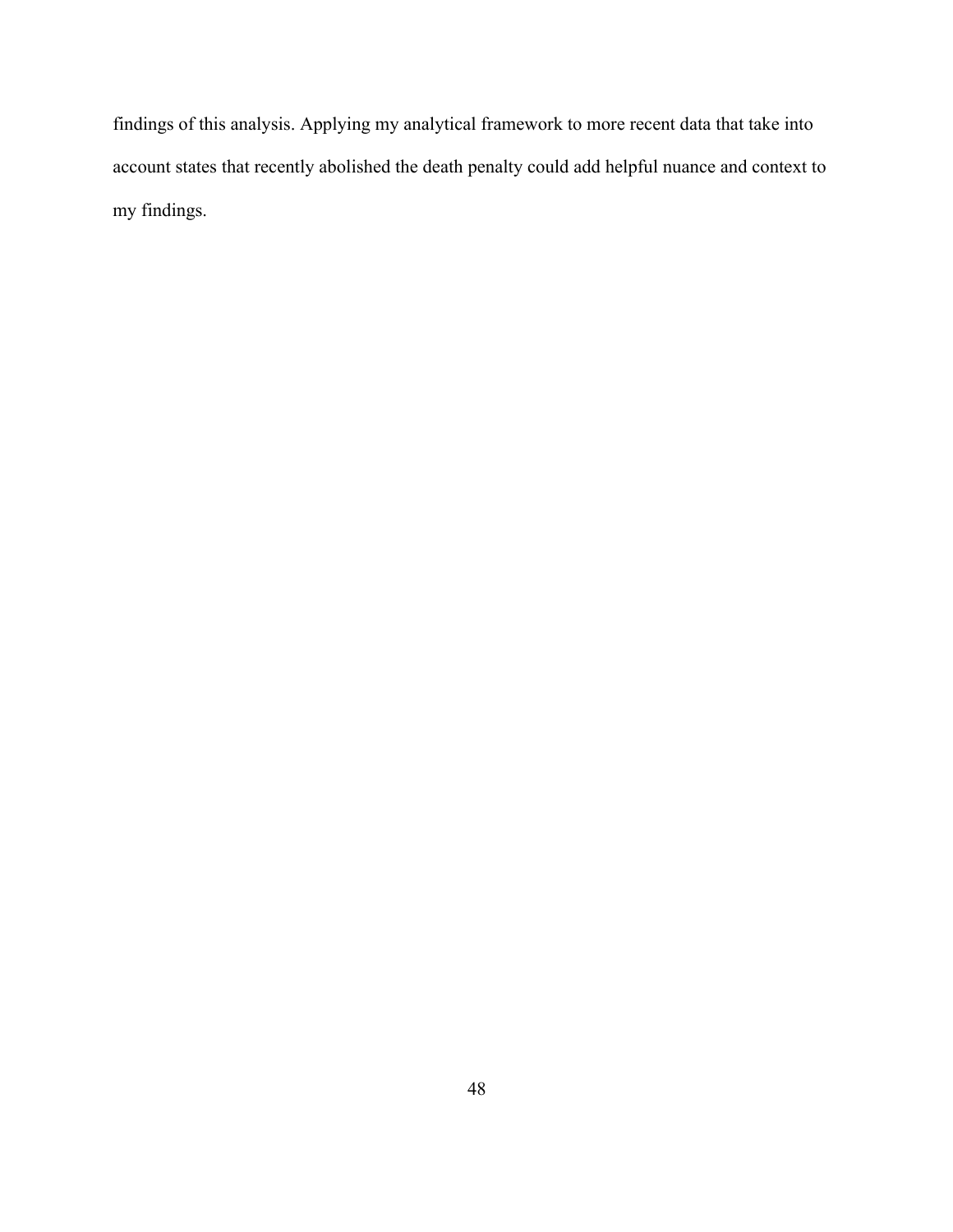### **IX. CONCLUSION**

It is often hard to pin down the factors affecting judicial behavior. Judges are primarily influenced by the law – legal issues, the standards and principles that govern them, and the range of legally permissible outcomes. However, judges can also be influenced by other factors, including the factual underpinnings of a case, their own political or moral positions, and the institutional structures within which they operate. It's complicated, and judicial decision making will likely always retain an aura of mystery to outsiders.

Countless studies have advocated theories of judicial behavior and proposed frameworks for evaluating judicial decision making; few have quantitatively analyzed the effect of specific factors on outcomes in particular types of cases. This requires isolating and evaluating the specific factors affecting judicial behavior. The importance of such research is perhaps greatest in criminal law, where the individual liberty and, at times, the lives of defendants are at stake.

Issues with political or moral implications are particularly likely to impact judicial behavior – these issues are especially worthy of study. The death penalty is one of many such issues. The findings of this study indicate that state-level death penalty abolition negatively impacts defendant success rates in conviction appeals in state supreme courts. To some extent, the importance of this finding exists independent of the sign or magnitude of the effect observed. Indeed, it is notable that there is any measurable effect at all. Judges strive to properly and fairly administer justice, but they are forced to grapple with the moral, personal, and practical implications of their decisions. Understanding that calculus – the factors, both discrete and diffuse, affecting judicial behavior – is critical to both effective advocacy and informed observation.

49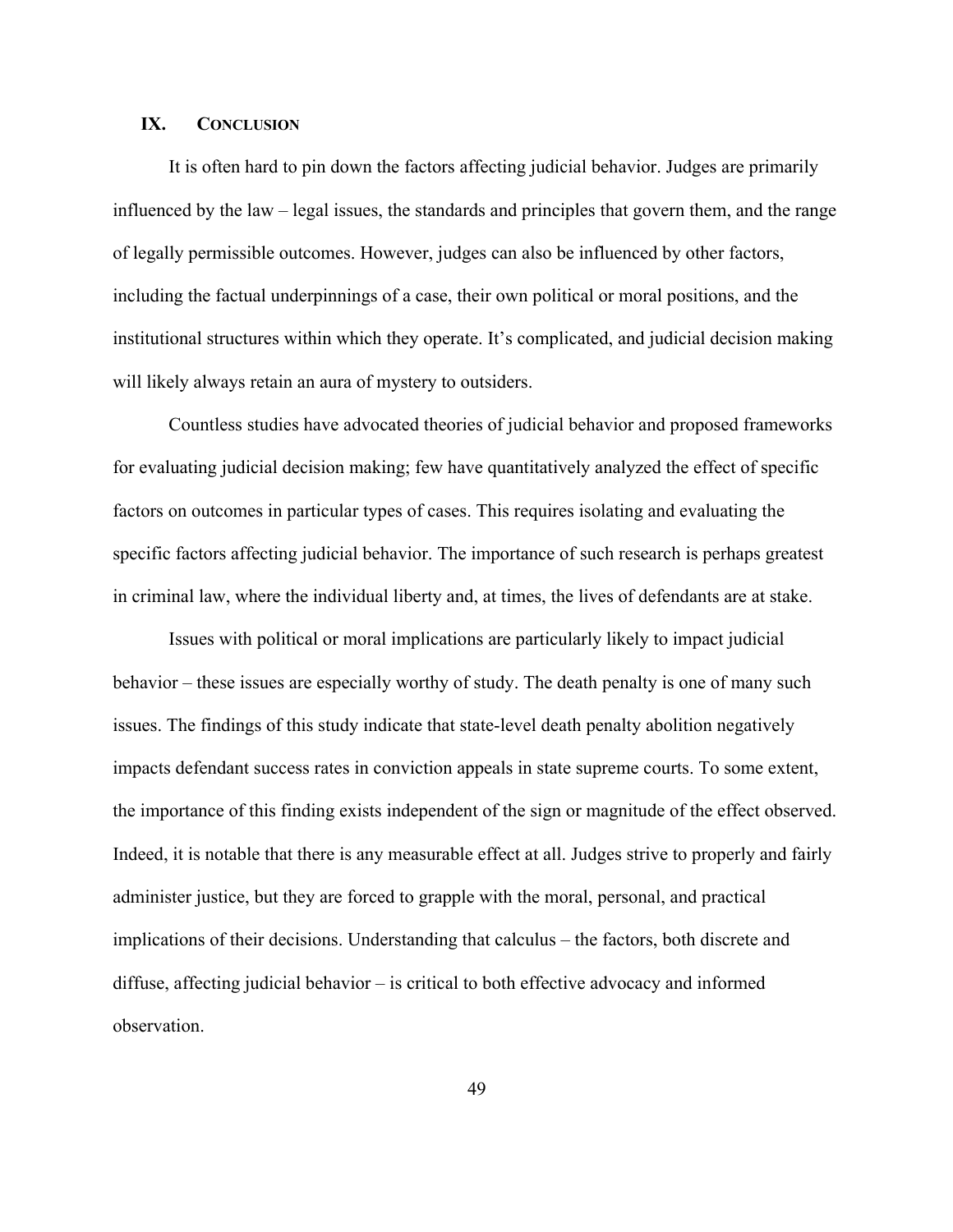# **X. BIBLIOGRAPHY**

SALMON A. SHOMADE, DECISION MAKING AND CONTROVERSIES IN STATE SUPREME COURTS (2018).

Jenna Becker Kane, *Lobbying Justice(s)? Exploring the Nature of Amici Influence in State Supreme Court Decision Making*, 17 ST. POL. & POL'Y Q. 251 (2017).

Thomas Gray, *The Influence of Legislative Reappointment on State Supreme Court Decision making*, 17 ST. POL. & POL'Y Q. 275 (2017).

Kevin M. Barry, *The Law of Abolition*, 107 J. CRIM. L. & CRIMINOLOGY 521 (2017).

Donald F. Tibbs, *Towards an Abolition Democracy: The Death Penalty, Circa 2015*, 25 WIDENER L. J. 83 (2016).

Andy Hoover & Ken Cunningham, *Framing, Persuasion, Messaging, and Messengers: How the Death Penalty Abolition Movement Succeeded in New Jersey*, 38 HUMAN. & SOC'Y 443 (2014).

Deborah Beim & Jonathan P. Kastellec, *The Interplay of Ideological Diversity, Dissents, and Discretionary Review in the Judicial Hierarchy: Evidence from Death Penalty Cases*, 76 J. POL. 1074 (2014).

Brandice Canes-Wrone, Tom S. Clark, & Jason P. Kelly, *Judicial Selection and Death Penalty Decisions*, 108 AM. POL. SCI. REV. 23 (2014).

MARK W. DENNISTON, DIALOGUE AMONG STATE SUPREME COURTS: ADVANCING STATE CONSTITUTIONALISM (2014).

Ben. K. Grunwald, *Suboptimal Social Science and Judicial Precedent*, 161 U. PA. L. REV. 1409 (2013).

Anthony McGann & Wayne Sandholtz, *Patterns of Death Penalty Abolition, 1960-2005: Domestic and International Factors*, 56 INT'L STUD. Q. 275 (2012).

Shawn D. Bushway, Emily G. Owens, & Anne Morrison Piehl, *Sentencing Guidelines and Judicial Discretion: Quasi-Experimental Evidence from Human Calculation Errors*, 9 J. EMPIRICAL LEGAL STUD. 291 (2012).

Damon M. Cann & Teena Wilhelm, *Case Visibility and the Electoral Connection in State Supreme Courts*, 39 AM. POL. RES. 557 (2011).

Eileen M. Connor, *The Undermining Influence of the Federal Death Penalty on Capital Policymaking and Criminal Justice Administration in the States*, 100 J. CRIM. L. & CRIMINOLOGY 149 (2010).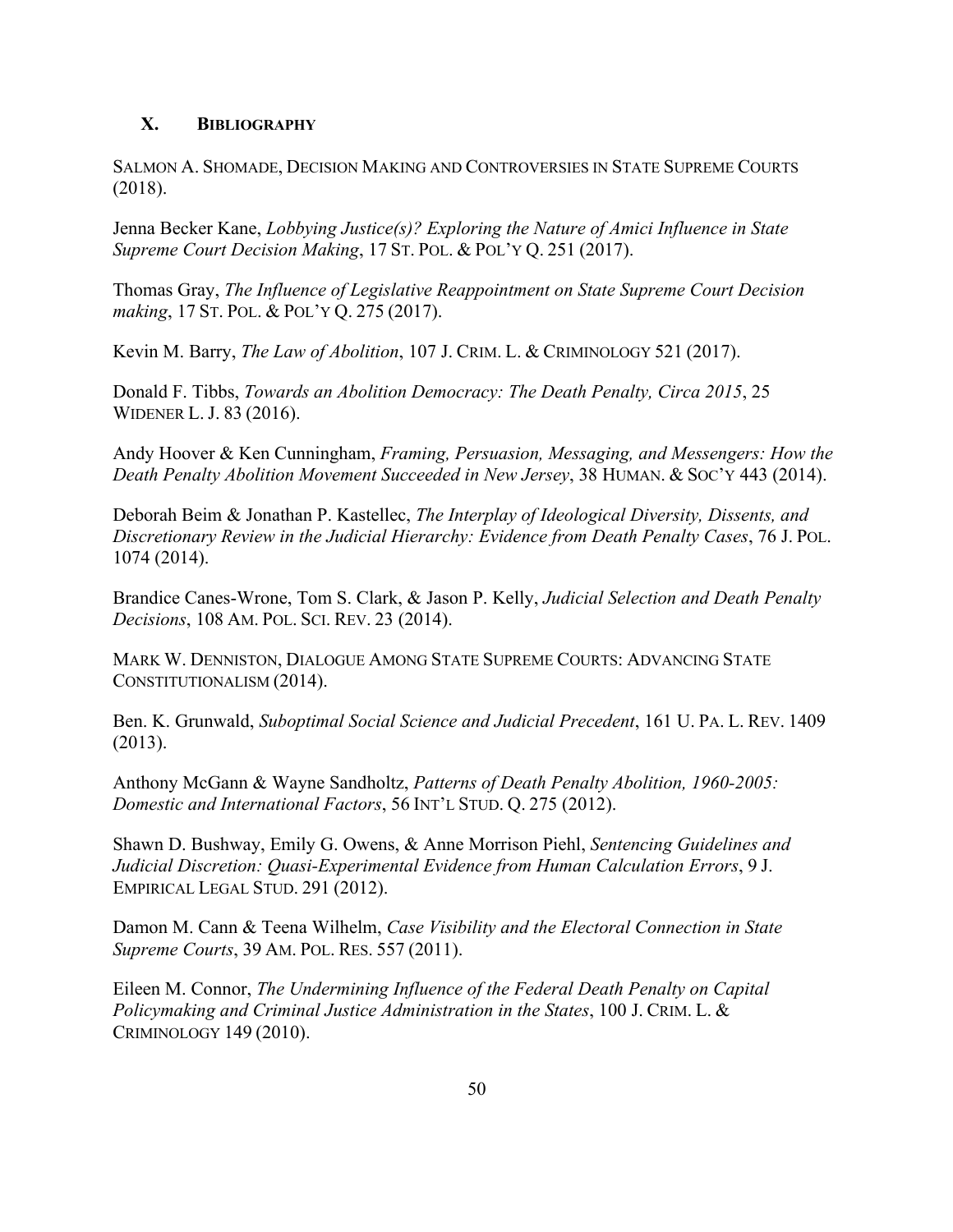Max M. Schanzenbach & Emerson H. Tiller, *Strategic Judging Under the U.S. Sentencing Guidelines: Positive Political Theory and Evidence*, 23 J.L. ECON. & ORG. 24 (2007).

David Yellen, *Reforming the Federal Sentencing Guidelines' Misguided Approach to Real-Offense Sentencing*, 58 STAN. L. REV. 267 (2005).

Jordan H. Schafer, *Judicial Administration of the Death Penalty*, 35 U. TOL. L. REV. 593 (2004).

William J. Stuntz, *Plea Bargaining and Criminal Law's Disappearing Shadow*, 117 HARV. L. REV. 2548 (2004).

Pablo T. Spiller & Richard G. Banden Bergh, *Toward a Positive Theory of State Supreme Court Decision Making*, 5 BUS. & POL. 7 (2003).

NANCY MAVEETY, THE PIONEERS OF JUDICIAL BEHAVIOR (2003).

JEFFREY SEGAL & HAROLD SPAETH, THE SUPREME COURT AND THE ATTITUDINAL MODEL REVISITED (2002).

Charles J. Ogletree, Jr., *Black Man's Burden: Race and the Death Penalty in America*, 81 OR. L. REV. 15 (2002).

Carol S. Steiker, *Capital Punishment and American Exceptionalism*, 81 OR. L. REV. 97 (2002).

Beau Breslin & John J.P. Howley, *Defending the Politics of Clemency*, 81 OR. L. REV. 231 (2002).

Joan W. Howarth, *Executing White Masculinities: Learning from Karla Faye Tucker*, 81 OR. L. REV. 183 (2002).

Glenn L. Pierce & Michael L. Radelet, *Race, Region, and Death Sentencing in Illinois, 1988- 1997*, 81 OR. L. REV. 39 (2002).

Sara C. Benesh & Wendy L. Martinek, *State Supreme Court Decision Making in Confession Cases*, 23 JUST. SYS. J. 109 (2002).

Nora V. Demleitner, *The Death Penalty in the United States: Following the European Lead?*, 81 OR. L. REV. 131 (2002).

John Blume & Theodore Eisenberg, *Judicial Politics, Death Penalty Appeals, and Case Selection: An Empirical Study*, 72 S. CAL. L. REV. 465 (1999).

JS Hall, *Guided to Injustice? The Effect of the Sentencing Guidelines on Indigent Defendants and Public Defense*, 36 AM. CRIM. L. REV. 1331 (1999).

Carol Ann Traut & Craig F. Emmert, *Expanding the Integrated Model of Judicial Decision Making: The California Judges and Capital Punishment*, 60 J. POL. 1166 (1998).